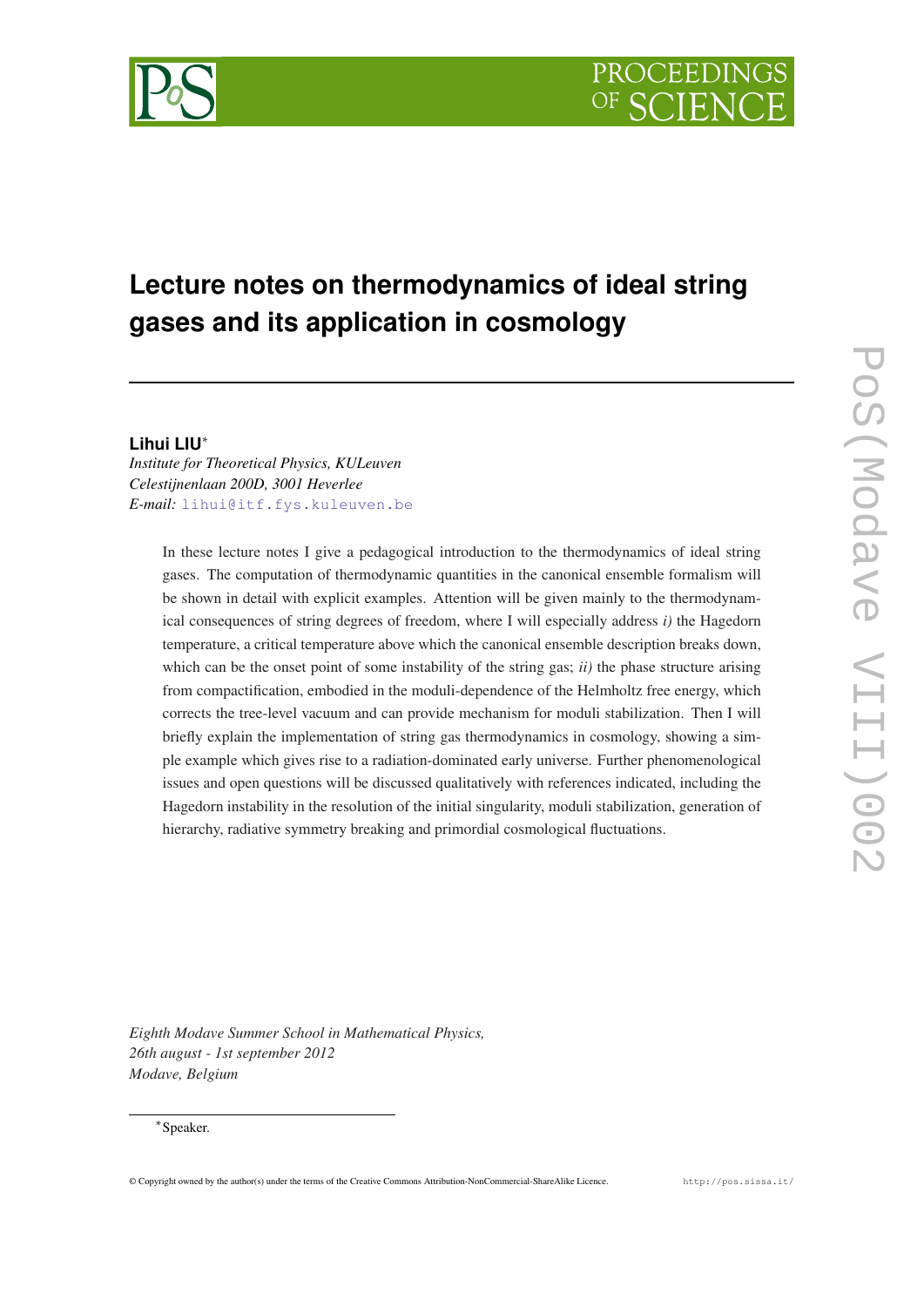# <span id="page-1-0"></span>**Contents**

| 1.             |                                                    | <b>Introduction and summary</b>                                                 | $\overline{2}$ |
|----------------|----------------------------------------------------|---------------------------------------------------------------------------------|----------------|
| 2.             | Non-thermal one-loop vacuum-to-vacuum amplitudes   |                                                                                 | 5              |
|                | 2.1                                                | Formal expressions and their spectral interpretation                            | 6              |
|                | 2.2                                                | Some typical examples of closed strings                                         | 8              |
| 3.             | <b>Thermal ideal string gases</b>                  |                                                                                 | 12             |
|                | 3.1                                                | From non-thermal to thermal one-loop amplitudes                                 | 13             |
|                | 3.2                                                | Example 1: ideal heterotic string gas in 10 dimensions and Hagedorn temperature | 15             |
|                | 3.3                                                | Example 2: ideal heterotic string gas in 9 dimensions and its phase structure   | 19             |
| 4.             | General discussion about high temperature behavior |                                                                                 | 22             |
|                | 4.1                                                | Hagedorn temperature in different types of ideal string gases                   | 22             |
|                | 4.2                                                | Thermal tachyons above the Hagedorn temperature                                 | 24             |
|                | 4.3                                                | Hagedorn instability and phase transition                                       | 25             |
| 5.             | Ideal string gases in early cosmology              |                                                                                 | 28             |
|                | 5.1                                                | The thermal string scenario and its effective theory                            | 28             |
|                | 5.2                                                | Example: attraction to a radiation-dominated universe                           | 31             |
|                | 5.3                                                | Other issues and perspectives                                                   | 33             |
|                |                                                    | A. Canonical partition function in quantum field theory at one-loop             | 36             |
| <b>B.</b>      |                                                    | Dedekind $\eta$ -function, Jacobi elliptic functions and $SO(8)$ characters     | 39             |
| $\mathbf{C}$ . |                                                    | <b>Unfolding the fundamental domain</b>                                         | 40             |
|                |                                                    |                                                                                 |                |

# 1. Introduction and summary

The quest for the resolution of the initial cosmological singularity, predicted by general relativity, has long been one of the major driving forces for research in high energy physics. The common belief is that describing the initial high energy state of the universe is out of the scope of general relativity, and some quantum gravity theory should exist, which can properly describe the spacetime under extreme conditions, and whose low energy limit contains both the general relativity and the standard model.

When in the early 1980s physicists became the more and more aware that superstring theory could probably be that very theory of quantum gravity [1], attempts also started to investigate string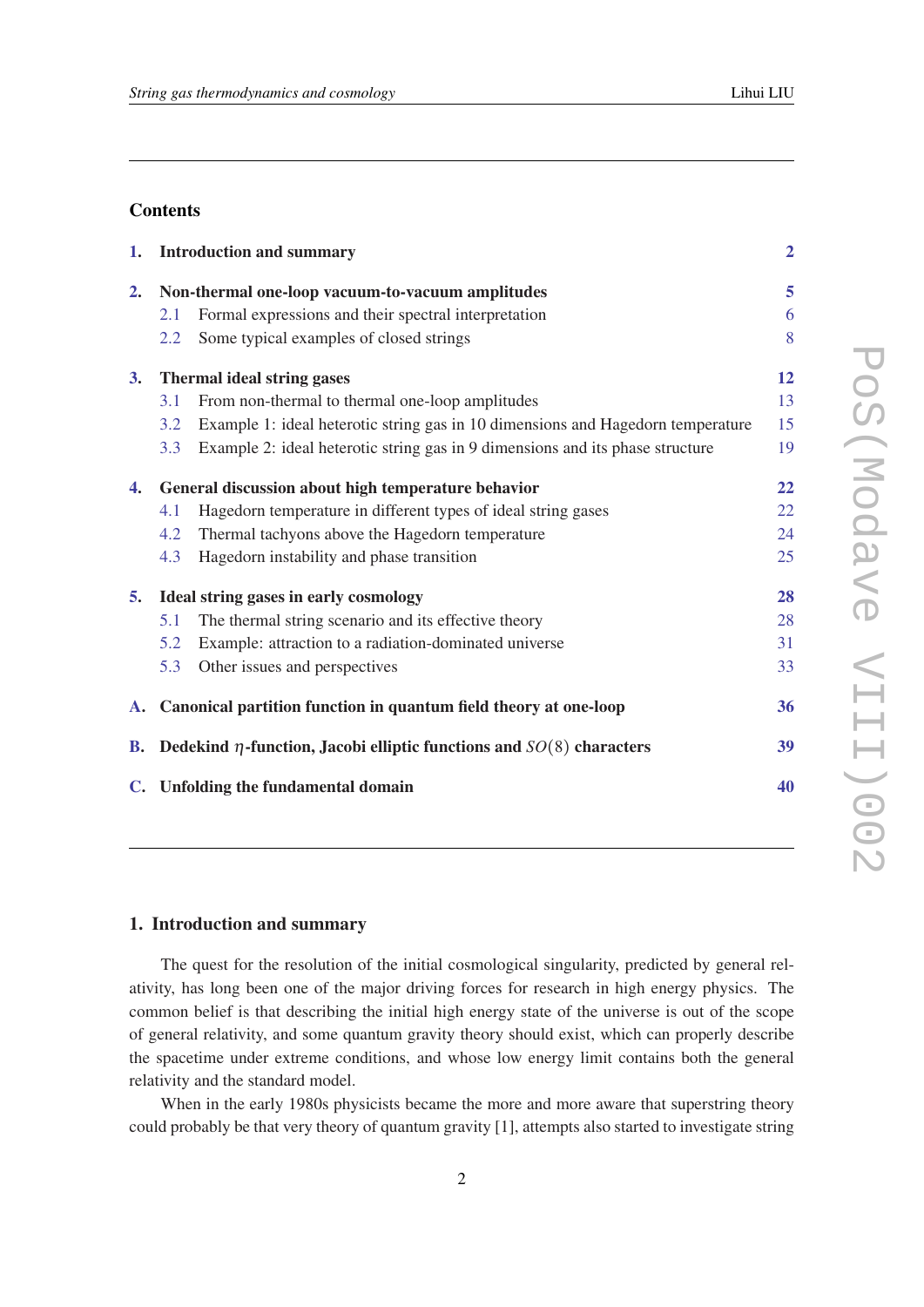theory effects in early cosmology [2]. The hope was that the Big Bang picture might be radically corrected by the non-local degrees of freedom of strings activated in the high temperature primordial universe, which are not available in quantum field theory. This suggested that the starting point for working out a string resolution of the initial cosmological singularity, could be the thermodynamics of string gases, and indeed a considerable amount of work has been motivated since then on string statistical mechanics [3–6].

Being closely related to early cosmology, the high temperature behavior of ideal string gases has been extensively studied. The aspect which received most attention is the presence of a critical temperature, referred to as the *Hagedorn temperature* [7], above which the canonical partition function becomes ill defined. In some models the Hagedorn temperature is shown to be the maximum temperature of the string gas, while in others it is shown to lead to a phase transition [3, 5], which was later realized to be related to the condensation of some thermal winding modes [8–11]. Therefore clarifying the behavior of string gases near this critical temperature, and working out its cosmological implications are of particular interest. However this turned out to be a very tough task due to the lack of analytic control. Although considerable progress has been made, no general conclusive result has been obtained so far.

In the pioneering work [12], an intuitive proposal was made for resolving the initial cosmological singularity, where the mechanism involved exploits the Hagedorn temperature as the maximum temperature of the string gas, as well as the T-duality symmetry which implies that the string gas cannot distinguish large scales from small. A broad range of work have been inspired for elaborating and developing the ideas in [12], and this gave birth to the scenario of string gas cosmology (cf. [13] and the references therein). By considering an ideal string gas coupled to a classical background of dilaton gravity, the string gas cosmology scenario managed to account for the dimensionality of the universe, the stabilization of moduli, and later it was shown to be able to produce a nearly scale-invariant spectrum of primordial cosmological perturbation in a bouncing universe, leading to an alternative scenario to inflation.

More recently, there is another line of work developed in [14–24], which attempts to construct a first-principles string theory scenario for cosmology, simply based on string theory subjected to cosmological principles. It turns out that this approach gives rise to a universe filled with an ideal string gas, whose thermal effects can be naturally taken into account. The important phenomenologies such as moduli stabilization, supersymmetry breaking, generation of hierarchy, can be addressed on a solid string theory basis, and most interestingly, analytic non-singular cosmological solutions are found for certain models [22–24].

These lecture notes are meant to provide an introductory course on ideal string gas thermodynamics, and will also cover, to some extent in the end, its cosmological application figured out in [15–24]. To this end it will be convenient to address the string gas thermodynamics with canonical ensemble formalism, and thus most technical computations to be carried out will be centered around the canonical partition function  $\mathcal{Z} = \text{Tr}e^{-\beta H}$ . At this point we need to illustrate the idea behind the evaluation of  $Z$  for ideal string gases, which provides the line of logic that the lecture notes will follow.

For a generic quantum system at finite temperature, we can perform the Euclidean path integral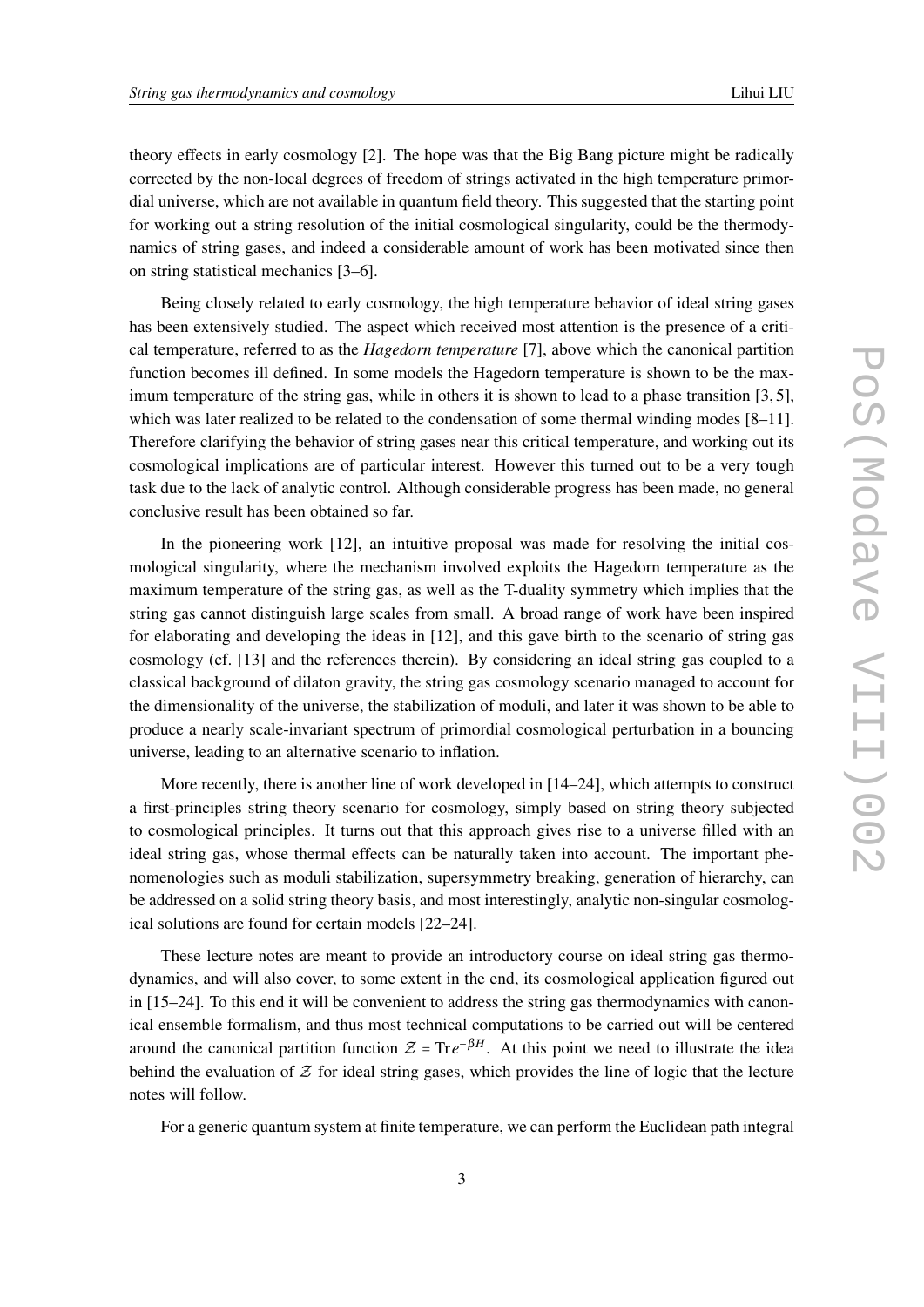<span id="page-3-0"></span>in the second quantized theory to compute its canonical partition function

$$
\mathrm{Tr} \, e^{-\beta H} = \int \mathcal{D}\phi \, e^{-S[\phi]},\tag{1.1}
$$

where we let  $\phi$  account collectively for all the degrees of freedom involved and *S*[ $\phi$ ] be the Euclidean action. Finite temperature is implemented by the Euclidean time circle  $S^1(R_0)$  whose perimeter is the inverse temperature:  $2\pi R_0 = \beta = \frac{1}{7}$  $\frac{1}{T}$ , and along which bosonic (fermonic) fields take periodic (anti-periodic) boundary condition.

When dealing with a gas of weakly interacting particles, the path integral can be schematically represented and approximated as

$$
\left(\text{Tr}\,e^{-\beta H}\right)_{\text{particle}} = \exp\bigg[\bigodot + \bigodot + \bigodot + \bigodot + \dots\bigg] \approx \exp\bigg[\bigodot\bigg],\tag{1.2}
$$

which points out that an alternative way to evaluate Eq. $(1.1)$  for this gas is to compute the one-loop amplitude  $\left(\quad\right)$  in the first quantized theory. We stress that here this one-loop amplitude should be computed against a thermal background with compact Euclidean time  $S^1(R_0)$ . In the same spirit for an ideal gas of strings, which is a quantum system containing infinite degrees of freedom, we can still stick to the methodology  $Eq.(1.1)$ . The difficulty of direct computation, however, is in figuring out the action  $S[\phi]$  for second-quantized string theories, which is the concern of string field theory. We will not confront this challenge directly, but will take the alternative path inspired by the particle gas schema (1.2), whose string theory version is

$$
\left(\text{Tr}\,e^{-\beta H}\right)_{\text{string}} = \exp\Big[\bigotimes + \bigotimes + \bigotimes + \dots\Big] \approx \exp\Big[\bigotimes\Big].\tag{1.3}
$$

Therefore the problem is converted to the computation of the string one-loop (genus-one) vacuumto-vacuum amplitude  $\bigcirc$  against a thermal background with compact Euclidean time  $S^1(R_0)$ . In fact on the practical level the result of  $\bigodot$  is more useful than the partition function itself since generally it is  $\ln(\text{Tr}e^{-\beta H})$  instead of  $\text{Tr}e^{-\beta H}$  that is involved directly in the formulae for computing thermodynamic quantities such as the energy, the entropy etc. Especially we have by definition  $\bigcirc$  = ln(Tr $e^{-\beta H}$ ) =  $-\beta F$ , where *F* is the Helmholtz free energy of the ideal string gas.

For the sake of clarity and explicitness, we will focus our attention on the models where exact computation of  $\bigodot$  is achievable, which are basically weakly coupled string theories living in flat spacetime, with toroidal or orbifold compactifications. We will see for such cases that the genus-one amplitudes against a thermal background can be most conveniently obtained by deforming those against a Minkowski background, which we will refer to as *thermal deformation*. Although the restriction that we adopt is somewhat severe, the various possibilities of compactifications still leave abundant room for crafting models containing rich phenomenology.

Nevertheless it should be mentioned that some particular curved spacetime backgrounds do allow string thermodynamics to be exactly formulated, and/or be studied in a holographic setting, for example the thermodynamics of little string theory [25], and strings in the pp-wave background [26] (c.f. also [27] and the references therein). However these topics are beyond the scope of our lecture notes which are oriented rather to cosmological applications.

The lecture notes will be organized as follows: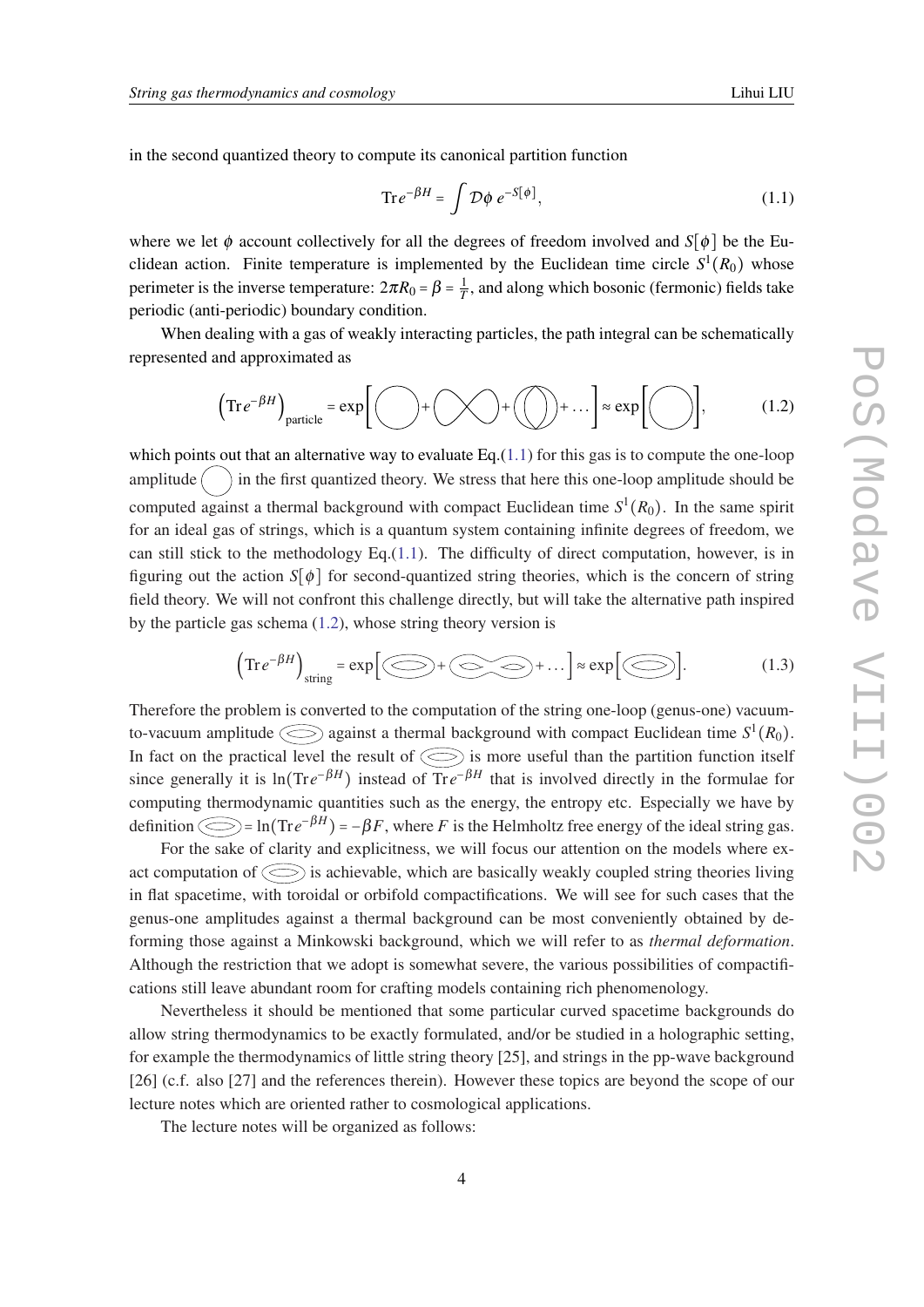<span id="page-4-0"></span>In Sec.2 we will give a pragmatic account of string one-loop vacuum-to-vacuum amplitudes at zero temperature, providing the preliminary background for the thermal one-loop amplitudes. For simplicity, explicit expressions will be presented only for closed string models, including the bosonic string, the type II and heterotic strings. We will however not display all technical steps, which are some standard textbook computation, but will mainly explain the interpretation of the results in terms of string spectrum, which is helpful for understanding the physics of the thermalization.

In Sec[.3](#page-11-0) we will switch on finite temperature to the models covered in Sec.2 and compute the resulting thermal one-loop amplitudes, as well as further thermodynamical quantities. Two specific cases, heterotic string gas in 10 dimensions and 9 dimensions, will be investigated respectively in Sec.[3.2](#page-14-0) and Sec[.3.3](#page-18-0), by which we aim to unravel their stringy specificities which are also shared by other types of string gases, and which are relevant to the cosmological application. The 10 dimensional example has emphasis on the high temperature behavior where we show especially how the Hagedorn temperature emerges. With the 9 dimensional example we show the phase structure arising from compactification, where the free energy depends nontrivially on the size of the internal space.

In Sec[.4](#page-21-0) we will carry out further discussions on high temperature behavior where current understandings of the Hagedorn temperature will be gathered and presented. We will emphasize the following points roughly covered by the three subsections: *i)* the Hagedorn temperature is generically present in different types of ideal string gases; *ii)* the breaking down of the canonical ensemble formalism can be attributed to some winding modes along the Euclidean time circle becoming tachyonic, the condensation of which can lead to a phase transition; *iii)* clarifying the details of the Hagedorn phase is not only significant to the early cosmology, but can also bring along insight into the fundamental degrees of freedom of string theory.

Finally Sec[.5](#page-27-0) implements the explicit results of string gas thermodynamics in Sec.[3](#page-11-0) in a cosmological context. We will first set up the scenario where we will see that string thermodynamics can naturally arise. In the second part we will deal with a simple example, showing how it leads to a radiation-dominated early universe, which is of course just a tiny step in the long pursuit of a realistic model. Qualitative discussion on further topics and open questions will be presented in the end, including the Hagedorn phase of the universe, moduli stabilization, supersymmetry breaking and hierarchy problem, radiative electroweak symmetry breaking and matter formation, and the primordial cosmological fluctuation.

For notational simplicity, we will use  $Z(\beta)$ , instead of  $\bigcirc$  or  $\bigcirc$ , to denote ln $(\text{Tr}e^{-\beta H})$ . We will call  $Z(\beta)$  the *thermal one-loop amplitude*. We will also need the one-loop amplitude at zero temperature, which we will denote by  $Z$ , and it will be called the *non-thermal one-loop amplitude*. Also the string length will be set to be unit:  $l_s = \sqrt{\alpha'} = 1$ .

# 2. Non-thermal one-loop vacuum-to-vacuum amplitudes

In this section we go through a quick survey on non-thermal string one-loop amplitudes, as a preliminary step towards the thermal one-loop amplitudes in the next section. We will mainly focus our attention on the physical idea and especially to the spectral interpretation of the expressions.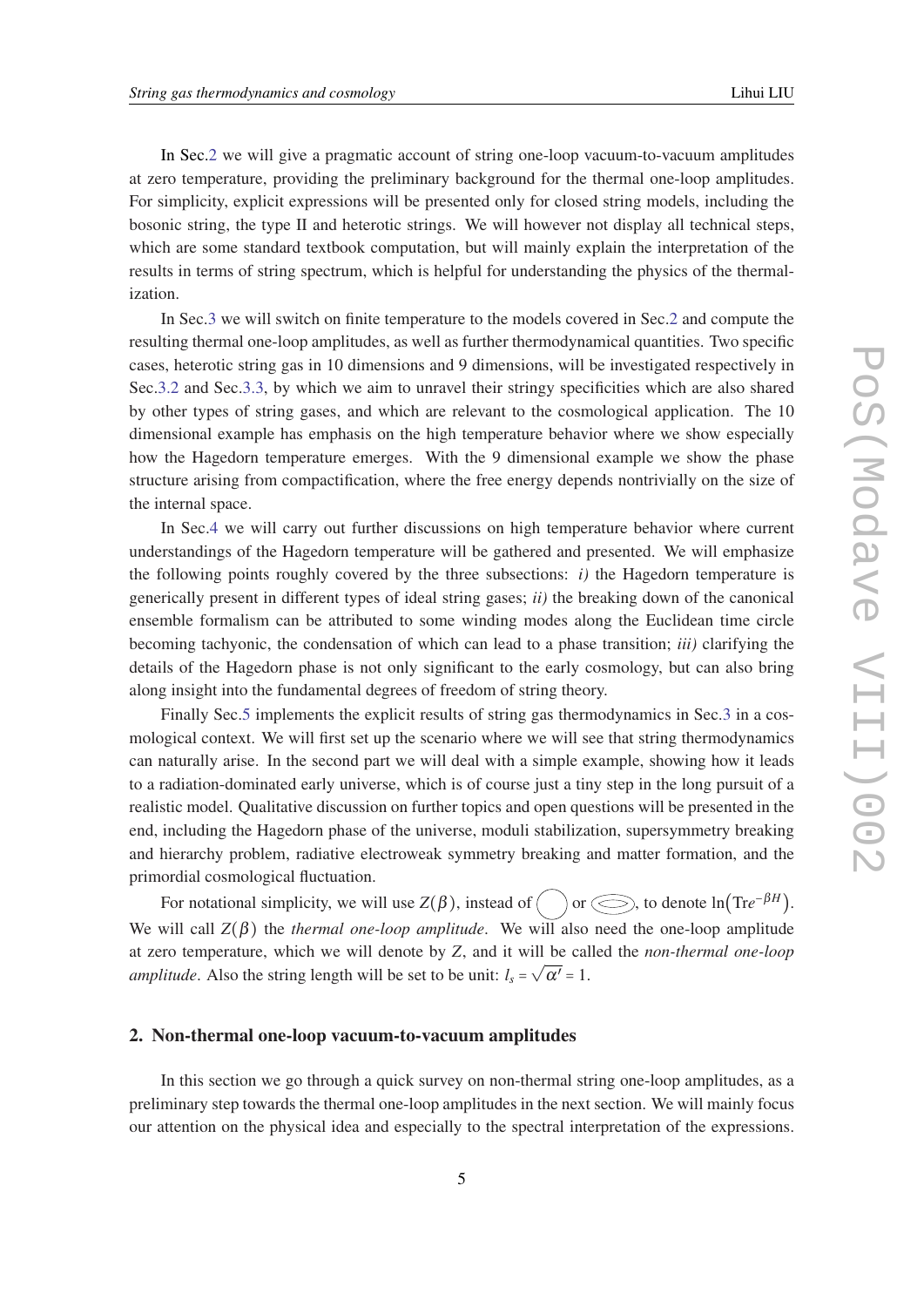<span id="page-5-0"></span>We will first introduce formal expressions, and then give explicit examples of closed string models in the second part.

#### 2.1 Formal expressions and their spectral interpretation

Here we adopt a heuristic approach to the formulation of non-thermal string one-loop amplitudes, which resorts to the analogy with one-loop amplitudes of particles. Explicit formulae will be shown only for closed strings, while we will be very qualitative with open strings to avoid lengthy technical constructions.

#### From particles to strings

In the Appendix [A](#page-35-0) the one-loop amplitude of a generic ideal particle gas has been derived. Here we need the result of the non-thermal case Eq. $(A.16)$ , which states that for a point particle gas in *d*-dimensional Minkowski spacetime of regularized volume  $V_d$ , with quantum states of masses  ${M_s}$  and helicities  ${j_s}$  (*s* being the label of states), its non-thermal one-loop amplitude is

$$
Z = \sum_{s} \frac{V_d}{2(2\pi)^d} \int_0^{\infty} \frac{d\ell}{\ell^{1+\frac{d}{2}}} (-1)^{2j_s} \exp(-\pi M_s^2 \ell).
$$
 (2.1)

Here  $\ell$  is the Schwinger time parameter, which tells the proper time that a particle spends for finishing the loop. In order to better establish the analogy between  $Eq.(2.1)$  and its string theory counterpart, we introduce the notation  $q = e^{-2\pi l}$ , and rewrite Eq.(2.1) as

$$
Z = \sum_{s} \frac{V_d}{2(2\pi)^d} \int_0^\infty \frac{d\ell}{\ell^{1+\frac{d}{2}}} (-1)^{2j_s} q^{\frac{M_s^2}{2}}.
$$
 (2.2)

This shows that to obtain the non-thermal one-loop amplitude, we can coin up a power series of *q*, whose powers are the mass-sqared over 2 with the masses from the mass spectrum, and whose coefficients are 1 or −1 for bosonic or fermionic states, and when this is done, we integrate over the Schwinger parameter with weight  $\ell^{-1-d/2}$  to add up the contribution from the loops of all different sizes.

The non-thermal string one-loop amplitudes can loosely be regarded as constructed in the same spirit: we simply replace in Eq.(2.2) the point particle " $q^{\frac{M_s^2}{2}}$ " by string " $q^{\frac{M_s^2}{2}}$ ", where now the sum over *s* runs over the whole string mass tower. There is however important difference between closed strings and open strings. The closed string mass spectrum separates into the holomorphic sector  ${M_{\rm L}}$  and the anti-holomorphic sector  ${M_{\rm R}}$ , with the physical masses those satisfying the levelmatching condition  $M_L^2 = M_R^2$ ;<sup>1</sup> for the open string mass spectrum the level matching condition is automatically satisfied due to the open string boundary conditions, so that there is no need to distinguish the holomorphic masses from anti-holomorphic masses. We now discuss these two cases separately.

<sup>&</sup>lt;sup>1</sup>In the lightcone gauge,  $M_L^2$  and  $M_R^2$  are obtained as the eigenvalues of the lightcone Hamiltonians  $L_0$  and  $\bar{L}_0$ . The level matching condition  $M_L^2 = M_R^2$  is due to the constraint  $L_0 = \bar{L}_0$ , which follows from the circle isometry of the closed string worldsheet.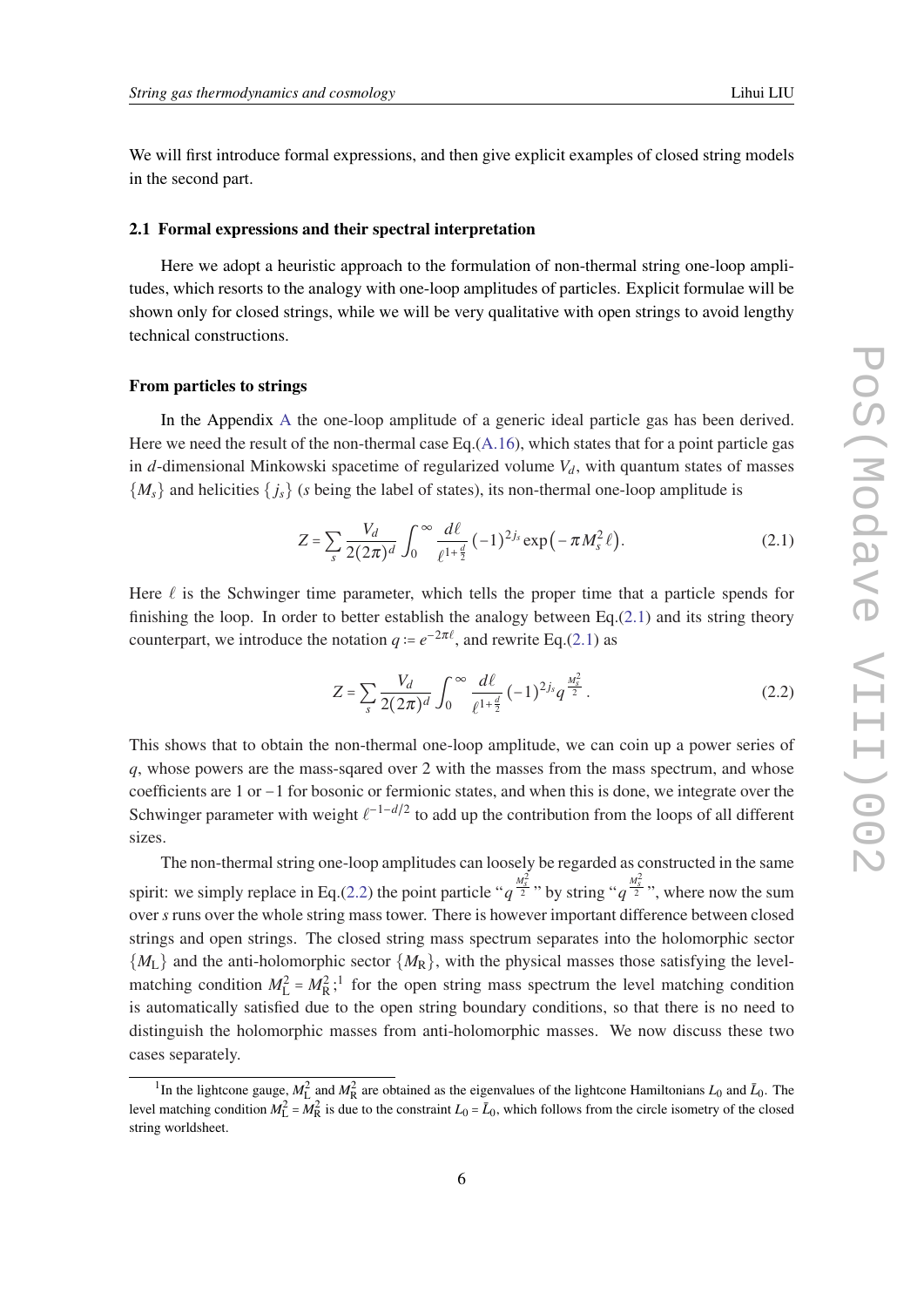#### <span id="page-6-0"></span>Closed strings

Assuming the mass spectra of the holomorphic and the anti-holomorphic sectors of closed strings are  $\{M_L\}$  and  $\{M_R\}$ , mimicking Eq.[\(2.1\)](#page-5-0), we expect the one-loop amplitudes to take the following form

$$
\sum_{\text{L,R}} \frac{V_d}{2(2\pi)^d} \, (-1)^{2j(\text{L,R})} \int_{-\frac{1}{2}}^{\frac{1}{2}} dv \exp\left[ -\pi (M_{\text{L}}^2 - M_{\text{R}}^2) \frac{v}{2} \right] \int_0^\infty \frac{d\ell}{\ell^{1+\frac{d}{2}}} \exp\left[ -\pi (M_{\text{L}}^2 + M_{\text{R}}^2) \frac{\ell}{2} \right],\tag{2.3}
$$

where the sum over L and R is understood to run over the holomorphic and the anti-holomorphic sector separately;  $j(L,R)$  is the helicity of the state  $(L,R)$  in spacetime, for example in type II strings *j*(L,R) is integer for NS-NS (NS for Neveu-Schwarz) or RR (R for Ramond) states, halfinteger for NS-R or R-NS states. The integration over  $\nu$  imposes the level matching condition, so that the sum over  $M_L$  and  $M_R$  only picks up  $M_L^2 = M_R^2$  terms, the contribution from physical states. The spacetime dimension is left general, denoted by *d*, in case the model is compactified down to lower dimensions.

Defining the complex parameter  $\tau = \tau_1 + i\tau_2 = v + i\ell$ , usually referred to as the Teichmüler parameter, the above expression is rewritten as

$$
\sum_{\text{L,R}} \frac{V_d}{2(2\pi)^d} \int_{\sqcup} \frac{d\,\tau_1 d\,\tau_2}{\tau_2^{1+d/2}} \, (-1)^{2j(\text{L,R})} \, q^{\frac{M_{\text{L}}^2}{4}} \, \bar{q}^{\frac{M_{\text{R}}^2}{4}},\tag{2.4}
$$

where  $q = e^{2i\pi\tau}$ ,  $\bar{q} = e^{-2\pi i \bar{\tau}}$ , and  $\sqcup$  denotes the strip defined by  $-\frac{1}{2}$  $\frac{1}{2} < \tau_1 < \frac{1}{2}$  $\frac{1}{2}$  and  $\tau_2 > 0$ . The above expression is just one step away from the genuine closed string one-loop amplitudes, because the integral over  $\tau$  over-counts physically equivalent states. Actually the integration measure  $\tau_2^{-2} d\tau_1 d\tau_2$  as well as the integrand  $\tau_2^{1-\frac{d}{2}} \sum q^{\frac{M_{\rm L}^2}{4}} \bar{q}^{\frac{M_{\rm R}^2}{4}}$  are invariant under the  $SL(2,\mathbb{Z})$  group generated by  $\tau \to \tau + 1$ and  $\tau \rightarrow -\tau^{-1}$ , which is the residual symmetry after fixing the worldsheet diffeomorphism invariance. In order to remove this redundancy, we have to replace the integration domain by the fundamental domain of the  $SL(2,\mathbb{Z})$  group, which is defined, up to an  $SL(2,\mathbb{Z})$ -transform, by  $-\frac{1}{2}$  $\frac{1}{2} < \tau_1 < \frac{1}{2}$  $\frac{1}{2} \times (1) \times (2)$  group, which is defined, up to an  $\frac{1}{2}$   $(2, \frac{\pi}{2})$ -transform, by  $\frac{1}{2} \times (1) \times (2)$ and  $\tau_2 > \sqrt{1-\tau_1^2}$ . Noticeably, the UV divergence is removed because  $\tau_2 \to 0$  is excluded from the integration domain. We denote this fundamental domain by  $\mathscr{F}$ , and hence a generic non-thermal one-loop amplitude of closed strings takes the form

$$
Z = \sum_{\text{L,R}} \frac{V_d}{2(2\pi)^d} \int_{\mathscr{F}} \frac{d\tau_1 d\tau_2}{\tau_2^{1+d/2}} (-1)^{2j(\text{L,R})} q^{\frac{M_{\text{L}}^2}{4}} \bar{q}^{\frac{M_{\text{R}}^2}{4}}.
$$
 (2.5)

We have several comments at this point

• The integral domain  $\mathscr F$  can be rigorously derived from path integral calculation (c.f. [28] Chapter 7, [29] Chapter 6, or [30] for details).

• If one is provided with the one-loop amplitude without knowing the mass spectrum, which is the case in the rest of the lecture notes, one can expand the integrand in a double power series in *q* and  $\bar{q}$ , and read off the masses from the powers, degeneracies from the coefficients and tell whether a state is bosonic or fermionic from the sign of the coefficients.

• The "Schwinger parameter"  $\tau$ , which is in analogy to  $\ell$  in the particle case Eq.[\(2.2\)](#page-5-0), is two dimensional. It is because the one-loop diagram, the torus, has two independent deformations which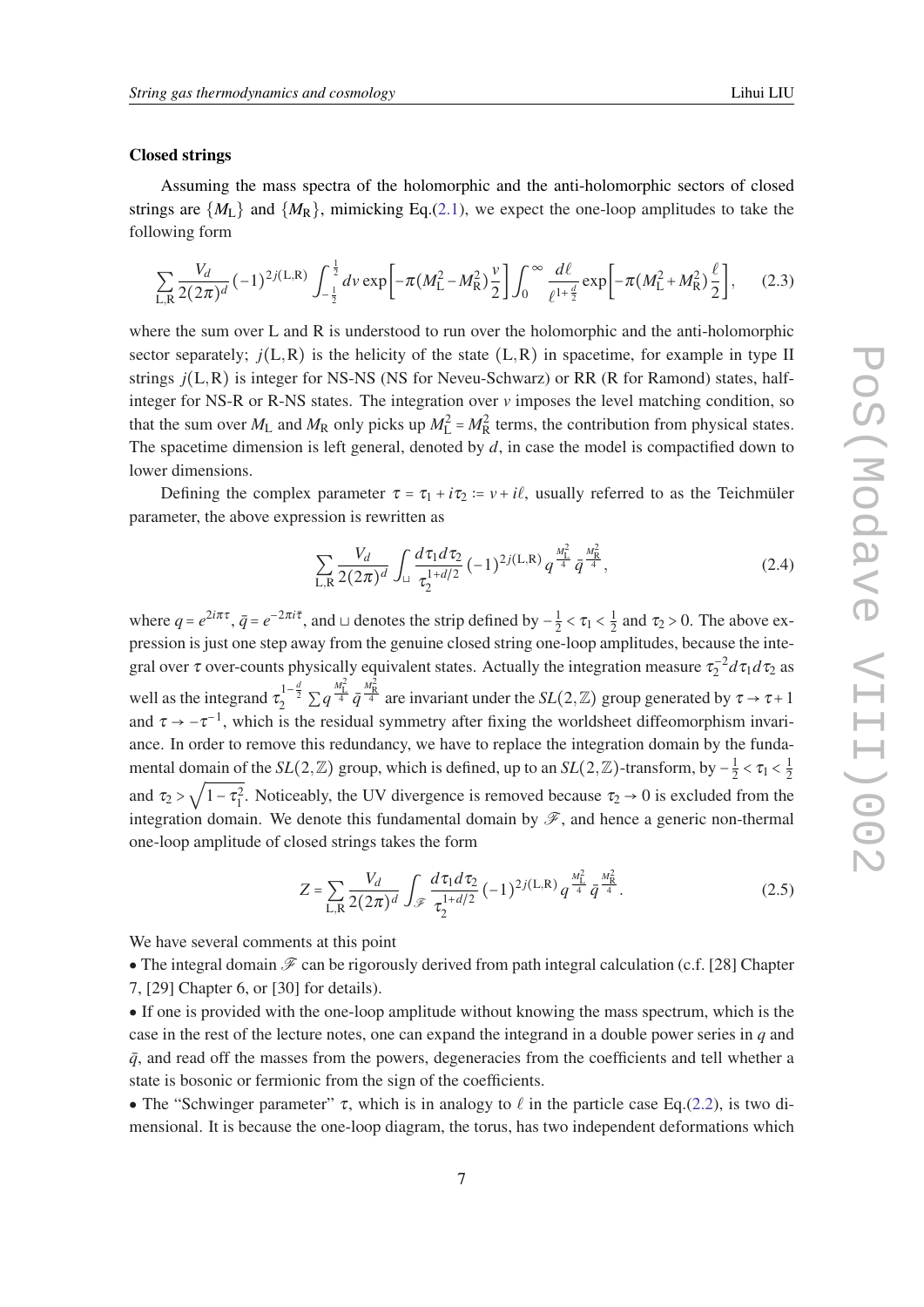<span id="page-7-0"></span>cannot be cancelled by worldsheet diffeomorphism, i.e. the relative size of the two independent non-contractable loops, characterized by  $\tau_2$ , and the twist when connecting the two ends of the cylinder to form a torus, characterized by  $\tau_1$ . It is  $\tau_2$  which is the analogue of the Schwinger time  $\ell$  in Eq.[\(2.1\)](#page-5-0).

# Open strings

We will not explicitly formulate the open string one-loop amplitudes, since the procedure is technically more involved, while the physical idea remains quite the same as point particles and closed strings. The complexity comes from the problems that open string alone fails to provide massless spacetime states of spin higher than 1, and it is UV divergent at one-loop level. Two measures are taken to render the model consistent: including a closed string sector, and considering only unoriented string worldsheet. This gives rise to the type I string, whose non-thermal one-loop amplitude is the sum of the amplitudes of four different worldsheet topologies of genus one:

$$
Z = \bigodot + \bigodot + \bigodot + \bigodot.
$$
 (2.6)

We draw attention to the following points:

• The spectrum of spacetime states consists of both closed string states and open string states, and all these states are invariant under the reversal of worldsheet orientation (positive worldsheet parity).

• The torus  $\bigodot$  and the Klein bottle  $\bigcirc$  amplitudes are from the closed string sector, where the sum of the two projects out the contribution of states of negative worldsheet parity. The same thing is true of the open string sector, where we have the annulus  $\bigcirc$  and the Möbius strip  $\bigcirc$ amplitudes.

• The expression for the torus amplitude is just that of the closed string amplitude that we have described in the previous part; for the other three amplitudes, the expressions are the same as that of the point particle amplitude Eq.([2.2\)](#page-5-0), since the geometries of these three types of worldsheet are characterized by only one real parameter which is identified as the Schwinger time parameter.

Detailed construction of consistent open string models and the computation of their one-loop amplitudes can be found in [31], or in textbooks [28, 32, 33].

# 2.2 Some typical examples of closed strings

To concretize the discussions in the previous subsection, here we show explicitly the one-loop amplitudes of some typical simple models, where the technicalities involved can be applied to more complicated models. Since the one-loop amplitudes are always an integral over the Teichmüler parameter  $\tau$  as in Eq.[\(2.5\)](#page-6-0), all we need to show here is how to write down the integrand: the power series in *q* and  $\bar{q}$ . It turns out that these power series can be packed into the Dedekind  $\eta$ -function and the Jacobi elliptic functions or  $\theta$ -functions, of which the useful notations and definitions are collected in Appendix [B.](#page-38-0)

#### Closed bosonic string

The bosonic string is not a consistent model with its tachyonic ground state, but we still choose it to begin with due to its technical simplicity. The model lives in a 26-dimensional background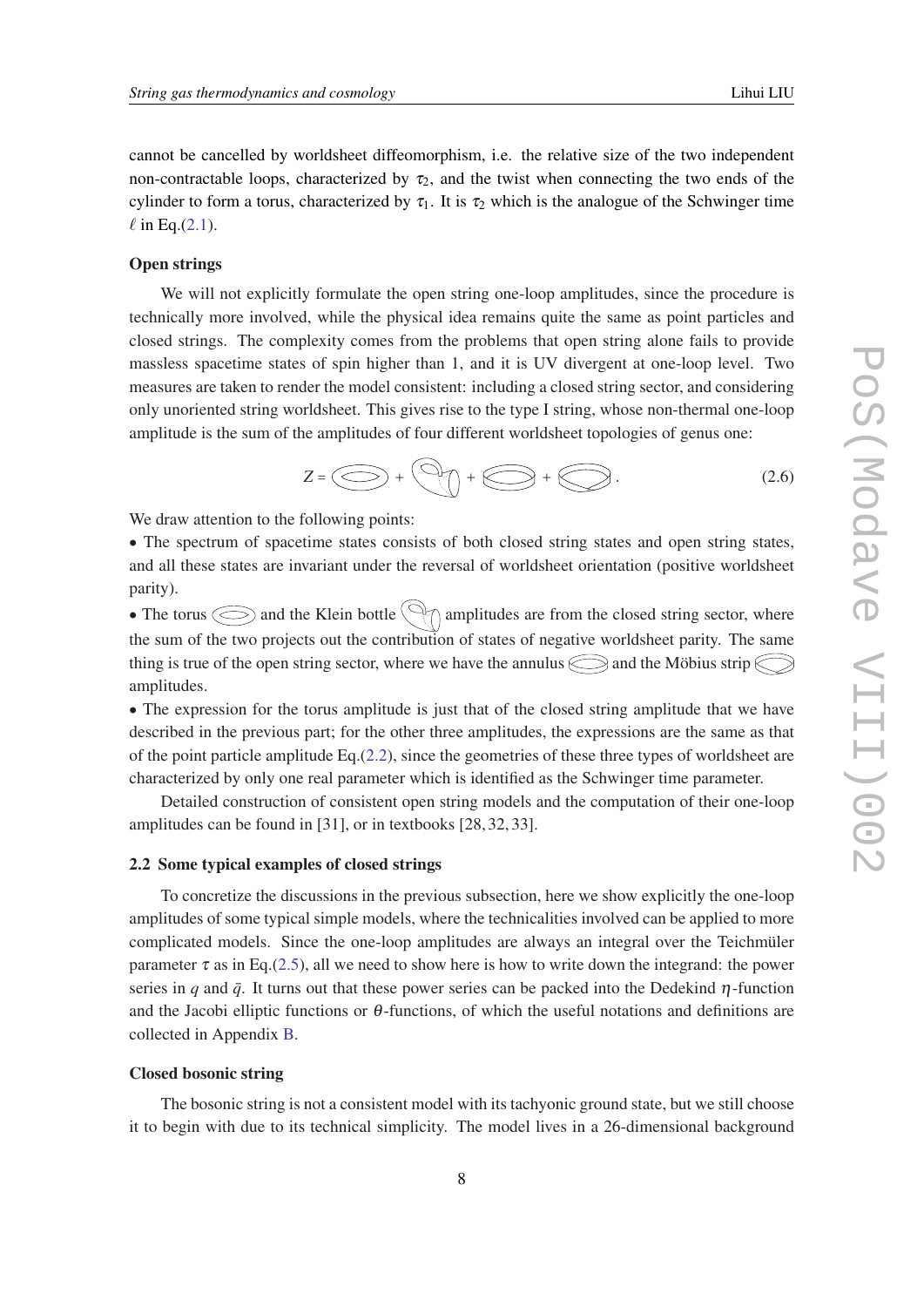<span id="page-8-0"></span>space, and has 26 worldsheet bosons. Its one-loop amplitude reads

$$
Z_{b} = \frac{V_{26}}{2(2\pi)^{26}} \int_{\mathscr{F}} \frac{d\tau_{1}d\tau_{2}}{\tau_{2}^{14}} \frac{1}{\eta^{24}\bar{\eta}^{24}}.
$$
 (2.7)

The integrand can be conveniently obtained in the lightcone gauge, where we are left with 24 transverse worldsheet bosons, each contributing a factor of  $\eta^{-1}\bar{\eta}^{-1}$ , accounting exactly for  $\eta^{-24}\bar{\eta}^{-24}$ . The mass spectrum of spacetime states can be read off from the powers and coefficients in the expansion of the integrand as a power series of  $q$  and  $\bar{q}$ . More accurately, using the definition ([B.1](#page-38-0)) we have the expansion

$$
\frac{1}{\eta^{24}\bar{\eta}^{24}} = q^{-1}\bar{q}^{-1} + 24^2 + 324^2 q\bar{q} + \dots,
$$
\n(2.8)

where higher order terms and terms with different powers of  $q$  and  $\bar{q}$  are omitted. This shows that we have in the physical spectrum, one tachyon of mass-squared  $-4l_s^{-2}$ ;  $24^2 = 576$  massless states transforming in  $SO(24)_v \times SO(24)_v$  (the subscript *v* standing for vector representation), containing the dilaton, the graviton and the anti-symmetric tensor;  $324^2$  states of mass  $2l_s^{-1}$ , transforming in  $SO(25)$ <sub>□□</sub> ×  $SO(25)$ <sub>□□</sub>; etc.

# Type II string

The type II string lives in a 10-dimensional background space, possessing 10 worldsheet bosons and their superpartner, 10 worldsheet fermions. The one-loop amplitude, in terms of the Dedekind  $\eta$ -function and Jacobi  $\theta$ -functions, is

$$
Z_{II} = \frac{V_{10}}{2(2\pi)^{10}} \int_{\mathscr{F}} \frac{d\,\tau_1 \,d\,\tau_2}{\tau_2^6} \frac{1}{\eta^8 \bar{\eta}^8} \sum_{a,b=0}^1 (-1)^{a+b+ab} \frac{\theta \begin{bmatrix} a \\ b \end{bmatrix}^4}{\eta^4} \sum_{\bar{a},\bar{b}=0}^1 (-1)^{\bar{a}+\bar{b}+\epsilon \bar{a}\bar{b}} \frac{\bar{\theta} \begin{bmatrix} \bar{a} \\ \bar{b} \end{bmatrix}^4}{\bar{\eta}^4},\tag{2.9}
$$

where  $\varepsilon = 0$  or 1 stand for the type IIA or IIB string respectively. We would like to give the following remarks to help understanding this expression:

• The integrand can be obtained, as in the previous example of bosonic string, through the lighconegauge fixed model. In the holomorphic part,  $\frac{\theta_{\beta}^{[2]}^4}{\eta^4}$  arises from the 8 transverse holomorphic worldsheet fermions, the extra  $\frac{1}{\eta^8}$  from the 8 transverse holomorphic worldsheet bosons; the same rule applies to the anti-holomorphic part. The sum over  $(a,b)$  and  $(\bar{a},\bar{b})$  adds up the contribution from all combinations of spin structures.

• The indices *a* and  $\bar{a}$ , taking independently the values 0 or 1, indicate the NS sector or the R sector respectively in the holomorphic and anti-holomorphic sector; the sum over *b* and  $\bar{b}$  implements the GSO projection. In the anti-holomorphic sector, changing the value of  $\varepsilon$  from 0 to 1 reverses the GSO projection in the Ramond sector, which flips the gravitino's chirality, so that the model passes from type IIA to type IIB.

• The modular invariance is manifest with Eq.(2.9): using the properties of  $\eta$ - and  $\theta$ -functions in the Appendix C of [33] we can verify the invariance of Eq.(2.9) under  $\tau \to \tau + 1$  and  $\tau \to -\tau^{-1}$ .

To let the one-loop amplitude display the structure of the type II string spectrum, one rewrites Eq.(2.9) using the *SO*(8)-characters. Using the definitions Eqs ([B.3](#page-39-0))–([B.6](#page-39-0)), Eq.(2.9) is rewritten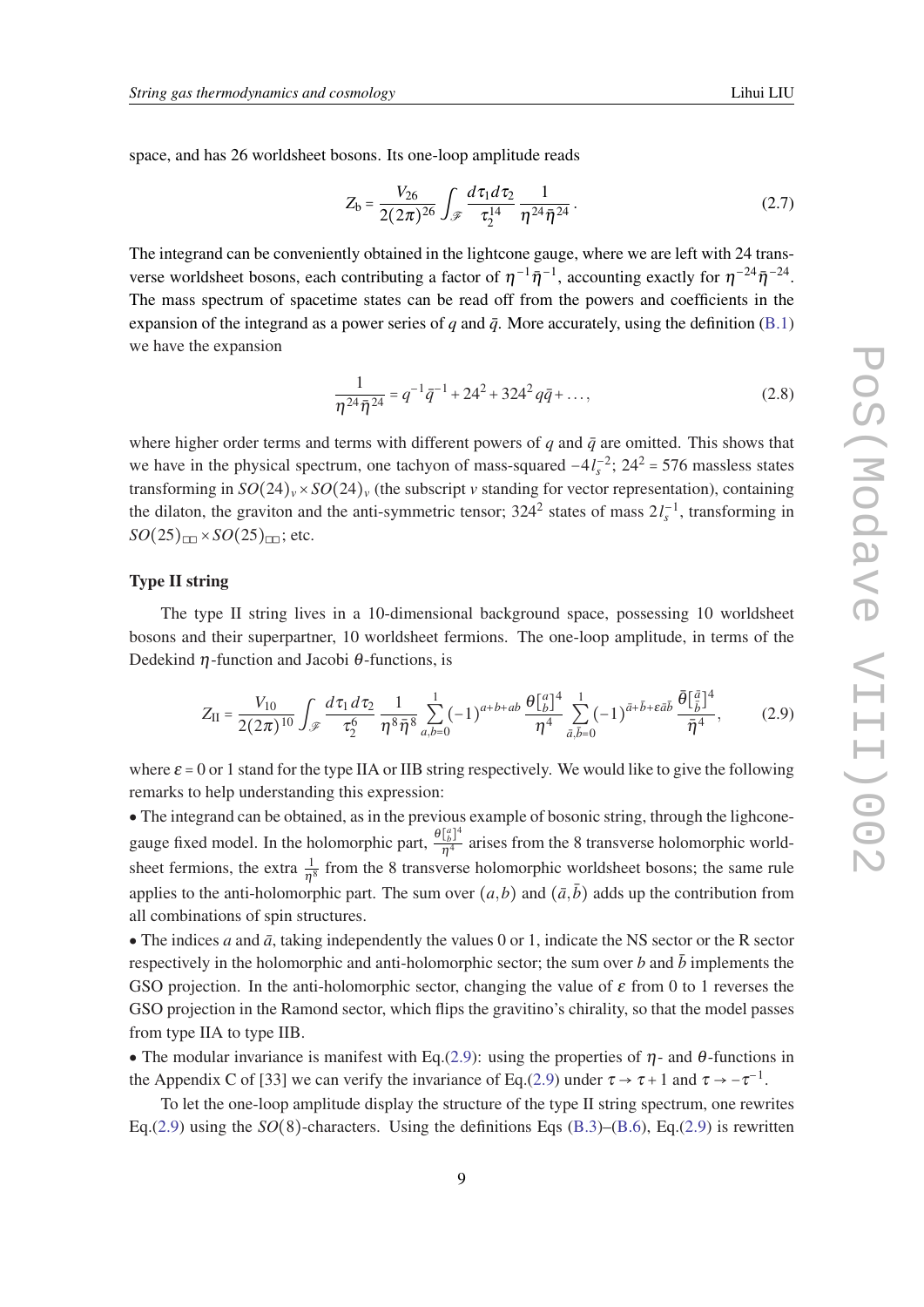<span id="page-9-0"></span>as

$$
Z_{\text{IIA}} = \frac{V_{10}}{2(2\pi)^{10}} \int_{\mathscr{F}} \frac{d\tau_1 d\tau_2}{\tau_2^6} \frac{V_8 - S_8}{\eta^8} \frac{\bar{V}_8 - \bar{C}_8}{\bar{\eta}^8} = \frac{V_{10}}{2(2\pi)^{10}} \int_{\mathscr{F}} \frac{d\tau_1 d\tau_2}{\tau_2^6} \left[ \left( \frac{V_8 \bar{V}_8}{\eta^8 \bar{\eta}^8} + \frac{S_8 \bar{C}_8}{\eta^8 \bar{\eta}^8} \right) - \left( \frac{V_8 \bar{C}_8}{\eta^8 \bar{\eta}^8} + \frac{S_8 \bar{V}_8}{\eta^8 \bar{\eta}^8} \right) \right],
$$
(2.10)

$$
Z_{\rm IIB} = \frac{V_{10}}{2(2\pi)^{10}} \int_{\mathscr{F}} \frac{d\tau_1 d\tau_2}{\tau_2^6} \frac{V_8 - S_8}{\eta^8} \frac{\bar{V}_8 - \bar{S}_8}{\bar{\eta}^8} = \frac{V_{10}}{2(2\pi)^{10}} \int_{\mathscr{F}} \frac{d\tau_1 d\tau_2}{\tau_2^6} \left[ \left( \frac{V_8 \bar{V}_8}{\eta^8 \bar{\eta}^8} + \frac{S_8 \bar{S}_8}{\eta^8 \bar{\eta}^8} \right) - \left( \frac{V_8 \bar{S}_8}{\eta^8 \bar{\eta}^8} + \frac{S_8 \bar{V}_8}{\eta^8 \bar{\eta}^8} \right) \right].
$$
 (2.11)

In the second line in each of the above two expressions, the integrand is written in the form of [(NS-NS sector)+(RR sector)]−[(NS-R sector)+(R-NS sector)], where the first half contains bosonic state contributions and the second half fermionic. Numerically Eqs  $(2.9)$  $(2.9)$  $(2.9)$ ,  $(2.10)$  and  $(2.11)$  vanish due to spacetime supersymmetry (c.f. the end of Appendix [B\)](#page-38-0). However these formal expressions suffice for extracting the spectrum of spacetime states. For example by just staring at Eq.(2.10), we can tell the following information about the massless spectrum :

 $\circ$  the NS-NS sector, giving rise to the  $V_8\bar{V}_8$ -term, has ground states transforming in  $SO(8)_v \times$  $SO(8)_v$ , consisting of the dilaton, the graviton and the anti-symmetric tensor;

 $\sim$  the RR sector, giving rise to the  $S_8\bar{C}_8$ -term, has ground states transforming in  $SO(8)_s \times SO(8)_c$ (the subscripts *s* and *c* standing for the two spinorial representations of opposite chirality), containing the 1-, 3- and 5-forms;

 $\circ$  the NS-R and the R-NS sectors, which correspond to the *V*<sub>8</sub> $\bar{C}_8$ -term and the *S*<sub>8</sub> $\bar{V}_8$ -term, have ground states transforming in  $SO(8)_v \times SO(8)_c$  and  $SO(8)_s \times SO(8)_v$ , containing the two gravitini of opposite chirality.

Thus we have seen how to tell the ground states using the formal expressions of one-loop amplitudes, while in order to read off the full physical spectrum, we need to perform the expansion in power series of *q* and  $\bar{q}$ , as in Eq.[\(2.8\)](#page-8-0), separately to the four terms in the second line of Eqs  $(2.10)$  and  $(2.11)$ . The same analysis can be applied to the type IIB one-loop amplitude Eq. $(2.11)$ , which we do not repeat here.

Finally we point out that for type II strings,  $a + \bar{a}$  plays the role of spacetime fermion number. That is, the spacetime bosons are associated to  $a + \bar{a} = 0$  mod 2 while spacetime fermions  $a + \bar{a} = 0$  $1 \text{ mod } 2$ . Indeed in the second line of Eqs (2.10) and (2.11), the four terms correspond respectively to the values 0, 2, 1, 1 of  $a + \bar{a}$ . Thus  $2j(L, R)$  in the general expression Eq.([2.5](#page-6-0)) can be concretely written as  $a + \bar{a}$ .

## Toroidal compactification

Upon toroidal compactification of closed strings, the compact worldsheet scalars are quantized on the complex plane as

$$
X_{\rm L}^{I}(z) = \frac{1}{2}x_{\rm L}^{I} - \frac{i}{\sqrt{2}}p_{\rm L}^{I}\ln z + \text{(oscillators)}, \quad X_{\rm R}^{I}(\bar{z}) = \frac{1}{2}x_{\rm R}^{I} - \frac{i}{\sqrt{2}}p_{\rm R}^{I}\ln \bar{z} + \text{(oscillators)},\tag{2.12}
$$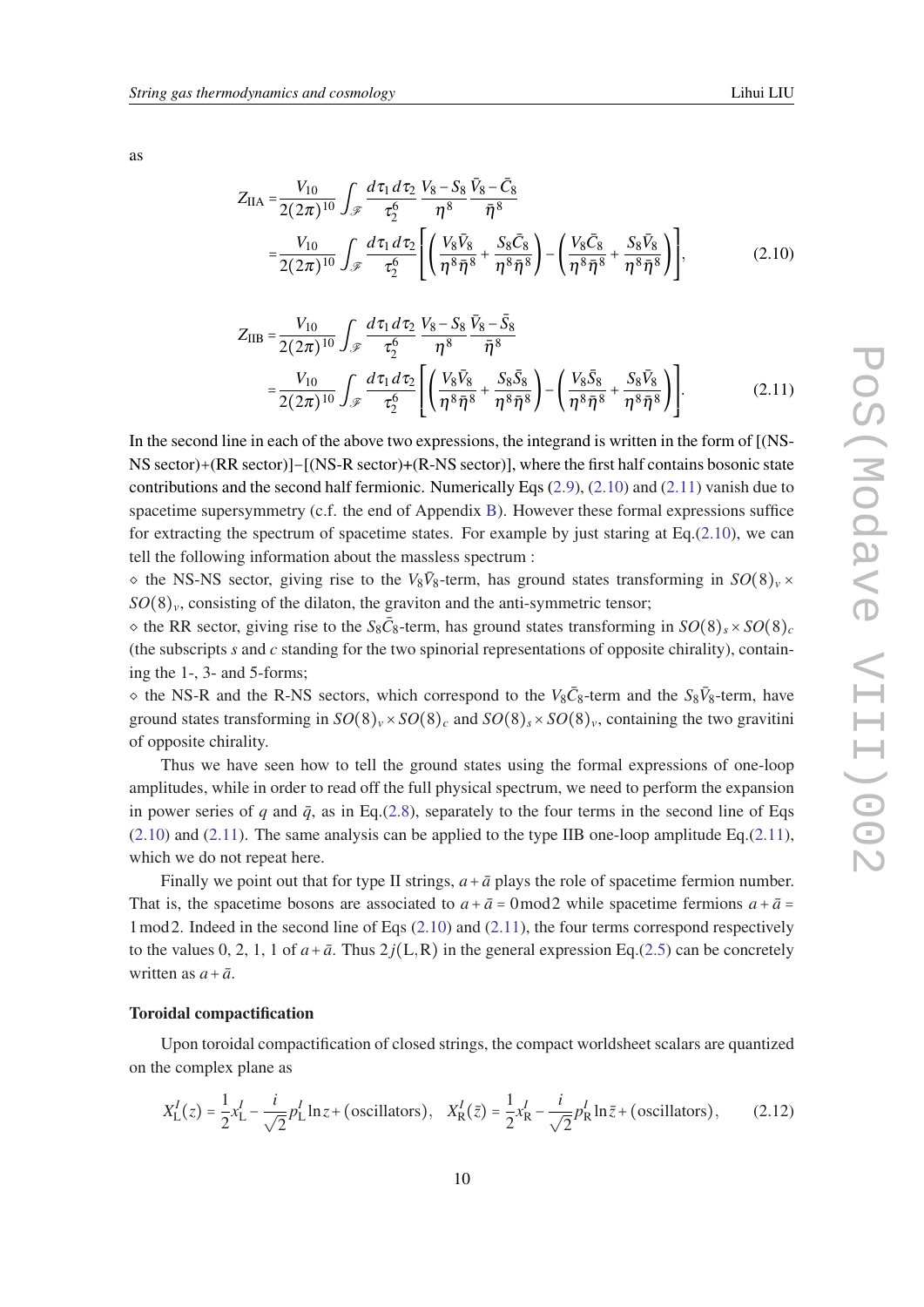<span id="page-10-0"></span>where L and R stand for "left-moving" and "right-moving" corresponding to the holomorphic and anti-holomorphic sectors, *I* is the index of compact directions, and  $x_{L,R}^I$  and  $p_{L,R}^I$  are the center-ofmass positions and momenta. Generically  $x_L^I \neq x_R^I$  and  $p_L^I \neq p_R^I$ , where the center-of-mass momenta take discrete values lying on the Narain lattice points generated by the basis vectors spanning the internal torus. For example compactifying the 9-th direction on a circle  $S^1(R_9)$  results in

$$
p_{L,R}^9 = \frac{m}{R_9} \mp nR_9, \quad m, n \in \mathbb{Z},
$$
 (2.13)

where *m* and *n* are respectively the quantum number of the internal momentum and of winding along the compact circle  $S^1(R_9)$ .

More generally, toroidal compactifications down to spacetime dimension *d*, with compact coordinates Eq. $(2.12)$  $(2.12)$ , induce in the full-dimensional one-loop amplitudes the following modifications:

*i)* the spacetime dimension is replaced by *d*;

*ii*) the integrand of the integration over  $\tau$  acquires a factor of Narain lattice sum

$$
\Gamma = \sum_{p_{\text{L}}, p_{\text{R}}} q^{\frac{p_{\text{L}}^2}{4}} \bar{q}^{\frac{p_{\text{R}}^2}{4}}, \tag{2.14}
$$

where  $p_{\text{L},\text{R}}^2 \coloneqq \sum_{I} p_{\text{L},\text{R}}^I p_{\text{L},\text{R}}^I$ .

We still take the example of compactification on a circle  $S^1(R_9)$  in the 9-th direction where the internal momenta are given by Eq.(2.13). Then the bosonic string one-loop amplitude, given by Eq.[\(2.7](#page-8-0)) for full spacetime dimension, now becomes

$$
Z_{\text{b}/S^{1}(R_{9})} = \frac{V_{25}}{2(2\pi)^{25}} \int_{\mathscr{F}} \frac{d\,\tau_{1}\,d\,\tau_{2}}{\tau_{2}^{27/2}} \frac{1}{\eta^{24}\bar{\eta}^{24}} \sum_{m,n\in\mathbb{Z}} q^{\frac{1}{4}\left(\frac{m}{R_{9}}-nR_{9}\right)^{2}} \bar{q}^{\frac{1}{4}\left(\frac{m}{R_{9}}+nR_{9}\right)^{2}};
$$
(2.15)

also for type II strings, the compactification on  $S^1(R_9)$  leads to the following one-loop amplitude in 9 spacetime dimensions:

$$
Z_{\Pi/S^{1}(R_{9})} = \frac{V_{9}}{2(2\pi)^{9}} \int_{\mathscr{F}} \frac{d\tau_{1} d\tau_{2}}{\tau_{2}^{11/2}} \frac{1}{\eta^{8} \bar{\eta}^{8}} \times \sum_{a,b=0}^{1} (-1)^{a+b+ab} \frac{\theta \binom{n}{b}^{4}}{\eta^{4}} \sum_{\bar{a},\bar{b}=0}^{1} (-1)^{\bar{a}+\bar{b}+\bar{c}\bar{a}\bar{b}} \frac{\bar{\theta} \binom{\bar{a}}{\bar{b}}^{4}}{\bar{\eta}^{4}} \sum_{m,n\in\mathbb{Z}} q^{\frac{1}{4} \left(\frac{m}{R_{9}}-nR_{9}\right)^{2}} \bar{q}^{\frac{1}{4} \left(\frac{m}{R_{9}}+nR_{9}\right)^{2}}, \quad (2.16)
$$

where  $\varepsilon$  is as in Eq.([2.9](#page-8-0)).

Compactifications generically modify the spectra of spacetime states, where the masses of states can be deformed in function of the moduli fields characterizing the compactification. Here when we expand the integrand of Eqs (2.15) and (2.16) in power series in *q* and  $\bar{q}$ , the powers acquire *R*9-dependence, showing that the compactification induces spacetime states with *R*9 dependent masses.

## Heterotic string

The heterotic string demands 10-dimensional background space to be consistent. It has 10 worldsheet bosons, whose holomorphic parts are accompanied with superpartners, the 10 holomorphic worldsheet fermions, and it has 16 internal anti-holomorphic worldsheet bosons compactified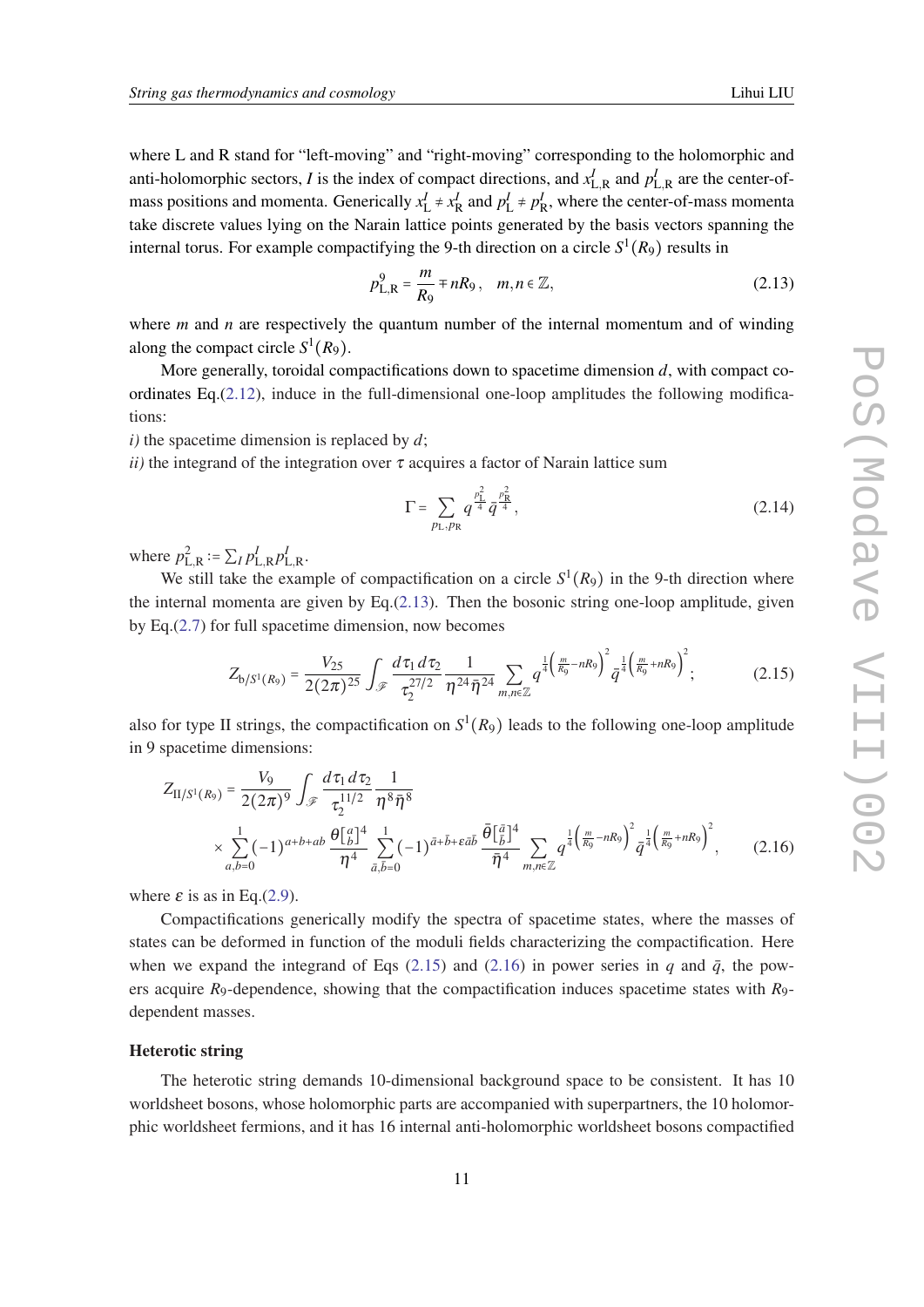<span id="page-11-0"></span>on Spin(32)/ $\mathbb{Z}_2$  or  $E_8 \times E_8$  lattice, giving rise to *SO*(32) or  $E_8 \times E_8$  gauge symmetry in spacetime. The one-loop amplitude takes the following form:

$$
Z_{\text{het}} = \frac{V_{10}}{2(2\pi)^{10}} \int_{\mathscr{F}} \frac{d\tau_1 d\tau_2}{\tau_2^6} \frac{1}{\eta^8 \bar{\eta}^8} \sum_{a,b=0}^1 (-1)^{a+b+ab} \frac{\theta_{b}^{a}}{\eta^4} \frac{\bar{\Gamma}_{\text{int}}}{\bar{\eta}^{16}}, \quad \text{where}
$$
\n
$$
\bar{\Gamma}_{\text{int}} = \begin{cases}\n\frac{1}{2} \sum_{\alpha,\beta=0}^1 \bar{\theta} \left[ \frac{\alpha}{\beta} \right]^{16}, & SO(32) \text{ heterotic string}, \\
\left( \frac{1}{2} \sum_{\alpha,\beta=0}^1 \bar{\theta} \left[ \frac{\alpha}{\beta} \right]^{8} \right)^2, & E_8 \times E_8 \text{ heterotic string}.\n\end{cases}
$$
\n(2.17)

In terms of the lightcone-gauge fixed model,  $\frac{1}{\eta^8 \bar{\eta}^8}$  arises from the 8 transverse worldsheet bosons,  $\frac{\theta \left[ a \right]^4}{a}$  $\frac{[\frac{a}{b}]^4}{\eta^4}$  from the 8 transverse holomorphic worldsheet fermions, and  $\frac{\bar{\Gamma}_{int}}{\bar{\eta}^{16}}$  from the 16 internal antiholomorphic worldsheet bosons, where  $\bar{\Gamma}_{int}$  is the sum of the Spin(32)/ $\mathbb{Z}_2$  lattice or the  $E_8 \times E_8$ lattice, which is a power series of  $\bar{q}$ . The modular invariance of Eq.(2.17) can be easily verified.

We can also use the *SO*(8)-characters to display the structure of the spectrum. Using Eqs  $(B.4)$  $(B.4)$  $(B.4)$ – $(B.6)$ , we have

$$
Z_{\text{het}} = \frac{V_{10}}{2(2\pi)^{10}} \int_{\mathscr{F}} \frac{d\tau_1 d\tau_2}{\tau_2^6} \frac{V_8 - S_8}{\eta^8 \bar{\eta}^8} \frac{\bar{\Gamma}_{\text{int}}}{\bar{\eta}^{16}} = \frac{V_{10}}{2(2\pi)^{10}} \int_{\mathscr{F}} \frac{d\tau_1 d\tau_2}{\tau_2^6} \left(\frac{V_8}{\eta^8} \frac{\bar{\Gamma}_{\text{int}}}{\bar{\eta}^{24}} - \frac{S_8}{\eta^8} \frac{\bar{\Gamma}_{\text{int}}}{\bar{\eta}^{24}}\right),\tag{2.18}
$$

where  $\bar{\Gamma}_{int}$  is still as defined in Eq.(2.17). In the last step, the integrand is written in the form of (contribution of bosonic states)−(contribution of fermonic states). Here the spacetime bosons and spacetime fermions arise respectively from the NS ( $a = 0$ ) and R ( $a = 1$ ) sector of the holomorphic worldsheet fermions. Thus here *a* plays the role of spacetime fermion number and therefore  $2j(L,R)$  in the general expression in Eq.[\(2.5\)](#page-6-0) can be concretely written as *a*.

Due to spacetime supersymmetry, Eq.(2.18) is numerically 0, but still we can read off the spectrum from the formal expression just as for the type II strings under Eq. $(2.11)$  $(2.11)$ . We will postpone this analysis to Sec[.3.2](#page-14-0) where Eq.(2.18) needs to be more carefully investigated.

## 3. Thermal ideal string gases

In this section we consider the thermodynamics of ideal string gases. We will work out, through thermal deformations, the thermal one-loop amplitudes  $Z(\beta)$  based on the non-thermal results in the previous section, and by virtue of Eq. $(1.3)$  $(1.3)$  $(1.3)$ , they are the logarithm of the canonical partition function. Then the whole set of canonical ensemble formalism applies and we can derive all other thermodynamic quantities, for example the energy  $E = -\frac{\partial Z(\beta)}{\partial \beta}$ , the entropy *S* =  $βE + Z(β)$ , the Helmholtz free energy  $F = -Z(β)/β$ , and the pressure  $P = -∂F/∂V$ .

In the following we will first specify the rules of thermal deformation of the string one-loop amplitudes, and apply them to the models discussed in the previous section. Then we will investigate in detail two examples of heterotic string gas, where we will put emphasis on the Hagedorn temperature, and the phase structure arising from compactification, which are general features for ideal string gases, and are of interest in string cosmology.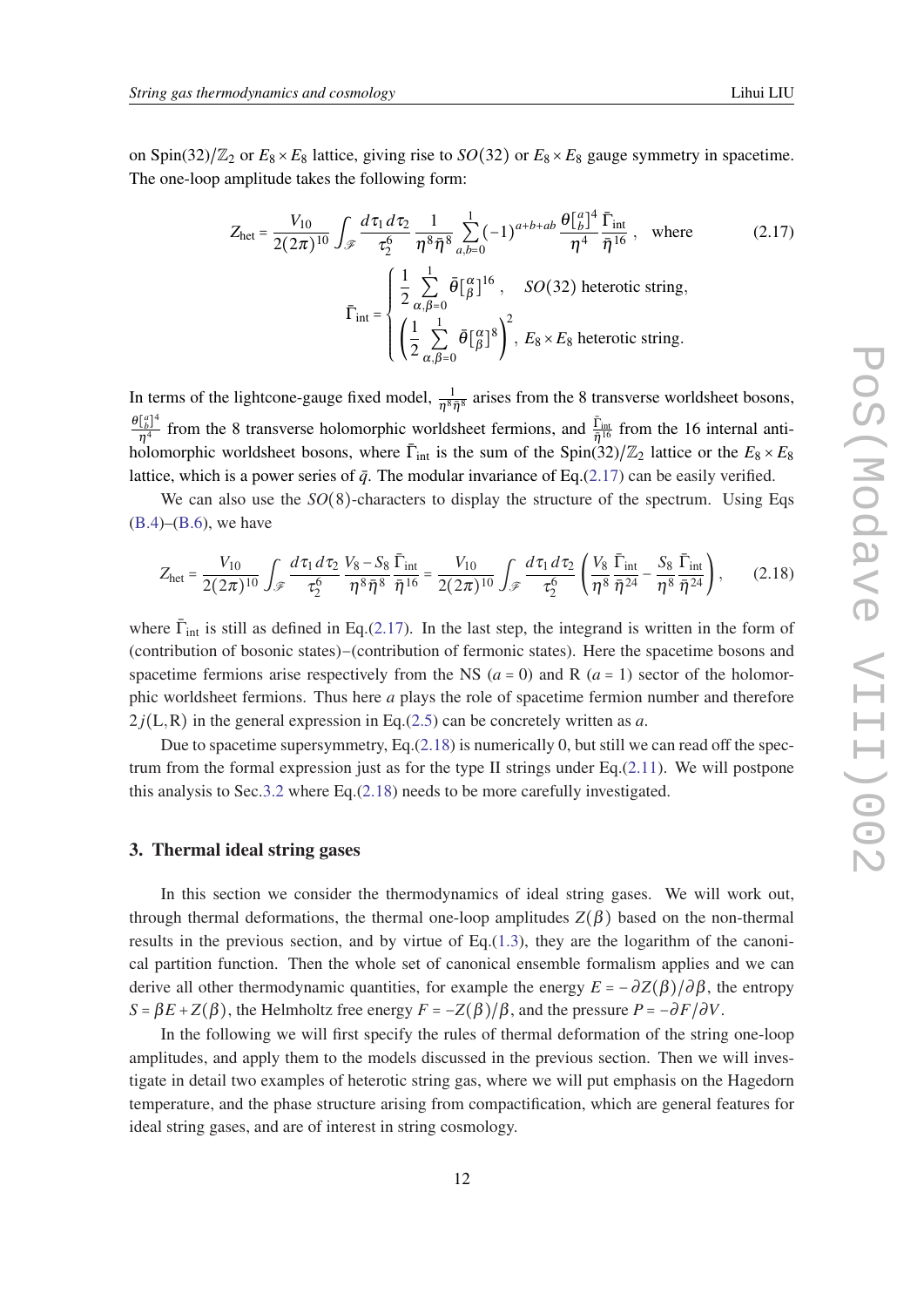#### <span id="page-12-0"></span>3.1 From non-thermal to thermal one-loop amplitudes

To figure out how one-loop amplitudes are to be deformed by thermal effects, it is instructive to first look into the same situation for point particles, and we thus invoke the calculations presented in the Appendix [A.](#page-35-0) Comparing the non-thermal one-loop amplitude Eq.([A.10](#page-37-0)) and the thermal one Eq.([A.16](#page-38-0)), which we restate here for clarity:

$$
Z = \sum_{s} \frac{V_d}{2(2\pi)^d} \int_0^{\infty} \frac{d\ell}{\ell^{1+d/2}} (-1)^{2j_s} \exp\left(-\pi \ell M_s^2\right),\tag{3.1}
$$

$$
Z(\beta) = \sum_{s} \frac{\beta V_{d-1}}{2(2\pi)^d} \int_0^{\infty} \frac{d\ell}{\ell^{1+d/2}} \sum_{\tilde{m}} (-1)^{2j_s(\tilde{m}+1)} \exp\left(-\frac{\pi R_0^2}{\ell} \tilde{m}^2 - \pi \ell M_s^2\right),\tag{3.2}
$$

we find that finite temperature is implemented by inserting in the non-thermal one-loop amplitude the following factor

$$
\sum_{\tilde{m}\in\mathbb{Z}}(-1)^{2j_s\tilde{m}}\exp\left(-\frac{\pi R_0^2}{\ell}\tilde{m}^2\right),\tag{3.3}
$$

and replacing the volume of the full spacetime *V<sub>d</sub>* by that of the thermal background space  $\beta V_{d-1}$ . We qualify this operation as deformation since Eq.(3.1) is the  $\beta \rightarrow \infty$  limit of Eq.(3.2). For bosonic states  $(2j_s$  even) Eq.(3.3) is merely an instanton sum associated to the compact Euclidean time  $S^1(R_0)$ , where the instanton number  $\tilde{m}$  is the number that the particle loop winds the Euclidean time circle. For fermionic states  $(2j_s \text{ odd})$ , the instanton sum in Eq.(3.3) is weighted by a factor  $(-1)^{\tilde{m}}$ , which accounts for the Fermi-Dirac statistics. We call the weight  $(-1)^{2j_s\tilde{m}}$  in Eq.(3.3) *the spin-statistics factor*.

We want to work out the thermal string one-loop amplitudes by a similar deformation, i.e. inserting into the non-thermal expressions the string version of Eq.(3.3) which should be a *worldsheet instanton sum weighted by a proper spin-statistics factor*. We know that the worldsheet instanton sum arising from the compactification on a circle is (c.f. for example Sec.4.18 of [33])

$$
\sum_{m,n\in\mathbb{Z}}e^{-\frac{\pi R_0}{\tau_2}|\tilde{m}-\tau n|^2},\tag{3.4}
$$

where  $\tilde{m}$  and *n* are the numbers that the world sheet winds the Euclidean time circle. There are two winding numbers since the woldsheet is a torus containing two independent non-contractable loops both of which can wind the compact Euclidean time. We still need to find out the spin-statics factor weighting the instanton sum, and it turns out that its explicit form depends on the type of string theory.

Below we will present the results for the specific models that we have discussed in Sec.[2.2](#page-7-0), some intuitive reasonings and guessworks are inevitably involved. Rigorous derivation can be found in [8] for heterotic strings, the logic of which can be applied to other types of strings. The formalism that we present here is are those in [34] where the expressions were cast into a concise form. We will present the formal expressions all at once, leaving explicit calculation and interpretations in later subsections.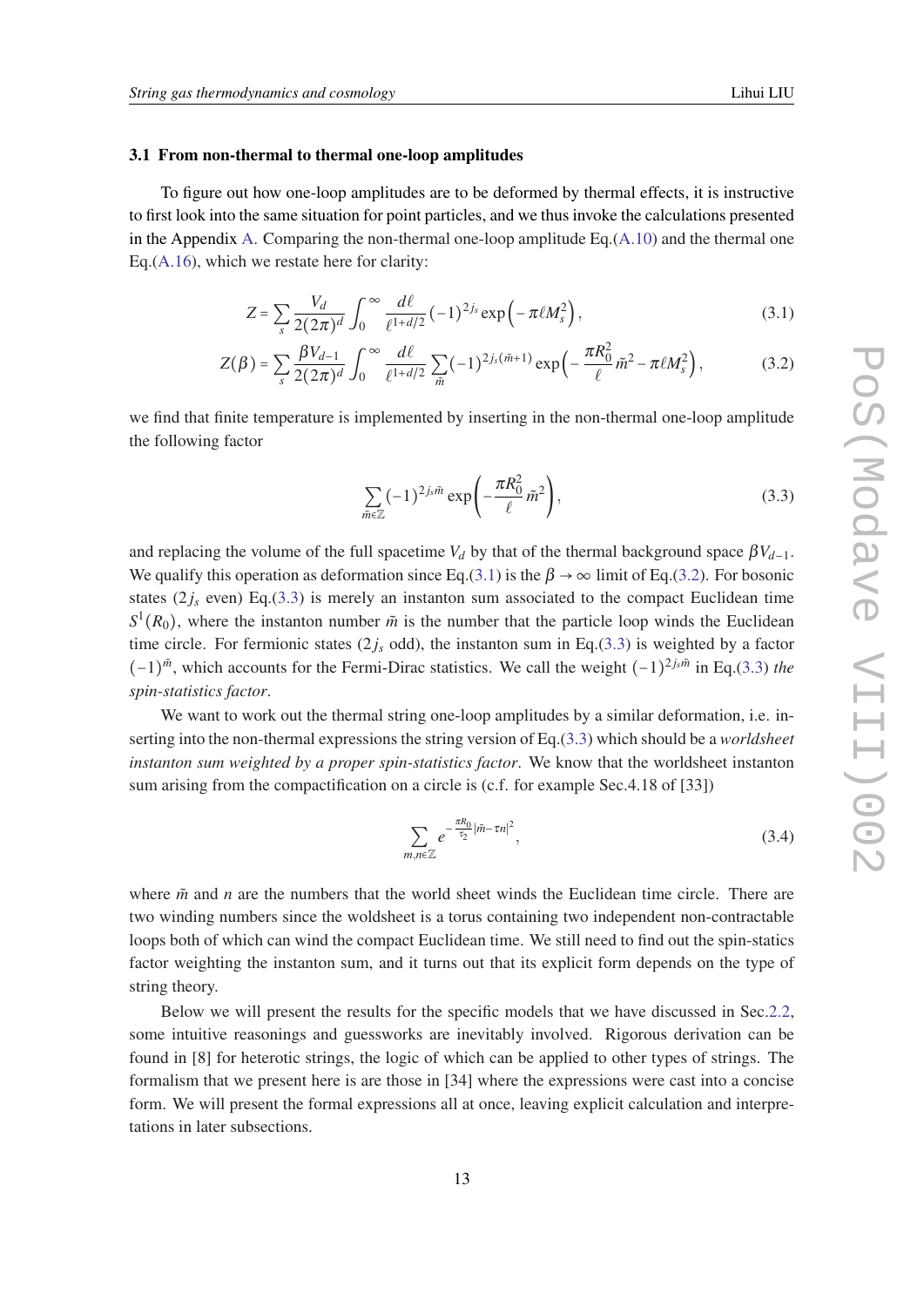#### <span id="page-13-0"></span>Bosonic string

To obtain the thermal bosonic string one-loop amplitude, it suffices to simply insert Eq.([3.4](#page-12-0)) into Eq.([2.7](#page-8-0)), because there are only bosons in the spectrum of spacetime states. Therefore the thermal one-loop amplitude in 26 dimensions is

$$
Z_{b}(\beta) = \frac{\beta V_{25}}{2(2\pi)^{26}} \sum_{\tilde{m},n} \int_{\mathscr{F}} \frac{d\tau_1 d\tau_2}{\tau_2^{14}} e^{-\frac{\pi R_0^2}{\tau_2} |\tilde{m} - \tau n|^2} \frac{1}{\eta^{24} \bar{\eta}^{24}}.
$$
 (3.5)

This means that the thermalization of the bosonic string is just a naive toroidal compactification of the Euclidean time. Indeed when applying Poisson resummation Eq.( $A.6$ ) to the sum over  $\tilde{m}$  above, we obtain exactly the lattice sum  $(2.14)$  $(2.14)$  with the internal momenta given by Eq.[\(2.13](#page-10-0)),  $R_9$  replaced by  $R_0$ .

In case of additional toroidal compactification in spatial dimensions, the thermal one-loop amplitude is still obtained through the steps leading to Eqs [\(2.15](#page-10-0)) and ([2.16\)](#page-10-0) regardless of thermalization, that is, replacing in Eq. $(3.5)$  the full dimension 26 by the number of dimension after compactification, and inserting the Narain lattice sum corresponding to the compact space.

#### Type II strings

For type II superstrings, as the spectrum consists of spacetime bosons and fermions, the spin-statistics factor is nontrivial. We have already seen in Sec[.2.2](#page-7-0) that in type II strings it is  $a + \bar{a}$  as in Eq.([2.9](#page-8-0)) that plays the role of  $2j_s$  in Eq.[\(3.3](#page-12-0)). Therefore the spin-statistics factor contains at least  $(-1)^{(a+\bar{a})\tilde{m}}$ . However there should be more than that: since the modular transforms  $\tau \to \tau + 1$  and  $\tau \to -\tau^{-1}$  mix up *a* and *b* in Eqs [\(2.9\)](#page-8-0), these two indices need to be treated on equal footing, and the same thing is true of  $\bar{a}$  and  $\bar{b}$ . It can be shown that the result is modular invariant if we also include the factor  $(-1)^{(b+\bar{b})n}$ . Thus the complete instanton sum for type II strings is

$$
\sum_{\tilde{m},n\in\mathbb{Z}} (-1)^{(a+\bar{a})\tilde{m}+(b+\bar{b})n} e^{-\frac{\pi R_0^2}{\tau_2}|\tilde{m}-\tau n|^2},\tag{3.6}
$$

and the thermal one-loop amplitude is

$$
Z_{II}(\beta) = \frac{\beta V_9}{2(2\pi)^{10}} \int_{\mathscr{F}} \frac{d\tau_1 d\tau_2}{\tau_2^6} \sum_{a,b} \sum_{\bar{a},\bar{b}} \left[ \sum_{\tilde{m},n} (-1)^{(a+\bar{a})\tilde{m}+(b+\bar{b})n} e^{-\frac{\pi R_0^2}{\tau_2}|\tilde{m}-\tau n|^2} \right] \times \frac{1}{\eta^8 \bar{\eta}^8} (-1)^{a+b+ab} \frac{\theta[\bar{a}]^4}{\eta^4} (-1)^{\bar{a}+\bar{b}+\epsilon \bar{a}\bar{b}} \frac{\bar{\theta}[\bar{a}]^4}{\bar{\eta}^4}, \qquad (3.7)
$$

where  $\varepsilon$  is as in Eq.[\(2.9\)](#page-8-0), and the instanton sum should be inserted inside the sums over spin structures  $(a,b)$  and  $(\bar{a},\bar{b})$ .

It is not surprising that the insertion of Eq. $(3.6)$  preserves modular invariance, since this deformation is nothing but a *Scherk-Schwarz compactification*<sup>2</sup> of the Euclidean time, which is a freely acting orbifold compactification and which by construction preserves modular invariance. The modular invariance at finite temperature was studied as early as [35], but the connection with Scherk-Schwarz compactification was realized in [34].

 $2$ It was first introduced in field theory [36] as a mechanism of spontaneous supersymmetry breaking and later on realized in string theory [34, 37].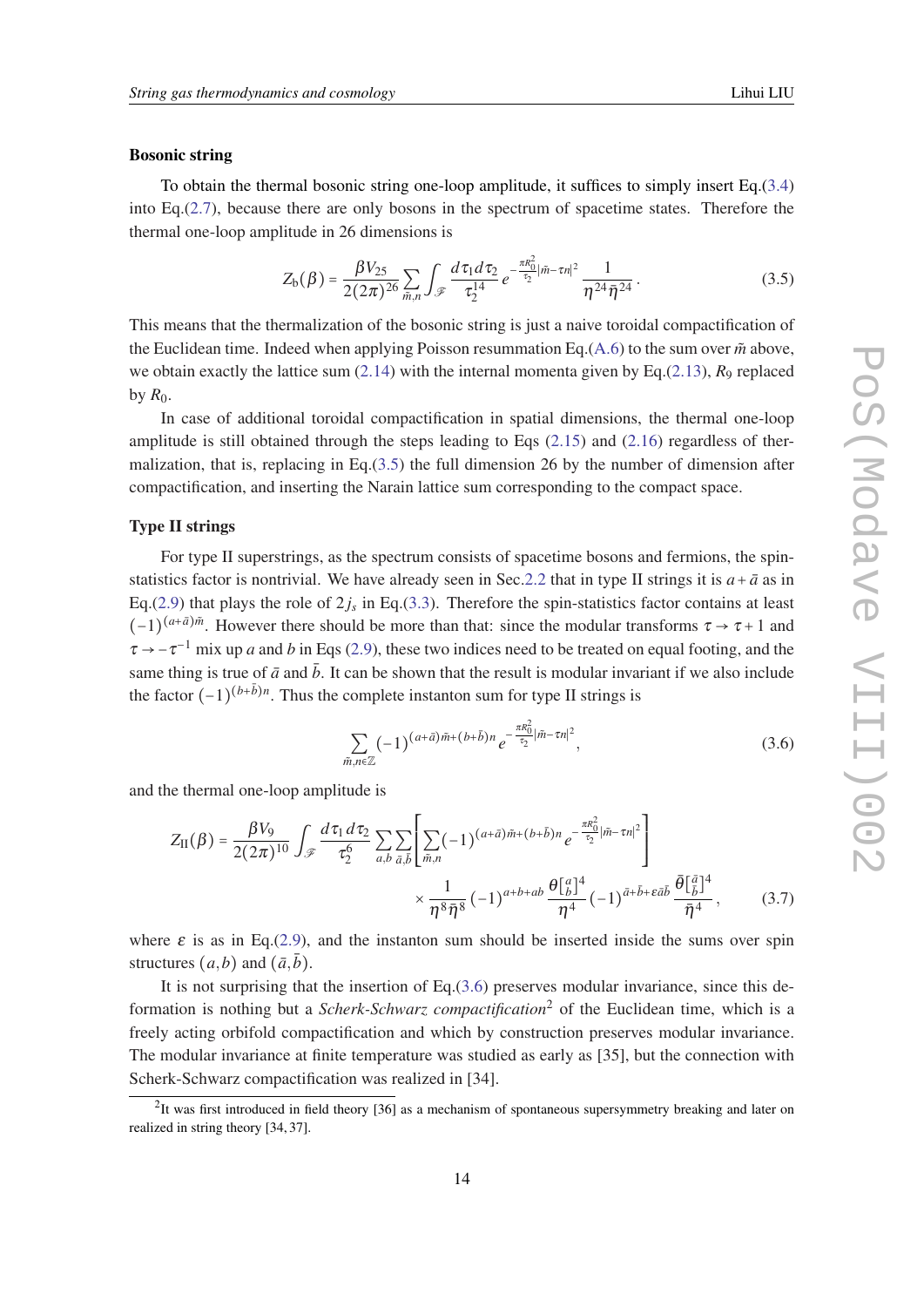#### <span id="page-14-0"></span>Heterotic string

We have stated by the end of Sec.[2](#page-4-0) that for the heterotic string, the spacetime fermion number is given by the index  $a$  in Eq.[\(2.17](#page-11-0)). Thus by the same consideration as for type II strings, the full instanton sum to be inserted into Eq. $(2.17)$  $(2.17)$  to account for finite temperature is

$$
\sum_{\tilde{m},n\in\mathbb{Z}}(-1)^{a\tilde{m}+bn+\tilde{m}n}e^{-\frac{\pi R_0^2}{\tau_2}|\tilde{m}-\tau n|^2}.
$$
\n(3.8)

The thermal one-loop amplitude is

$$
Z_{\text{het}}(\beta) = \frac{\beta V_9}{2(2\pi)^{10}} \int_{\mathscr{F}} \frac{d\tau_1 d\tau_2}{\tau_2^6} \sum_{a,b} \left[ \sum_{\tilde{m},n} (-1)^{a\tilde{m} + bn + \tilde{m}n} e^{-\frac{\pi R_0^2}{\tau_2} |\tilde{m} - \tau n|^2} \right] \frac{1}{\eta^8 \bar{\eta}^8} (-1)^{a+b+ab} \frac{\theta \left[ \frac{a}{b} \right]^4}{\eta^4} \frac{\bar{\Gamma}_{\text{int}}}{\bar{\eta}^{16}}, \quad (3.9)
$$

where again,  $\bar{\Gamma}_{int}$  is the lattice sum defined in Eq.[\(2.17](#page-11-0)). Here just as for the type II case, the insertion of Eq.(3.8) implements a Scherk-Schwarz compactification of the Euclidean time.

## Open string in short

Recall that the non-thermal one-loop amplitude of open string models is the sum of the contributions from four different worldsheet topologies, which is mentioned by the end of Sec.[2.1](#page-5-0) in Eq.([2.6](#page-7-0)). Thus once the model is thermalized, those four amplitudes (torus, Klein bottle, annulus and Möbius strip) are deformed separately into their thermal version, and they sum up to the total thermal one-loop amplitude. The torus amplitude is just the closed string amplitude, and thus its thermal deformation is just as explained in the previous paragraphs. For the three other amplitudes, since they take the form of one-loop amplitudes of particles as is stated below Eq.[\(2.6](#page-7-0)), their thermal deformation proceeds like that for particles, yielding expressions of the form Eq.[\(3.2\)](#page-12-0).

From a technical point of view, the thermal deformation of open string one-loop amplitudes amounts to performing the Scherk-Schwarz compactification separately to the non-thermal torus, Klein bottle, annulus and Möbius strip amplitudes, and then summing them up.

More about Scherk-Schwarz compactification in open string models can be found in [31]. A detailed computation of type I thermal one-loop amplitude is presented in the appendix of [20].

#### 3.2 Example 1: ideal heterotic string gas in 10 dimensions and Hagedorn temperature

To gain a flavor of what all the formulae in the last subsection are about, we will study simple cases of weakly coupled heterotic string thermodynamics where we will focus on the stringy properties commonly shared with other types of string gases. Also the technique to be used is of more general applicability.

As a first example we consider heterotic string in 10 dimensions, whose thermal one-loop amplitude is given by Eq.(3.9). To perform analytic calculation, we can use the unfolding technique summarized in Appendix [C,](#page-39-0) which decomposes the instanton sum of  $(\tilde{m}, n)$  into the  $(0,0)$ -orbit, integrated over the fundamental domain  $\mathscr{F}$ , and the  $(\tilde{m},0)$ -orbit where  $\tilde{m} \neq 0$ , integrated over the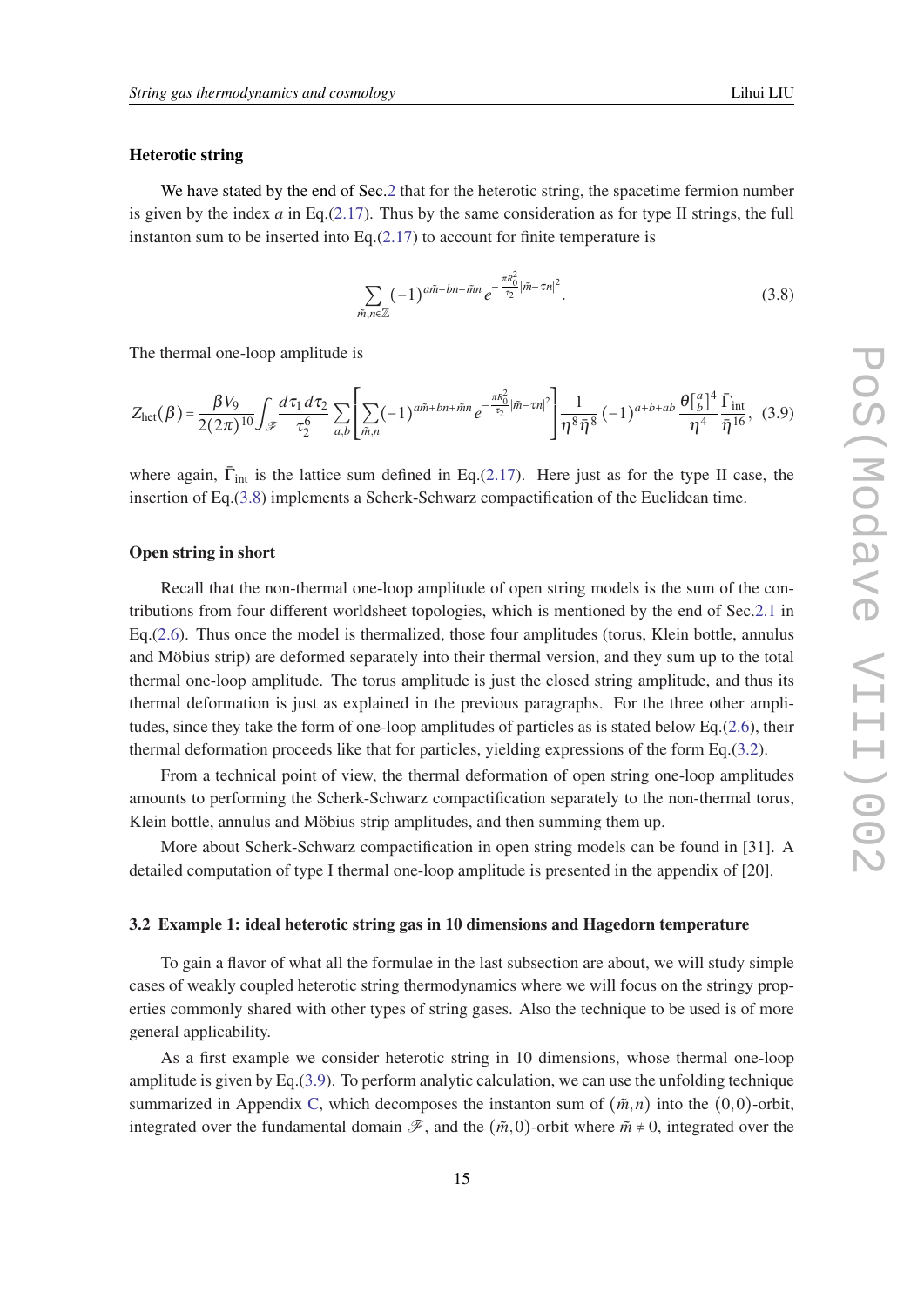<span id="page-15-0"></span>upper strip  $-\frac{1}{2}$  $\frac{1}{2} < \tau_1 < \frac{1}{2}$  $\frac{1}{2}$ ,  $\tau_2 > 0$  denoted by  $\sqcup$ . The decomposition leads to

$$
Z_{\text{het}}(\beta) = \frac{\beta V_9}{2(2\pi)^{10}} \int_{\mathscr{F}} \frac{d\tau_1 d\tau_2}{\tau_2^6} \sum_{a,b} \frac{1}{\eta^8 \bar{\eta}^8} (-1)^{a+b+ab} \frac{\theta \left[ \frac{a}{b} \right]^4}{\eta^4} \frac{\bar{\Gamma}_{\text{int}}}{\bar{\eta}^{16}} + \frac{\beta V_9}{2(2\pi)^{10}} \int_{\sqcup} \frac{d\tau_1 d\tau_2}{\tau_2^6} \sum_{a,b} \left[ \sum_{\tilde{m}\neq 0} (-1)^{a\tilde{m}} e^{-\frac{\pi R_0^2}{\tau_2} \tilde{m}^2} \right] \frac{1}{\eta^8 \bar{\eta}^8} (-1)^{a+b+ab} \frac{\theta \left[ \frac{a}{b} \right]^4}{\eta^4} \frac{\bar{\Gamma}_{\text{int}}}{\bar{\eta}^{16}},
$$
(3.10)

or in terms of the *SO*(8) characters,

$$
Z_{\text{het}}(\beta) = \frac{\beta V_9}{2(2\pi)^{10}} \int_{\mathscr{F}} \frac{d\tau_1 d\tau_2}{\tau_2^6} \frac{V_8 - S_8}{\eta^8} \frac{\bar{\Gamma}_{\text{int}}}{\bar{\eta}^{24}} + \frac{\beta V_9}{(2\pi)^{10}} \int_{\square} \frac{d\tau_1 d\tau_2}{\tau_2^6} \sum_{\tilde{m}\neq 0} e^{-\frac{\pi R_0^2}{\tau_2} \tilde{m}^2} \frac{V_8 - (-1)^{\tilde{m}} S_8}{2\eta^8} \frac{\bar{\Gamma}_{\text{int}}}{\bar{\eta}^{24}}.
$$
 (3.11)

The first lines of the above two equations are the  $(0,0)$ -orbit, which is just the non-thermal oneloop amplitude (only with  $V_{10}$  replaced by  $\beta V_9$ ), and which vanishes numerically by virtue of the identity [\(B.8\)](#page-39-0), consequence of spacetime supersymmetry. The second lines of the above two equations, which vanish when temperature is switched off ( $\beta = 2\pi R_0 \rightarrow \infty$ ), account for thermal effects. In the sum of  $\tilde{m}$  in the second lines, we notice that only the terms with odd  $\tilde{m}$  are nonvanishing; terms with even  $\tilde{m}$  vanish again due to the identity ([B.8](#page-39-0)). Discarding all the vanishing pieces in Eq.(3.11), we are left with

$$
Z_{\text{het}}(\beta) = \frac{\beta V_9}{2(2\pi)^{10}} \int_{\square} \frac{d\tau_1 d\tau_2}{\tau_2^6} \sum_{a,b} \left[ \sum_{\tilde{j} \in \mathbb{Z}} e^{-\frac{\pi R_0^2}{\tau_2} (2\tilde{j}+1)^2} \right] \frac{1}{\eta^8 \bar{\eta}^8} (-1)^{b+ab} \frac{\theta \Big[ \Big[ \Big[ \Big] \Big]^4}{\eta^4} \frac{\bar{\Gamma}_{\text{int}}}{\bar{\eta}^{16}} = \frac{\beta V_9}{(2\pi)^{10}} \int_0^\infty \frac{d\tau_2}{\tau_2^6} \int_{-\frac{1}{2}}^{\frac{1}{2}} d\tau_1 \sum_{\tilde{j} \in \mathbb{Z}} e^{-\frac{\pi R_0^2}{\tau_2} (2\tilde{j}+1)^2} \frac{V_8 + S_8}{2\eta^8} \frac{\bar{\Gamma}_{\text{int}}}{\bar{\eta}^{24}}.
$$
 (3.12)

To further on, we can power expand the integrand separately in the holomorphic and the antiholomorphic sector in terms of  $q$  and  $\bar{q}$  (which can be easily done with Mathematica) and this  $yields<sup>3</sup>$ 

$$
\frac{V_8 + S_8}{2\eta^{12}} = \sum_{K=0}^{\infty} S_K q^K
$$
, where  $\{S_K\}_{K\geq 0} = \{16, 256, 2304, 15360, 84224, 400896, 1711104, \dots\};$  (3.13)  

$$
\frac{\bar{\Gamma}_{int}}{\bar{\eta}^{24}} = \sum_{\bar{L}=-1}^{\infty} T_{\bar{L}} \bar{q}^{\bar{L}},
$$
 where  $\{T_{\bar{L}}\}_{L\geq -1} = \{1, 504, 73764, 2695040, 54755730, 778640256, \dots\}.$  (3.14)

<sup>&</sup>lt;sup>3</sup>We take advantage of these expansions to show explicitly how to read off the spectrum of spacetime states, fol-lowing the recipe given in Sec[.2.2.](#page-7-0) What we can learn from Eqs (3.13) and (3.14) is that, in either the bosonic sector or the fermonic sector, the holomorphic mass tower  $\{M_L\}$  is given by  $M_L^2 = 4K$  ( $K = 0, 1, 2, ...$ ) in the unit of  $l_s^{-2}$ , with degeneracy  $S_K$  for the level K; and the anti-holomorphic mass tower  $\{M_R\}$  is given by  $M_R^2 = 4\bar{L}(\bar{L} = -1, 0, 1, 2, \dots)$ , with degeneracy  $\mathcal{T}_L$  for level  $\bar{L}$ . The anti-holomorphic sector contains a tachyonic state  $\bar{L}$  = −1, but it is not physical since physical states need to be level-matched:  $M_L^2 = M_R^2$ , and in the holomorphic sector the level at  $K = -1$  does not exist. Thus the tower of physical bosonic or fermionic states has mass spectrum  $M_{ph}^2 = 4K$  ( $K = 0, 1, 2, ...$ ), with degeneracy  $S_K \mathcal{T}_K$  for level *K*, e.g. we have  $S_0 \mathcal{T}_0 = 16 \times 504$  bosonic (or fermionic) states at the massless level,  $S_1 \mathcal{T}_1 = 256 \times 73764$ bosonic (or fermionic) states of mass  $2l_s^{-1}$ , etc.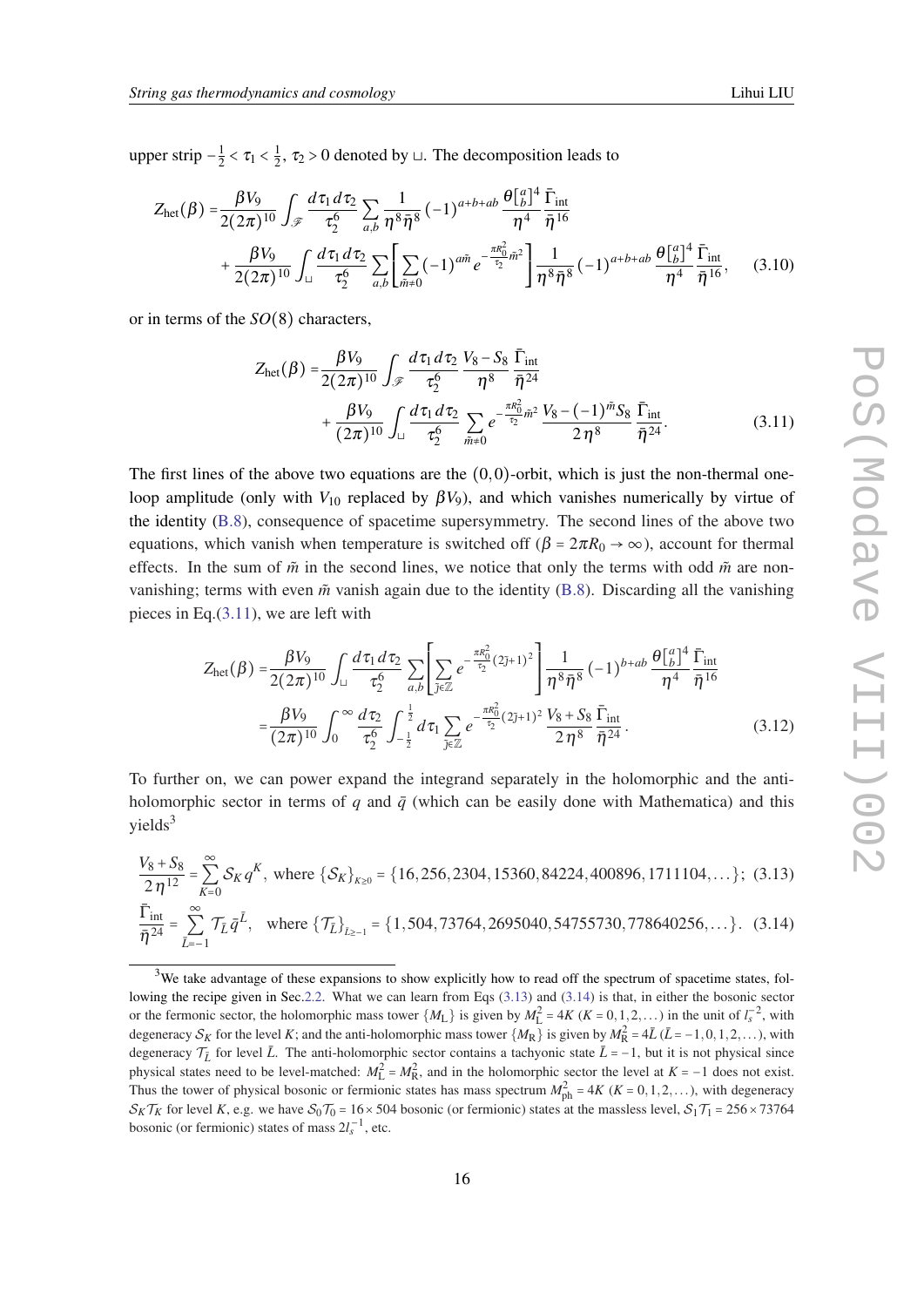<span id="page-16-0"></span>Here the powers of *q* and  $\bar{q}$  are all integers, which is not necessarily the case in general. Now Eq.([3.12\)](#page-15-0) becomes

$$
Z_{\text{het}}(\beta) = \frac{\beta V_9}{(2\pi)^{10}} \int_0^\infty \frac{d\tau_2}{\tau_2^6} \int_{-\frac{1}{2}}^{\frac{1}{2}} d\tau_1 \sum_{j \in \mathbb{Z}} e^{-\frac{\pi R_0^2}{\tau_2} (2j+1)^2} \sum_{\chi \geq 0 \atop l \geq -1} \mathcal{S}_K \mathcal{T}_{\bar{L}} q^K \bar{q}^{\bar{L}}.
$$
 (3.15)

The integration over  $\tau$  is now easy to perform. Taking into account the definition  $q = e^{2\pi i \tau}$  and the fact that *K* and  $\bar{L}$  are integers, we see that integrating over  $\tau_1$  eliminates all terms with  $K \neq \bar{L}$  in the sum in Eq.(3.15). Thus

$$
Z_{\text{het}}(\beta) = \frac{\beta V_9}{(2\pi)^{10}} \int_0^\infty \frac{d\tau_2}{\tau_2^6} \sum_{\tilde{j} \in \mathbb{Z}} e^{-\frac{\pi R_0^2}{\tau_2}(2\tilde{j}+1)^2} \sum_{K \ge 0} \mathcal{S}_K \mathcal{T}_K (q\bar{q})^K
$$
  

$$
= \frac{\beta V_9}{(2\pi)^{10}} \int_0^\infty \frac{d\tau_2}{\tau_2^6} \sum_{\tilde{j} \in \mathbb{Z}} \sum_{K \ge 0} \mathcal{S}_K \mathcal{T}_K e^{-\frac{\pi R_0^2}{\tau_2}(2\tilde{j}+1)^2 - \pi \tau_2(4K)}
$$
  

$$
= (\beta V_9) \beta^{-10} \sum_{K \ge 0} \mathcal{S}_K \mathcal{T}_K G_{10} (\beta 2\sqrt{K}).
$$
 (3.16)

From Eq.  $(3.15)$  to the first line above, we notice that the tachyonic state contribution in the antiholomorphic sector, the  $\bar{L}$  = −1 term in the expansion ([3.14\)](#page-15-0), is discarded. Therefore in the second line *K* is non-negative, which ensures the convergence of the  $\tau_2$ -integration for each single term in the summation over *K* and  $\tilde{j}$ <sup>4</sup>. Therefore assuming the integration and the summations are interchangeable, we did the  $\tau_2$ -integration and obtained the third line above, where we have defined the function

$$
G_d(x) = \sum_{j \in \mathbb{Z}} 2 \left( \frac{x}{2\pi |2j+1|} \right)^{\frac{d}{2}} K_{\frac{d}{2}}(x|2j+1|) \, ; \text{ here } d = 10. \tag{3.17}
$$

The function  $K_v(\cdot)$  is the modified Bessel function of the second kind, which arises by virtue of Eq.([A.11](#page-37-0)). Based on the properties of  $K_v(\cdot)$  we know that  $G_d(x)$  is a monotonously decreasing function for  $x > 0$  and it has the following asymptotic behaviors for  $d \geq 3$ :

$$
G_d(x) = c_d - \frac{c_{d-2}}{4\pi} x^2 + \mathcal{O}(x^4) \quad \text{(for } x \simeq 0\text{)}, \quad G_d(x) \sim 2\left(\frac{x}{2\pi}\right)^{\frac{d-1}{2}} e^{-x} \quad \text{(for } x \gg 1\text{)}.
$$
 (3.18)

where

$$
c_d = G_d(0) = \frac{\Gamma(\frac{d}{2})}{\pi^{\frac{d}{2}}} \sum_{j \in \mathbb{Z}} \frac{1}{|2j+1|^d} \,. \tag{3.19}
$$

The function  $G_d(\cdot)$  can be written in a more familiar form with the standard canonical ensemble formalism. Referring to the formulae  $(A.12)$  $(A.12)$  $(A.12)$ – $(A.15)$  $(A.15)$  we have, for a given temperature  $\beta$  and mass *M*,

$$
G_d(\beta M) = \frac{\beta^{d-1}}{(2\pi)^{d-1}} \int d\vec{p} \ln\left(\frac{1 + e^{-\beta\sqrt{\vec{p}^2 + M^2}}}{1 - e^{-\beta\sqrt{\vec{p}^2 + M^2}}}\right),\tag{3.20}
$$

<sup>&</sup>lt;sup>4</sup>Had the power expansion in *q* in the holomorphic sector of Eq.([3.13](#page-15-0)) had a tachyonic  $q^{-1}$  term, which is the case of bosonic string as shown in Eq.[\(2.8\)](#page-8-0), giving rise to a physical tachyonic state, then the sum over *K* in Eq.(3.16) would contain a *K* = −1 term, which makes the integral over  $\tau_2$  diverge at the upper limit  $\tau_2 \rightarrow \infty$ . Generically the presence of a tachyonic state in the physical spectrum makes the one-loop amplitude ill defied.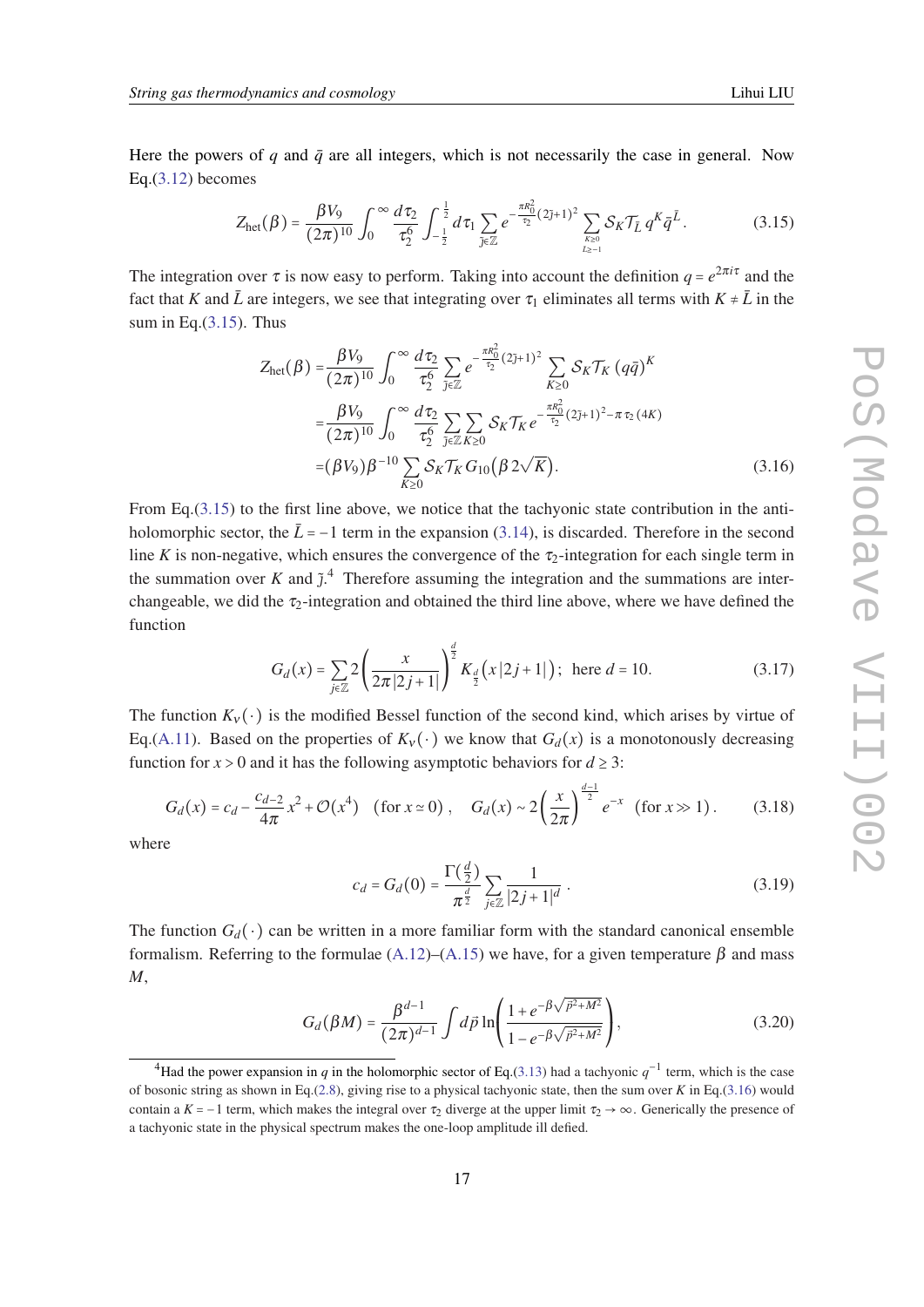<span id="page-17-0"></span>where  $\vec{p}$  is the  $(d-1)$ -dimensional spatial momentum. Inserting this into Eq.([3.16\)](#page-16-0) setting *M* =  $2\sqrt{K}$ , we obtain exactly the standard canonical ensemble formalism for a supersymmetric ideal gas.

We give some comments to close the investigation on this model, while the points that we make below can be generalized to other models covered in Sec.[2.2](#page-7-0).

● This model has spacetime supersymmetry, where the supersymmetric boson-fermion pairs have  $\sim$  1 ms model has spacetime supersymmetry, where the supersymmetric boson-fermion pairs have masses  $2\sqrt{K}$  ( $K = 0, 1, 2, ...$ ). Each boson-fermion pair of mass  $2\sqrt{K}$  contribute to the thermal one-loop amplitude the amount  $βV_{10} \times β^{-10}G_9(β2\sqrt{})$ *K*). More generally for an ideal string gas having spacetime supersymmetry in dimension  $d$ , each boson-fermion pair of mass  $M_{\text{phy}}$  contributes  $\beta V_{d-1} \times \beta^{-d} G_d(\beta M_{phy})$ . Referring to the asymptotic behaviors [\(3.18](#page-16-0)) we see that light states  $\beta M_{\text{phy}} \ll 1$  contribute substantially, while contributions from heavy states  $\beta M_{\text{phy}} \gg 1$  are suppressed by a Boltzmann factor *e*<sup>−βM<sub>phy</sub></sup>.

• Taking the low temperature limit of Eq. $(3.16)$  $(3.16)$  we will see that the heterotic string gas at low temperature looks like a particle gas. We set  $T = \beta^{-1} \ll 1$ , and using the asymptotic behaviors Eq. $(3.18)$  $(3.18)$ , we obtain

$$
Z_{\text{het}}(\beta) = \beta V_9 \times \beta^{-10} \mathcal{S}_0 \mathcal{T}_0 G_{10}(0) + \mathcal{O}(e^{-\beta}) = V_9 \mathcal{S}_0 \mathcal{T}_0 c_{10} \times T^9 + \mathcal{O}(e^{-1/T}). \tag{3.21}
$$

That is, only massless states give non-negligible contribution, while the contribution from massive modes in the mass tower are exponentially suppressed. From the above result we derive the energy density:  $\rho = -\frac{1}{V_0}$  $\frac{1}{v_9} \frac{\partial Z_{\text{het}}(\beta)}{\partial \beta} = S_0 \mathcal{T}_0 9c_{10} \times T^{10}$ , which is the Boltzmann-Steffan law for radiation with  $\frac{9}{2}c_{10}$  the Stefan constant and  $2\mathcal{S}_0\mathcal{T}_0$  the degeneracy. We also have the free energy density  $\mathcal{F} = -\frac{Z_{\text{het}}(\beta)}{\beta V_9} = -\mathcal{S}_0 \mathcal{T}_0 c_{10} T^{10}$ , and the pressure  $P = -\frac{\partial T Z_{\text{het}}(\beta)}{\partial V_9} = \mathcal{S}_0 \mathcal{T}_0 c_{10} T^{10}$ . Also we see that the thermodynamic relation  $\rho = T \partial_T P - P$  is satisfied.

• The thermal one-loop amplitude Eq. $(3.16)$  $(3.16)$  is well defined only when the sum over *K* converges. However we will see that the convergence is ensured only when the temperature is below a critical value, which is just the Hagedorn temperature mentioned in the introduction Sec.[1](#page-1-0). Let us see how this happens. Referring to the results in [5, 38] we have the following asymptotic behavior of the degeneracies as  $K \rightarrow \infty$ :

$$
S_K \sim \text{const.} \times \left(2\sqrt{K}\right)^{-11/2} \exp\left(2\pi \times \frac{\sqrt{2}}{2} \times 2\sqrt{K}\right);\tag{3.22}
$$

$$
\mathcal{T}_K \sim \text{const.} \times \left(2\sqrt{K}\right)^{-11/2} \exp\left(2\pi \times 1 \times 2\sqrt{K}\right). \tag{3.23}
$$

Since the mass of states are  $2\sqrt{K}$ , the above expressions show that the degeneracies grow exponen-tially with mass. Using also the asymptotic behavior Eq.([3.18\)](#page-16-0), we see that in Eq.([3.16\)](#page-16-0) the terms in the sum over *K* are proportional to  $K^{-3}$  exp $\left[\left(2\pi + \sqrt{2}\pi - \beta\right)2\right]$ √ are proportional to  $K^{-3} \exp[(2\pi + \sqrt{2\pi - \beta})2\sqrt{K}]$  for large *K*. Then obviously the sign of  $(2\pi + \sqrt{2\pi - \beta})$  in the exponential should be nonpositive in order that the sum over *K* converge, which amounts to requiring  $\beta > \pi(2+\sqrt{2})$ . This defines the Hagedorn temperature  $T_H^{\text{het}} = 1/\beta_H^{\text{het}}$ , given by:

$$
\beta_H^{\text{het}} = \pi \left( 2 + \sqrt{2} \right). \tag{3.24}
$$

When the temperature of the gas is above  $T_H^{\text{het}}$ , Eq.[\(3.16](#page-16-0)) becomes pathologic and the canonical ensemble formalism breaks down. Actually the Hagedorn temperature generically exists in ideal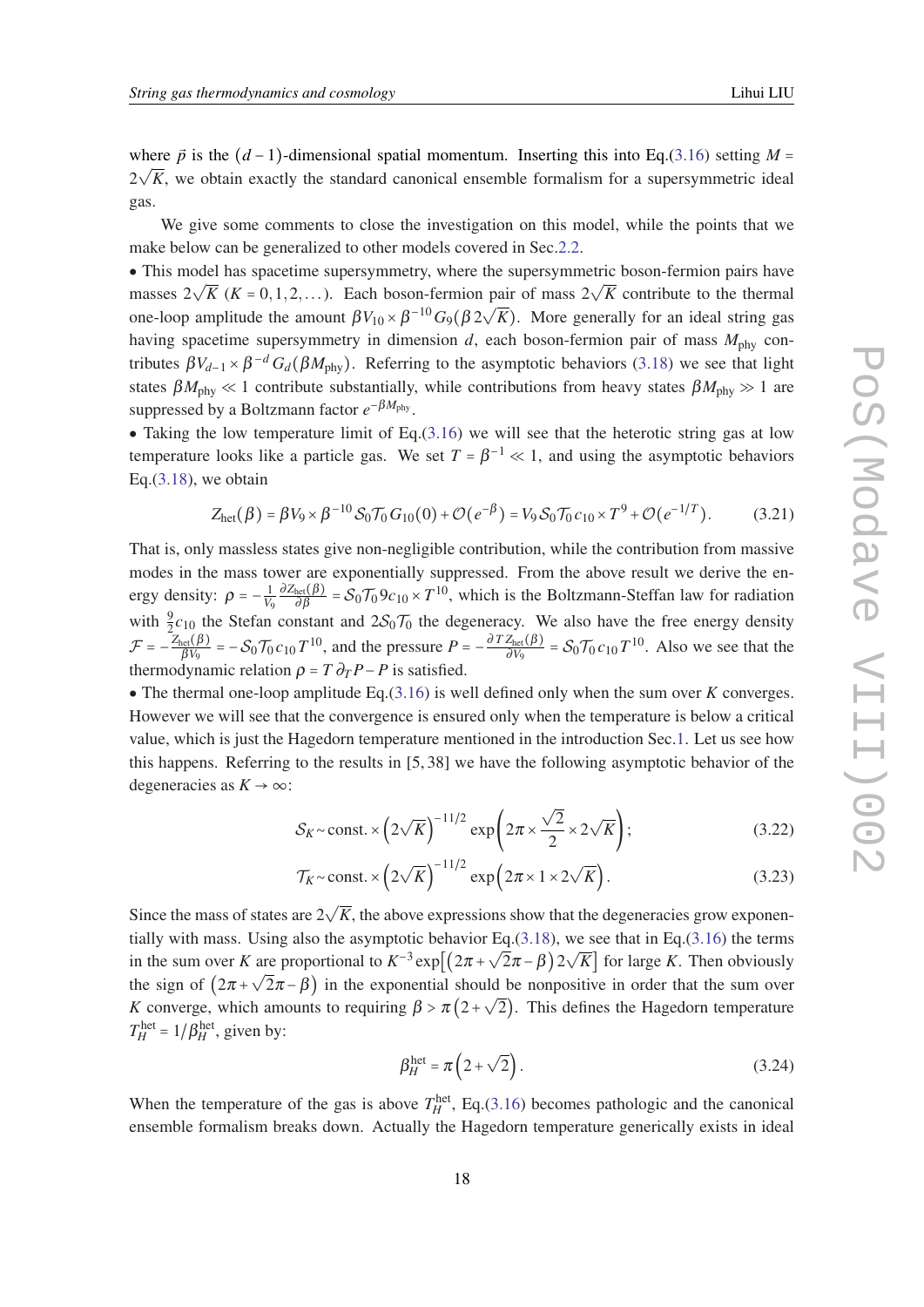<span id="page-18-0"></span>gases of different types of critical strings, whose value does not depend on the dimensionality of spacetime [38]. The detailed properties of ideal string gases near the Hagedorn temperature and their cosmological consequences will be of interest to investigate, and we will discuss more this issue in Sec.[4](#page-21-0).

## 3.3 Example 2: ideal heterotic string gas in 9 dimensions and its phase structure

In this part we consider the effect of compactification on string thermodynamics. In particular, we will show that some phase structure can be induced by compactification, rendering the free energy moduli-dependent.

We illustrate the idea with the simplest model at hand: the compactification of heterotic string on a circle  $S^1(R_9)$  in the 9-th direction, with  $R_9$  the radius of the circle. Thus the thermal background space is  $S^1(R_0) \times \mathbb{R}^8 \times S^1(R_9)$ , where  $S^1(R_0)$  is the Euclidean time circle. We can now write down the thermal one-loop amplitude, which is obtained by modifying Eq.[\(3.9\)](#page-14-0) according the prescription given in Sec[.2.2](#page-7-0) about toroidal compactification. The expression is

$$
Z_{\text{het}}^{9d}(\beta) = \frac{\beta V_8}{2(2\pi)^9} \int_{\mathscr{F}} \frac{d\tau_1 d\tau_2}{\tau_2^{11/2}} \sum_{a,b} \left[ \sum_{\tilde{m}_0, n_0} (-1)^{a\tilde{m}_0 + b n_0 + \tilde{m}_0 n_0} e^{-\frac{\pi R_0^2}{\tau_2} |\tilde{m}_0 - \tau n_0|^2} \right] \times \frac{1}{\eta^8 \bar{\eta}^8} (-1)^{a+b+ab} \frac{\theta \left[ \frac{a}{b} \right]^4}{\eta^4} \frac{\bar{\Gamma}_{\text{int}}}{\bar{\eta}^{16}} \times \sum_{m_9, n_9} q^{\frac{1}{4} \left( \frac{m_9}{R_9} - n_9 R_9 \right)^2} \bar{q}^{\frac{1}{4} \left( \frac{m_9}{R_9} + n_9 R_9 \right)^2}.
$$
 (3.25)

Here the momentum and winding numbers are subscripted with 0 and 9 to distinguish the time direction from the 9-th spatial direction. There is a clash of notation:  $V_8$  outside the integral is the volume of the 8 dimensional space, not to be confused with the *SO*(8)-character Eq.([B.4](#page-39-0)).

Performing the unfolding trick to Eq.(3.25) to the sum over  $(\tilde{m}_0, n_0)$  as what we did to obtain Eq.([3.11\)](#page-15-0), we have the following decomposition

$$
Z_{\text{het}}^{9d}(\beta) = \frac{\beta V_8}{2(2\pi)^9} \int_{\mathscr{F}} \frac{d\tau_1 d\tau_2}{\tau_2^{11/2}} \sum_{a,b} \frac{1}{\eta^8 \bar{\eta}^8} (-1)^{a+b+ab} \frac{\theta \left[ \frac{a}{b} \right]^4}{\eta^4} \frac{\bar{\Gamma}_{\text{int}}}{\bar{\eta}^{16}} \sum_{m_9,n_9} q^{\frac{1}{4} \left( \frac{m_9}{R_9} - n_9 R_9 \right)^2} \bar{q}^{\frac{1}{4} \left( \frac{m_9}{R_9} + n_9 R_9 \right)^2} + \frac{\beta V_8}{2(2\pi)^9} \int_{\square} \frac{d\tau_1 d\tau_2}{\tau_2^{11/2}} \sum_{a,b} \left[ \sum_{\bar{m}_0 \neq 0} (-1)^{a\tilde{m}_0} e^{-\frac{\pi R_0^2}{\tau_2} \tilde{m}_0^2} \right] \times \frac{1}{\eta^8 \bar{\eta}^8} (-1)^{a+b+ab} \frac{\theta \left[ \frac{a}{b} \right]^4}{\eta^4} \frac{\bar{\Gamma}_{\text{int}}}{\bar{\eta}^{16}} \sum_{m_9,n_9} q^{\frac{1}{4} \left( \frac{m_9}{R_9} - n_9 R_9 \right)^2} \bar{q}^{\frac{1}{4} \left( \frac{m_9}{R_9} + n_9 R_9 \right)^2} \tag{3.26}
$$

In terms of *SO*(8)-characters,

$$
Z_{\text{het}}^{9d}(\beta) = \frac{\beta V_8}{2(2\pi)^9} \int_{\mathscr{F}} \frac{d\tau_1 d\tau_2}{\tau_2^{11/2}} \frac{V_8 - S_8}{\eta^8 \bar{\eta}^8} \frac{\bar{\Gamma}_{\text{int}}}{\bar{\eta}^{16}} \sum_{m_9, n_9} q^{\frac{1}{4} \left(\frac{m_9}{R_9} - n_9 R_9\right)^2} \bar{q}^{\frac{1}{4} \left(\frac{m_9}{R_9} + n_9 R_9\right)^2} + \frac{\beta V_8}{2(2\pi)^9} \int_{\sqcup} \frac{d\tau_1 d\tau_2}{\tau_2^{11/2}} \left[ \sum_{\tilde{m}_0 \neq 0} e^{-\frac{\pi R_0^2}{\tau_2} \tilde{m}_0^2} \frac{\bar{\eta}^8}{\eta^8} \frac{V_8 - (-1)^{\tilde{m}_0} S_8}{\eta^8} \frac{\bar{\Gamma}_{\text{int}}}{\bar{\eta}^{24} \, m_{9, n_9}} q^{\frac{1}{4} \left(\frac{m_9}{R_9} - n_9 R_9\right)^2} \bar{q}^{\frac{1}{4} \left(\frac{m_9}{R_9} + n_9 R_9\right)^2} \right]
$$

$$
= \frac{\beta V_8}{(2\pi)^9} \int_{\sqcup} \frac{d\tau_1 d\tau_2}{\tau_2^{11/2}} \left[ \sum_{\tilde{j}_0} e^{-\frac{\pi R_0^2}{\tau_2} (2\tilde{j}_0 + 1)^2} \right] \frac{V_8 + S_8}{2\eta^8} \frac{\bar{\Gamma}_{\text{int}}}{\bar{\eta}^{24} \, m_{9, n_9}} \sum_{n_9, n_9} q^{\frac{1}{4} \left(\frac{m_9}{R_9} - n_9 R_9\right)^2} \bar{q}^{\frac{1}{4} \left(\frac{m_9}{R_9} + n_9 R_9\right)^2} . \tag{3.27}
$$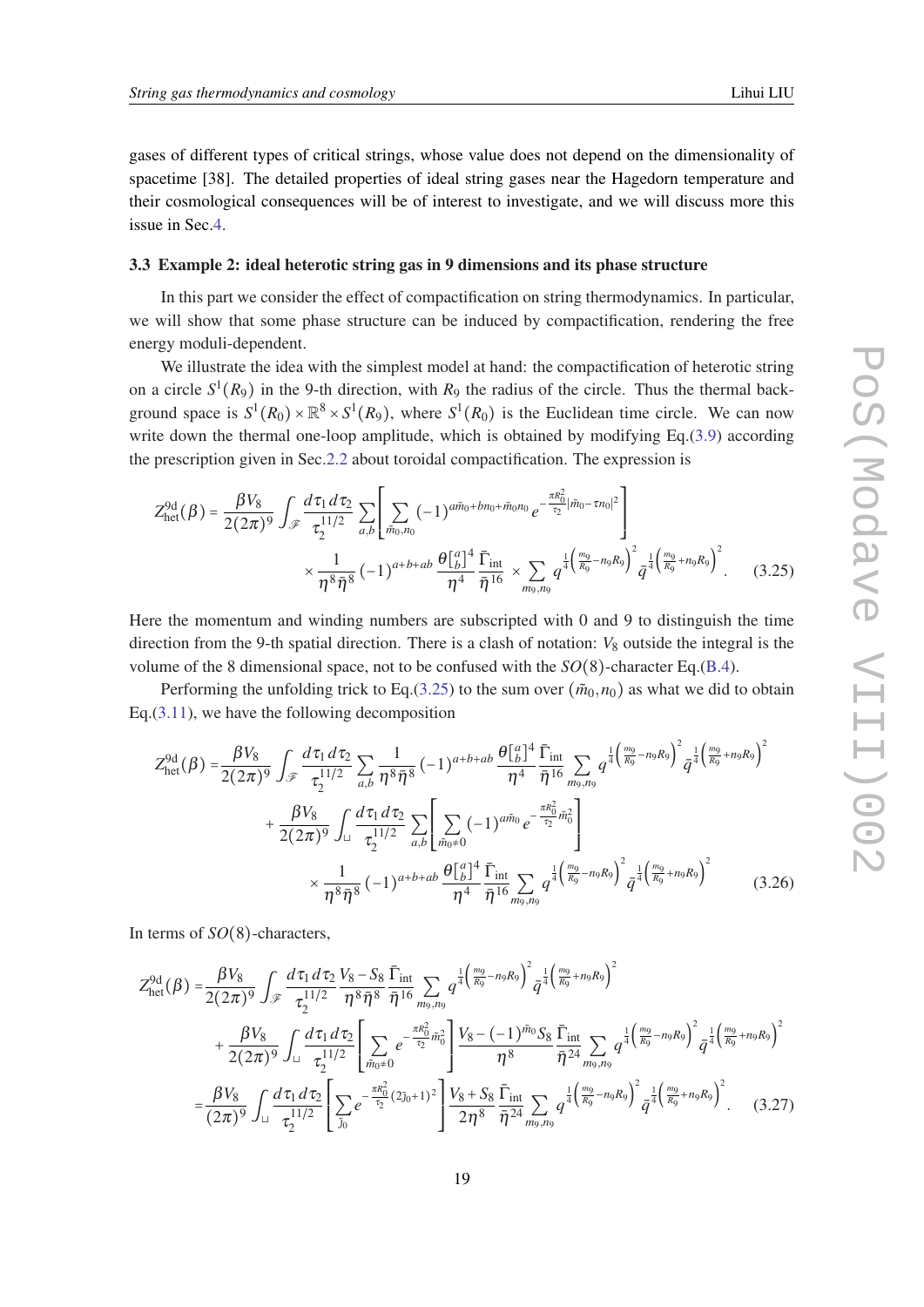<span id="page-19-0"></span>where in proceeding to the last step, we discarded the  $(\tilde{m}_0, n_0) = (0,0)$  orbit, as well as the terms with even  $\tilde{m}_0$  in the  $(\tilde{m}_0, 0)$ -orbit, since they are numerically zero ( $V_8 - S_8 = 0$ ). Then we plug in the expansions  $(3.13)$  $(3.13)$  and  $(3.14)$  $(3.14)$ , and obtain

$$
Z_{\text{het}}^{9d}(\beta) = \frac{\beta V_8}{(2\pi)^9} \int_{\square} \frac{d\tau_1 d\tau_2}{\tau_2^{11/2}} \sum_{j_0} e^{-\frac{\pi R_0^2}{\tau_2} (2j_0 + 1)^2} \sum_{\substack{K \ge 0, \bar{L} \ge -1 \\ m_9, n_9 \in \mathbb{Z}}} \mathcal{S}_K \mathcal{T}_{\bar{L}} q^{K + \frac{1}{4} \left(\frac{m_9}{R_9} - n_9 R_9\right)^2} \bar{q}^{\bar{L} + \frac{1}{4} \left(\frac{m_9}{R_9} + n_9 R_9\right)^2}
$$

$$
= \frac{\beta V_8}{(2\pi)^9} \int_{\square} \frac{d\tau_1 d\tau_2}{\tau_2^{11/2}} \sum_{j_0} e^{-\frac{\pi R_0^2}{\tau_2} (2j_0 + 1)^2} \sum_{\substack{K \ge 0, \bar{L} \ge -1 \\ K \ge 0, \bar{L} \ge -1}} \mathcal{S}_K \mathcal{T}_{\bar{L}} e^{2\pi i \tau_1 (K - \bar{L} - m_9 n_9)} e^{-\pi \tau_2 \left( 2K + 2\bar{L} + \frac{m_9^2}{R_9^2} + n_9^2 R_9^2 \right)},
$$
(3.28)

where in the second line we used the definition  $q = e^{2\pi i \tau}$ . We notice that in the first exponential the factor  $2\pi i \tau_1$  is multiplied by an integer  $K - \bar{L} - m_9 n_9$ . Therefore only terms with  $K - \bar{L} - m_9 n_9 = 0$ would survive the integral over  $\tau_1$ . Thus we have

$$
Z_{\text{het}}^{9d}(\beta) = \frac{\beta V_8}{(2\pi)^9} \int_0^\infty \frac{d\tau_2}{\tau_2^{11/2}} \sum_{\tilde{j}_0} e^{-\frac{\pi R_0^2}{\tau_2} (2\tilde{j}_0 + 1)^2} \sum_{\substack{K \ge 0, \tilde{L} \ge -1; m_9, n_9 \in \mathbb{Z} \\ K - \tilde{L} = m_9 n_9}} S_K \mathcal{T}_{\tilde{L}} e^{-\pi \tau_2 \left( 2K + 2\tilde{L} + \frac{m_9^2}{R_9^2} + n_9^2 R_9^2 \right)}
$$

$$
= \beta V_8 \times \beta^{-9} \sum_{\substack{K \ge 0, \tilde{L} \ge -1; m_9, n_9 \in \mathbb{Z} \\ K - \tilde{L} = m_9 n_9}} S_K \mathcal{T}_{\tilde{L}} G_9 \left( \beta \sqrt{2K + 2\tilde{L} + \frac{m_9^2}{R_9^2} + n_9^2 R_9^2} \right), \tag{3.29}
$$

where  $G_d(\cdot)$  is as in Eq.[\(3.17](#page-16-0)) or [\(3.20\)](#page-16-0). This shows that the physical states have masses-squared  $M_{\text{phy}}^2 = 2K + 2\bar{L} + \frac{m_9^2}{R_9^2} + n_9^2 R_9^2$ , subjected to the level-matching condition  $K - \bar{L} = m_9 n_9$ , and they have  $R_9$ -dependence. To further on analytically, we consider the low temperature approximation  $\beta \gg 1$ of Eq.(3.29), where only light states give non-negligible contribution. There are four groups of light states:

 $\circ$  states with  $K = \overline{L} = m_9 = n_9 = 0$ , which are obviously massless for all value of *R*<sub>9</sub>;

 $\infty$  pure Kaluza-Klein (KK) modes along  $S^1(R_9)$  with  $K = \bar{L} = n_9 = 0$  and  $m_9 \neq 0$ , of masses  $\frac{m_9}{R_9}$  $\frac{m_9}{R_9}$ |, which become light when  $R_9 \rightarrow \infty$ ;

 $\circ$  pure winding modes along  $S^1(R_9)$  with  $K = \overline{L} = m_9 = 0$  and  $n_9 \neq 0$ , of masses  $|n_9R_9|$ , which become light as  $R_9 \rightarrow 0$ ;

 $\circ$  states with one unit of momentum and winding along  $S^1(R_9)$ :  $m_9 = n_9 = \pm 1$ , with  $K = 0$ ,  $\bar{L}$  = −1, whose masses are  $|R_9^{-1} - R_9|$ , becoming massless when  $R_9 = 1$ , responsible for the gauge symmetry enhancement  $U(1) \rightarrow SU(2)$ .

All other physical states have masses of at least one unit of  $l_s^{-1}$  for all value of  $R_9$ , whose contribution to Eq.(3.29) are suppressed at least by  $e^{-\beta}$ . Therefore in the summation in Eq.(3.29) we only need to conserve the terms associated to the light states enlisted above, which yields

$$
Z_{\text{het}}^{9d}(\beta) = \beta V_8 \times \beta^{-9} \left\{ S_0 \mathcal{T}_0 G_9(0) + S_0 \mathcal{T}_0 \sum_{m_9 \neq 0} G_9(\beta | m_9| / R_9) + S_0 \mathcal{T}_0 \sum_{n_9 \neq 0} G_9(\beta | n_9| R_9) + 2 S_0 \mathcal{T}_{-1} G_9(\beta | R_9^{-1} - R_9|) \right\} + \mathcal{O}(e^{-\beta}). \tag{3.30}
$$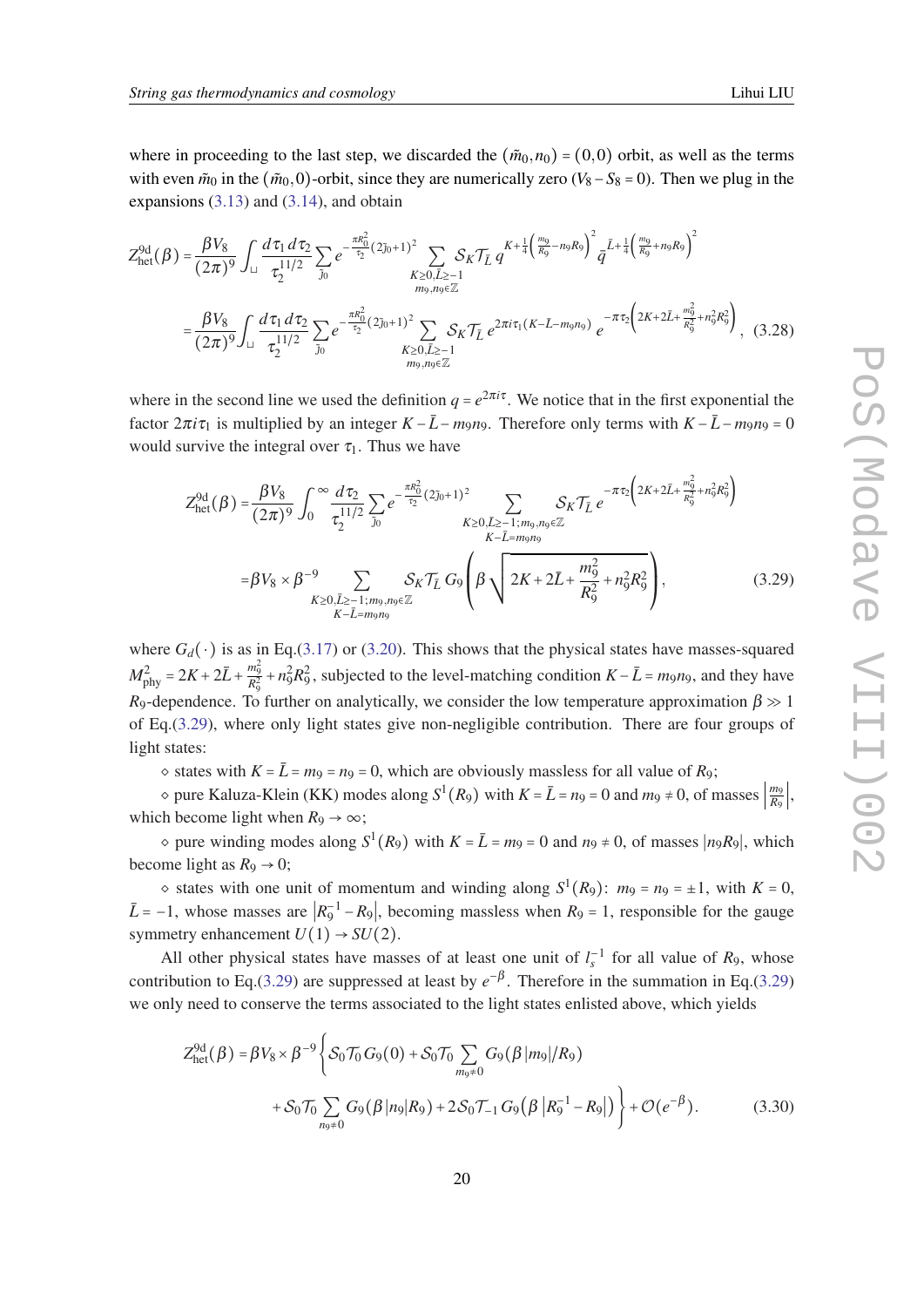<span id="page-20-0"></span>

Figure 1: Schematic plot of the low temperature free energy density Eq.(3.31) of an ideal heterotic string gas compactified on the circle  $S^1(R_9)$ . We use  $\ln R_9$  in order that the T-duality symmetry is manifest.

To show the phase structure, we study the density of the Helmholtz free energy  $\mathcal{F}^{9d}_{het} = -Z^{9d}_{het}(\beta)/\beta V_8$ . Recalling that  $G(|x|)$  is significantly nonzero in the neibourhood of  $x = 0$  and that it decreases exponentially as ∣*x*∣ increases, therefore the free energy density are well approximated by the following expressions in different regions of *R*9:

$$
\mathcal{F}_{\text{het}}^{9d} \approx \begin{cases}\n-T^9 \Big[ S_0 \mathcal{T}_0 G_9(0) + 2 S_0 \mathcal{T}_{-1} G_9 \Big( \beta \Big| R_9^{-1} - R_9 \Big| \Big) \Big], \, |R_9^{-1} - R_9| < R_0^{-1}, \text{ phase I;} \\
-T^9 \Big[ S_0 \mathcal{T}_0 G_9(0) + S_0 \mathcal{T}_0 \sum_{m_9 \neq 0} G_9 \Big( \beta \Big| m_9 \Big| / R_9 \Big) \Big], \, R_9 > R_0, \text{ phase III;} \\
-T^9 \Big[ S_0 \mathcal{T}_0 G_9(0) + S_0 \mathcal{T}_0 \sum_{n_9 \neq 0} G_9 \Big( \beta \Big| n_9 \Big| R_9 \Big) \Big], \, R_9 < R_0^{-1}, \text{ phase III'}; \\
-T^9 S_0 \mathcal{T}_0 G_9(0), \text{ otherwise, phase II and II'}.\n\end{cases}\n\tag{3.31}
$$

Plotting this free energy density against ln*R*<sup>9</sup> at fixed temperature we obtain Fig.1, where the reason to choose ln*R*<sub>9</sub> as variable is to display the symmetry under T-duality  $R_9 \rightarrow 1/R_9$ . We can distinguish different phases where the string gas behaves differently, numbered with Roman numerals both in Fig.1 and in Eq.(3.31):

 $\circ$  In the phase I we see a local minimum at  $R_9 = 1$ , to which  $R_9$  can be attracted, and this provides the mechanism for stabilizing the modulus *R*9.

 $\circ$  In the phases III and III' the radius  $R_9$  is attracted to  $\infty$  and 0 respectively, so that the system is decompactified.

 $\circ$  In the phases II and II'  $R_9$  can be fixed at any value.

The following observations can be drawn from the computations we have gone through so far:

• The free energy density is lowered whenever there are extra light or massless states appearing in the spectrum. In phase I, we have the local minimum induced by the  $4S_0T_{-1}$  light states of mass  $|R_9^{-1} - R_9|$ , which carry one unit of momentum and one unit of winding along  $S^1(R_9)$ ; in phase III the slope is induced by the pure KK modes of masses  $|m_9|/R_9$  ( $m_9 \neq 0$ ); in phase III' the slope is induced by the pure winding modes of masses  $|n_9|R_9(n_9 \neq 0)$ . Generically for the models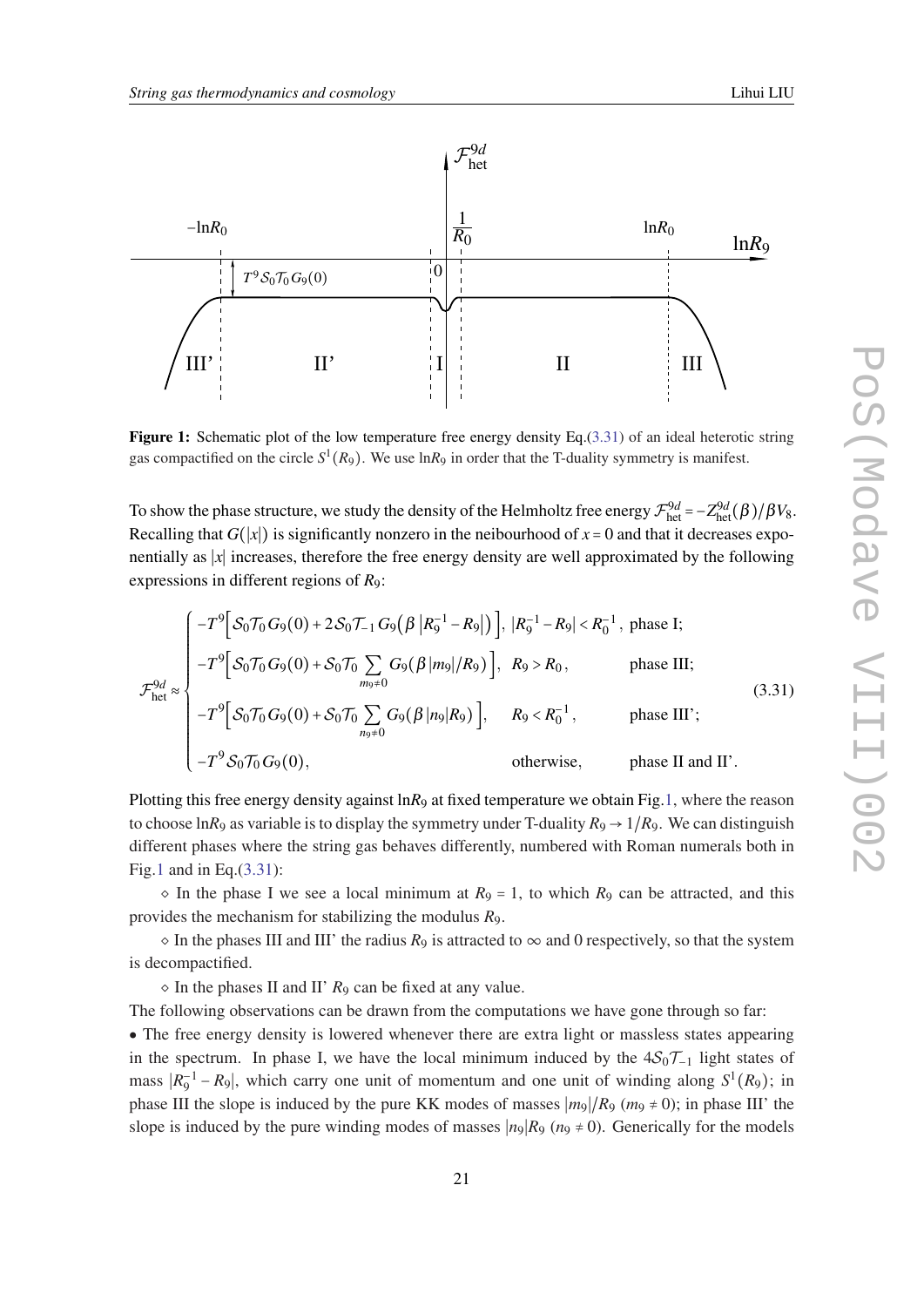<span id="page-21-0"></span>mentioned in Sec.[2.2](#page-7-0), the Helmholtz free energy density at one-loop is always lowered when extra massless or light states emerge in the spectrum, and thus at weak coupling, thermal effects attract the system to nearby available configurations with more massless or light states.

• Whereas in the previous example in Sec[.3.2](#page-14-0) without compact spatial dimension, stringy effects were manifest only at high temperature (where we have observed the Hagedorn temperature), here upon compactification, strictly stringy effects can show up at low temperature, because we can have light winding modes which are thermalized at low temperature. The stringy effects observed in Fig.[1](#page-20-0) are: the local minimum in phase I induced by states with both winding and momentum numbers; the slope in phase III' induced by pure winding modes. Also the winding modes are essential to implementing the symmetry under T-duality. Similar features related to the winding modes can be observed in other types of strings mentioned in Sec.[2.2](#page-7-0).

In Sec[.5](#page-27-0) we will investigate the cosmological implications of this phase structure. More complex phase structure can be produced when more sophisticated compactifications are implemented, producing a larger moduli space.

## 4. General discussion about high temperature behavior

In this section we pick up the topic of Hagedorn temperature suspended by the end of Sec.[3.2](#page-14-0). The discussions to be presented apply generically to the class of ideal string gases that we consider: those of critical strings living in flat spacetime with toroidal or orbifold compactifications.

We will first show that the presence of a Hagedorn temperature is general in the string gases of our concern. Then we will show with explicit calculation, that some thermal winding modes can become tachyonic above the Hagedorn temperature, and they are responsible for the breaking down of the canonical ensemble description. We will hence be led to address the aspect that the Hagedorn temperature can be a phase transition point. In the last part of this section we will discuss the conditions for the onset of the Hagedorn phase transition, the Hagedorn instability viewed from microcanonical ensemble, and also the current understanding of the nature of this phase transition.

#### 4.1 Hagedorn temperature in different types of ideal string gases

Here we explain how the Hagedorn temperature emerges in generic ideal string gases. The thermal one-loop amplitude has the following general form,

$$
Z(\beta) := \ln\left(\text{Tr}\,e^{-\beta H}\right) = Z_0(\beta) + Z_1(\beta),\tag{4.1}
$$

where  $Z_0$  is the non-thermal vacuum bubble contribution, i.e. the Casimir energy, and  $Z_1$  is the piece accounting for thermal effect which vanishes when  $\beta \to \infty$ . The examples that we studied fit into Eq.(4.1): for instance Eq.([3.11\)](#page-15-0) and the first two lines of Eq.[\(3.27](#page-18-0)), where the first line is *Z*<sub>0</sub> and the second line *Z*<sub>1</sub>. The Casimir energy *Z*<sub>0</sub>(β) is just the non-thermal one-loop amplitude addressed in Sec[.2,](#page-4-0) which is free of UV divergence and is irrelevant to the Hagedorn temperature. Then we examine the thermal piece  $Z_1(\beta)$ , which can be written as

$$
Z_1(\beta) = \frac{V_{d-1}}{(2\pi)^{d-1}} \int_0^\infty dM \int d\vec{p} \left[ -\rho_\text{b}(M) \ln \left( 1 - e^{-\beta \sqrt{\vec{p}^2 + M^2}} \right) + \rho_\text{f}(M) \ln \left( 1 + e^{-\beta \sqrt{\vec{p}^2 + M^2}} \right) \right], \tag{4.2}
$$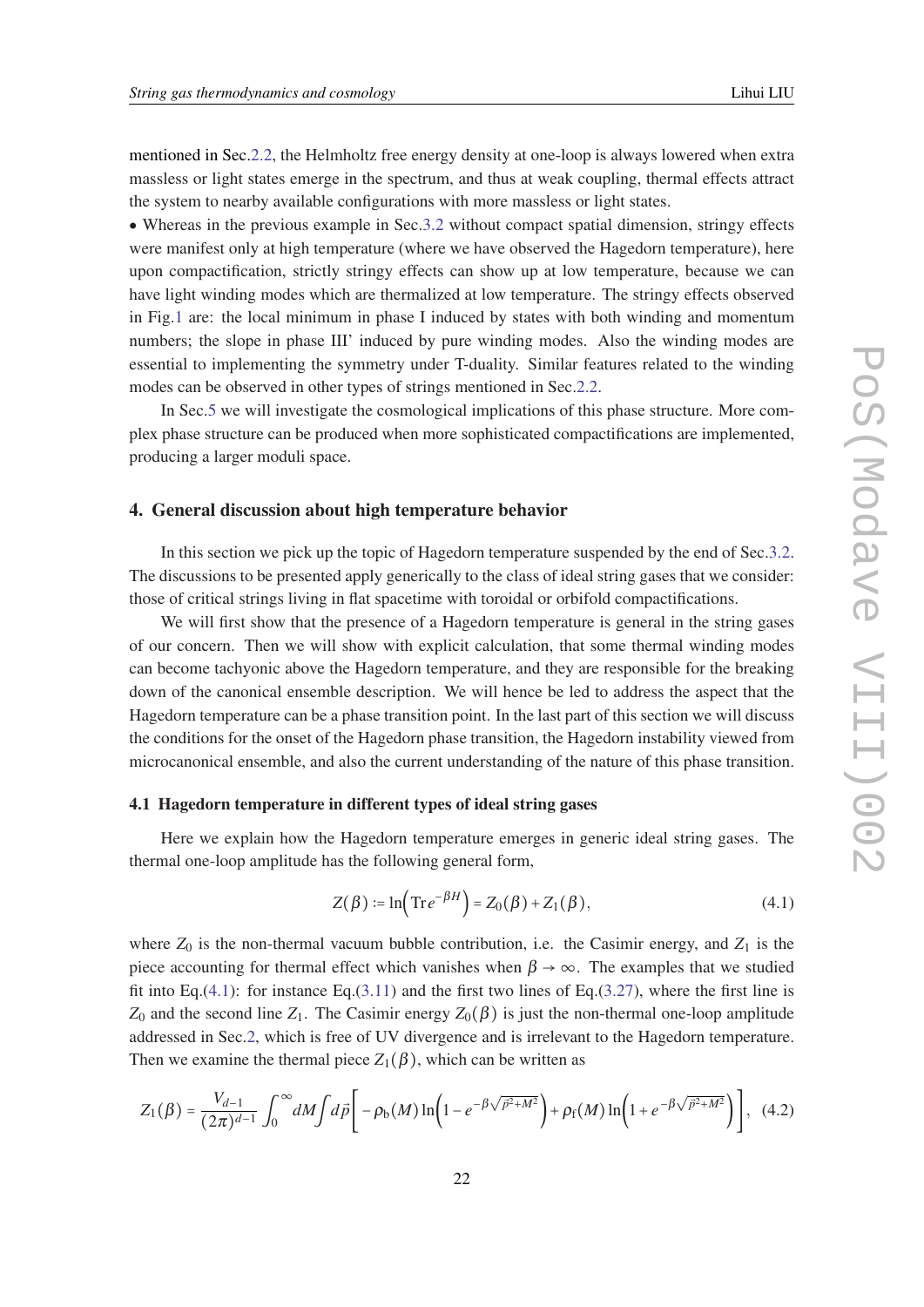<span id="page-22-0"></span>where  $\vec{p}$  is the  $(d-1)$ -dimensional spatial momentum, *M* runs over the mass spectrum of one single string, and  $\rho_{h/f}(M)$  is the density of states of one bosonic/fermionic string at mass M. In case of unbroken spacetime supersymmetry such as the examples in Sec.[3.2](#page-14-0) and Sec.[3.3](#page-18-0), we have  $\rho_b(M) = \rho_f(M)$ . Then by Eq.([3.20\)](#page-16-0), we recover the expressions with the function  $G_d(\cdot)$  as in Eqs. ([3.16](#page-16-0)) and ([3.29\)](#page-19-0).

According to the results in [38], the densities of states have the following asymptotic behavior for large mass *M* for a closed string in *d* dimensions at weak coupling:

$$
\rho_{b,f}(M) \sim \text{const.} \times M^{-d} \, e^{2\pi(\sqrt{\omega_L} + \sqrt{\omega_R})M}, \quad \text{(for closed strings)}, \tag{4.3}
$$

where  $(\omega_{\rm L}, \omega_{\rm R}) = (1, 1), (\frac{1}{2})$  $\frac{1}{2}, \frac{1}{2}$  $\frac{1}{2}$ ) and  $\left(\frac{1}{2}\right)$  $(\frac{1}{2},1)$  for bosonic, type II and heterotic strings respectively. On the other hand using Eq.[\(A.12\)](#page-37-0) and the asymptotic behavior of the modified Bessel function of the second kind, we have

$$
\pm \int d\vec{p} \ln \left( 1 \pm e^{-\beta \sqrt{\vec{p}^2 + M^2}} \right) \sim \text{const.} \times (TM)^{\frac{d-1}{2}} e^{-\beta M}, \text{ when } \beta M \gg 1. \tag{4.4}
$$

Plugging this and Eq.(4.3) in Eq.[\(4.2](#page-21-0)), we find that the integration over *M* becomes divergent when  $β$  is below the critical value  $2π$  ( $\sqrt{ω_L} + \sqrt{ω_R}$ ), which is just the inverse Hagedorn temperature  $β_H$ . The explicit values for different types of string theories are

$$
\beta_H := 2\pi \left( \sqrt{\omega_L} + \sqrt{\omega_R} \right) = \begin{cases} 4\pi & \text{bosonic string;} \\ 2\sqrt{2}\pi & \text{type II string;} \\ (2+\sqrt{2})\pi & \text{heterotic string.} \end{cases}
$$
(4.5)

In the same way we can also investigate models containing open strings. The type I string has the same Hagedorn temperature as the type II string, because  $i$ ) the closed string sector is the type II string with states of negative worldsheet parity removed, where the truncation of spectrum does not alter the behavior Eqs ([4.2\)](#page-21-0) and (4.3); *ii)* in the open string sector Eq.[\(4.2\)](#page-21-0) applies as well, and the open string counterpart of Eq. $(4.3)$  is [38]

$$
\rho_{b,f}(M) \sim \text{const.} \times M^{\frac{1-d}{2}} e^{\beta_H M}, \text{ when } M \to \infty \text{ (for open strings)}, \tag{4.6}
$$

where the inverse Hagedorn temperature  $\beta_H$  is the same as in the closed string sector,  $\beta_H$  = 2 √  $2\pi$ . The same logic applies to the open bosonic string where we have Eq.(4.6) with Hagedorn temperature given by  $β_H = 4π$ , identical to that of the closed bosonic string.

We have two further points to make:

• The Hagedorn temperature does not depend on compactification, but only on the type of string theory. This can be seen from Eqs (4.3) and (4.6), where the coefficient of *M* in the exponential, which defines the inverse Hagedorn temperature, does not depend on the spacetime dimension *d* but only on the type of the string.

• The behavior of an ideal string gas near the Hagedorn temperature can depend not only on the type of the string, but also on the spacetime dimension. The power of *M* dressing the exponential in Eqs  $(4.3)$  and  $(4.6)$  depend on *d*, and different *d* will result in different convergence properties of the integration over *M* in Eq.([4.2](#page-21-0)) at the point  $\beta = \beta_H$ . More details will be covered in Sec.[4.3.](#page-24-0)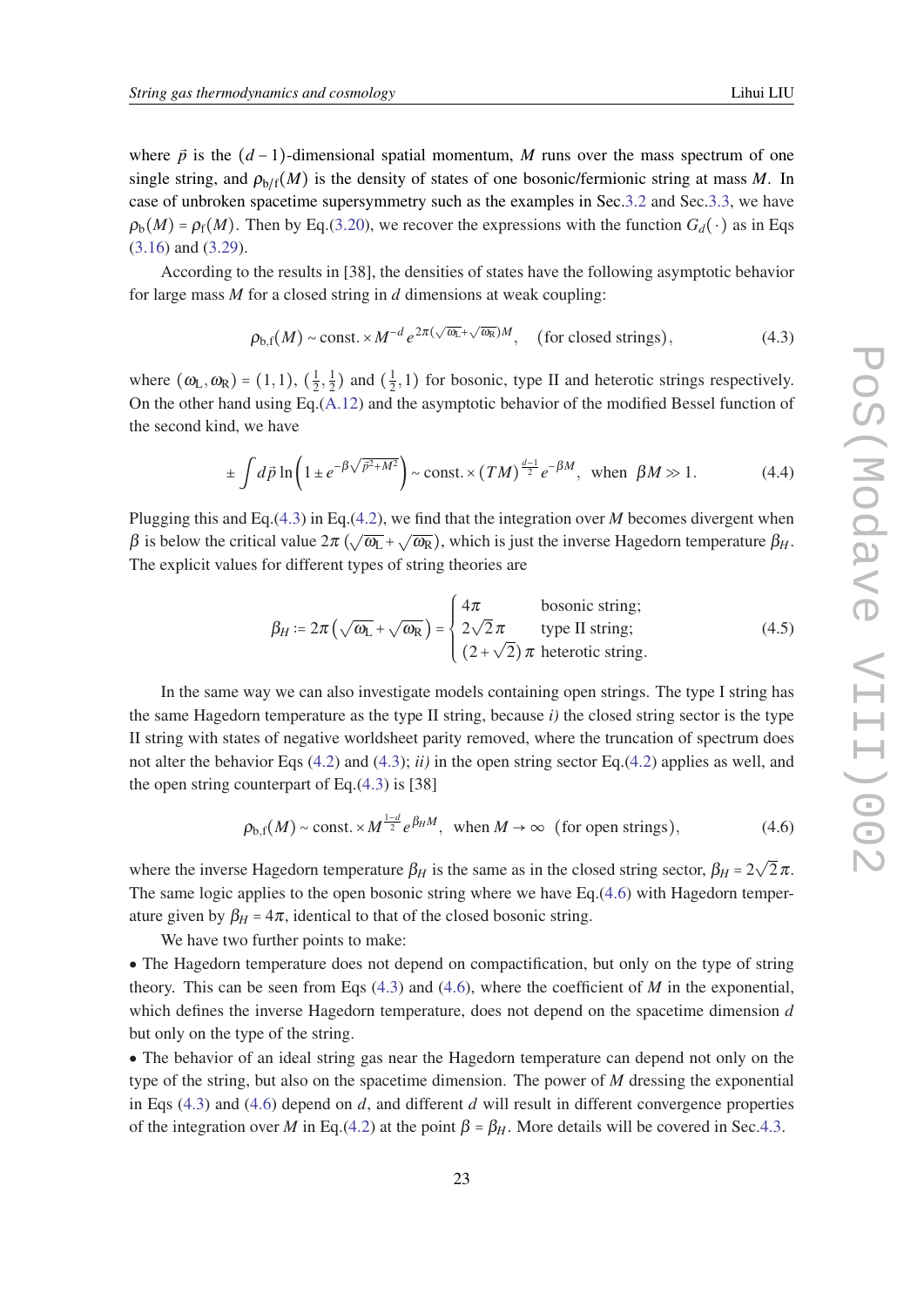#### <span id="page-23-0"></span>4.2 Thermal tachyons above the Hagedorn temperature

For closed string gases in *d* dimensions, investigating their Hagedorn temperature from the point of view of the (*d* −1)-dimensional effective theory can lead to another level of insight, where the reduced dimension is the Euclidean time. Basically, the  $(d-1)$ -dimensional effective theory contains states whose masses depend on temperature, where some winding states along the Euclidean time circle can become tachyonic when the temperature exceeds the Hagedorn temperature. This causes the one-loop vacuum-to-vacuum amplitude to diverge literally, implying that near the Hagedorn temperature some instability can set in. We will discuss this aspect in the next subsection while for the moment we explain how the thermal tachyons emerge.

On the technical level, the starting point is still the thermal one-loop amplitude. However now considering the thermal gas in a (*d* −1)-dimensional effective theory, we need to characterize the compact Euclidean time  $S^1(R_0)$  with a lattice sum, something looking like Eq.[\(2.14](#page-10-0)), instead of an instanton sum as Eq.[\(3.6\)](#page-13-0) or ([3.8\)](#page-14-0) which has been the case in all the previous calculations. Noticing that the the Euclidean time is not compactified toroidally but à la Scherk-Schwarz, a freely-acting orbifold compactification, therefore the resulting lattice sum is more complicated than that from a toriodal compactification. It turns out that the lattice is shifted differently following different combinations of spin structures, that is, the internal momenta  $\{p_{\rm L,R}^I\}$  in Eq.[\(2.14](#page-10-0)) become functions of spin structure indices: the  $(a,b)$  and  $(\bar{a},\bar{b})$  as in Eqs [\(2.9](#page-8-0)) and ([2.17](#page-11-0)) for instance. The detailed construction of such lattice sums can be found many literatures (c.f. for example [9, 10, 34, 39]), while a shortcut available for us here is to by performing a Poisson resummation to the instanton sum.

To be more explicit, we invoke the simplest model that we have studied, the heterotic string in 10 dimensions, whose thermal one-loop amplitude in terms of worldsheet instaton sum is already obtained in Eq.([3.9\)](#page-14-0). We proceed by Poisson resumming the index  $\tilde{m}$  using Eq.([A.6\)](#page-36-0), where we *need* to put  $(-1)^{a\tilde{m}} = e^{i\pi a\tilde{m}}$  and combine this exponential with  $e^{-\frac{\pi R_0^2}{\tau_2}|\tilde{m}-\tau n|^2}$ . The computation is slightly lengthy but straightforward, and the result is effectively a non-thermal one-loop amplitude in 9 dimensions:

$$
Z_{\text{het}}(\beta) = \frac{V_9}{2(2\pi)^9} \int_{\mathscr{F}} \frac{d\tau_1 d\tau_2}{\tau_2^{11/2}} \left\{ \frac{O_8}{\eta^8} \frac{\Gamma_{\text{int}}}{\bar{\eta}^{24}} \sum_{m,n} q^{\frac{1}{4} \left[ \frac{m+\frac{1}{2}}{R_0} - (2n+1)R_0 \right]^2} \bar{q}^{\frac{1}{4} \left[ \frac{m+\frac{1}{2}}{R_0} + (2n+1)R_0 \right]^2} + \dots \right\}.
$$
 (4.7)

Here we have only written down the term relevant to the Hagedorn temperature which can develop divergence for certain values of *R*0. The omitted terms give rise to analytic results integrated over  $\mathscr F$  for all real value of  $R_0$ . Also we notice that the lattice involved above is shifted with respect to the toroidal case given by Eq.[\(2.14\)](#page-10-0) with Eq.([2.13\)](#page-10-0), in that  $m \to m + \frac{1}{2}$  $\frac{1}{2}$  and  $n \rightarrow 2n + 1$ . Using the power expansion [\(B.3\)](#page-39-0) together with the definition of the  $\eta$ -function Eq.[\(B.1\)](#page-38-0), we have

$$
\frac{O_8}{\eta^8} = q^{-1/2} + 36q^{1/2} + 402q^{3/2} + \mathcal{O}(q^{5/2}).
$$
\n(4.8)

Using also Eq.([3.14\)](#page-15-0), we have the following expansion of the integrand in Eq.(4.7)

$$
\frac{O_8}{\eta^8} \frac{\Gamma_{\text{int}}}{\bar{\eta}^{24}} \sum_{m,n} q^{\frac{1}{4} \left[ \frac{m + \frac{1}{2}}{R_0} - (2n + 1)R_0 \right]^2} \bar{q}^{\frac{1}{4} \left[ \frac{m + \frac{1}{2}}{R_0} + (2n + 1)R_0 \right]^2} = 2 \left( q \bar{q} \right)^{\frac{1}{4} \left( R_0^2 + \frac{1}{4R_0^2} - 3 \right)} + \text{(higher orders)},\tag{4.9}
$$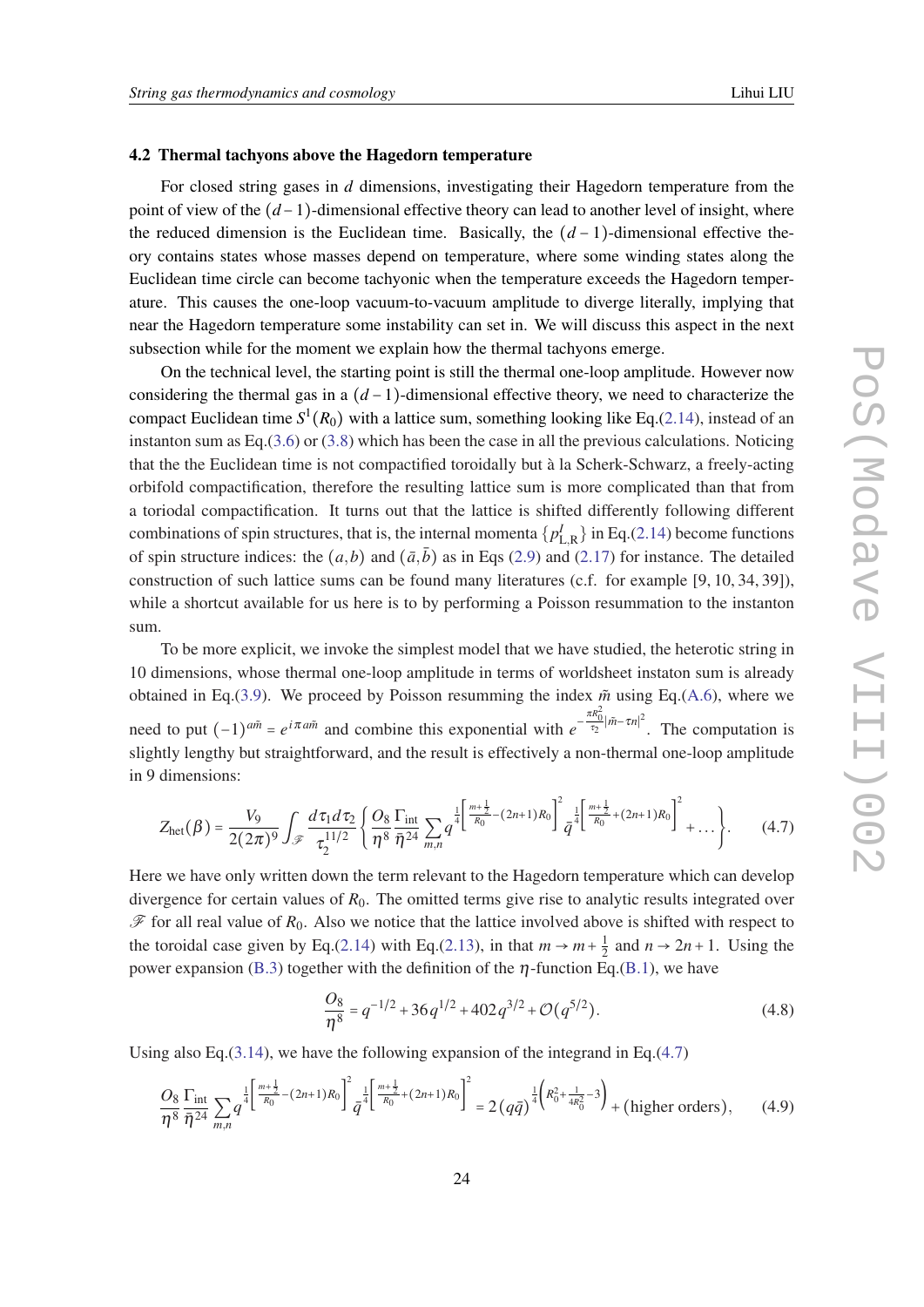<span id="page-24-0"></span>where again we exhibited only the term responsible for the definition of Hagedorn temperature, since all other terms are convergent integrated over  $\mathscr F$  for all real value of  $R_0$ . This term comes from the leading terms in Eqs [\(3.14](#page-15-0)) and ([4.8](#page-23-0)), and the two terms in the lattice sum of  $(m, n) = (0, 0)$ and  $(-1,-1)$ . Therefore it is contributed by the modes corresponding to closed string winding once and carrying half unit of momentum along the Euclidean time circle, where coefficient 2 accounting for the fact that there are two of them:  $(m, n) = (0, 0)$  and  $(-1, -1)$ . These thermal winding modes have temperature-dependent mass that we denote by  $M_*$ , given by the power of  $q\bar{q}$  in Eq.([4.9](#page-23-0)):

$$
M_{*}^{2} = R_{0}^{2} + \frac{1}{4R_{0}^{2}} - 3 = \frac{1}{(2\pi T)^{2}} + (\pi T)^{2} - 3.
$$
 (4.10)

Displaying in Eq.([4.7](#page-23-0)) only the terms corresponding to these thermal winding states, we have

$$
Z_{\text{het}}(\beta) = \frac{V_9}{2(2\pi)^9} \int_{\mathscr{F}} \frac{d\tau_1 d\tau_2}{\tau_2^{11/2}} 2\left(q\bar{q}\right)^{\frac{1}{4}\left(R_0^2 + \frac{1}{4R_0^2} - 3\right)} + \dots = \frac{V_9}{2(2\pi)^9} \int_{\mathscr{F}} \frac{d\tau_1 d\tau_2}{\tau_2^{11/2}} 2e^{-\pi \tau_2 M_{*}^2} + \dots \quad (4.11)
$$

With Eq.(4.10) we notice that when  $1-1/$ √  $2 < R_0 < 1 + 1/$ √ 2 the thermal winding states of our concern are tachyonic ( $M_*^2$  < 0), rendering the integral over  $\mathscr F$  above divergent so that the canonical ensemble description breaks down. Therefore if we start from very low temperature (large  $\beta$ ), and heat the gas gradually ( $\beta$  reduces), we will find the critical point where the canonical ensemble breaks down is  $\beta = \pi(2 + \sqrt{2})$ . Unsurprisingly this critical value is exactly the inverse Hagedorn temperature  $\beta_H^{\text{het}}$  obtained from 10-dimensional point of view Eq.[\(3.24\)](#page-17-0).

Generically when we carry out the same analysis to other types of closed strings in *d*-dimensions that we have discussed in Sec.[3.1](#page-12-0), the resulting one-loop amplitudes in the (*d* −1)-dimensional effective theory contain systematically a term of the form

(degeneracy) 
$$
\times \frac{V_{d-1}}{2(2\pi)^{d-1}} \int_{\mathscr{F}} \frac{d\tau_1 d\tau_2}{\tau_2^{\frac{d+1}{2}}} e^{-\pi \tau_2 M_*(\beta)^2},
$$
 (4.12)

induced by some thermal winding modes, whose mass-squared  $M_*(\beta)^2$  is positive for large  $\beta$ , but becomes negative as  $\beta$  decreases (or the temperature *T* increases) till below a critical value. This critical value is just the inverse Hagedorn temperature  $\beta_H$ , which matches the results in Eq.[\(4.5\)](#page-22-0).

#### 4.3 Hagedorn instability and phase transition

In this part we come back to the point about the Hagedorn temperature as an embarkation point for the ideal string gas to a new phase. In the following we will first examine the behavior of ideal string gases approaching the Hagedorn temperature, which is important for judging whether the phase transition can happen. Then we will comment on the microcanonical approach to the Hagedorn temperature and its link with canonical description. Finally we will give some qualitative discussions about the phase transition itself.

## Limiting and non-limiting Hagedorn temperature

The Hagedorn temperature of an ideal string gas can be qualified as *non-limiting* or *limiting* according to whether or not the string gas can reach the Hagedorn temperature by absorbing a finite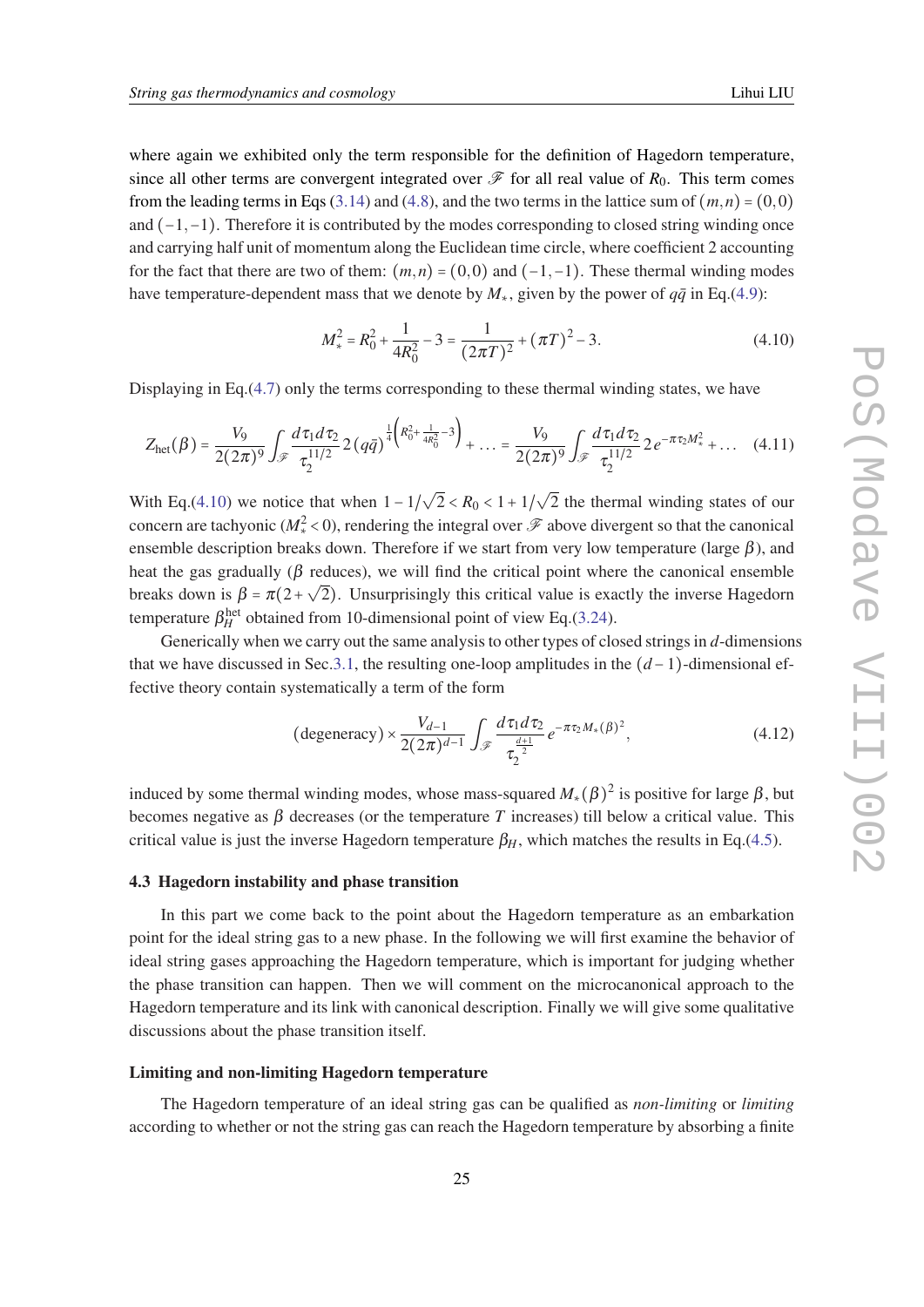amount of energy [6, 40]. The Hagedorn phase transition cannot happen for limiting cases since the phase transition point cannot be reached in practice.

Restricted to the models of our interest, we can verify, using Eqs ([4.2](#page-21-0)) to ([4.4](#page-22-0)), that the thermal one-loop amplitude  $Z(\beta) = \ln \text{Tr} e^{-\beta H}$  at the limit  $\beta \to \beta_H^+$ :

 $\diamond$  tends to a finite value for closed string gas in  $d \geq 2$  dimensions;

 $\circ$  tends to infinity for closed string gas in  $d = 1$  dimension and open string gas in all dimensions,

which are inferred from the convergence property of the integral over *M* in Eq.([4.2\)](#page-21-0). For closed string gases, this can also be verified from the viewpoint of the  $(d-1)$ -dimensional effective field theory: at  $\beta = \beta_H (M_*(\beta_H)^2 = 0)$  the infinite integration over  $\tau_2$  in Eq.([4.12\)](#page-24-0) converges for  $d \ge 2$  and diverges for  $d = 1$ . We also notify that the presence of D-branes in the background can affect the limiting behavior of a string gas at  $\beta \to \beta_H^+$ , which can be studied quantitatively (c.f. for example [41] and the references therein).

Thus we can easily derive the behavior of the total energy  $E(\beta) = -\frac{\partial Z(\beta)}{\partial \beta}$ . Taking into account the impact of the derivative with respect to  $\beta$ , we find

 $\delta E(\beta)$  tends to a finite value when  $\beta_H$  for ideal closed string gases in  $d \geq 4 \Rightarrow$  the Hagedorn temperature is non-limiting, which is a site of phase transition;

 $\phi \in E(\beta)$  diverges when  $\beta \to \beta_H^+$  for ideal closed string gases in  $d \leq 3$  and ideal open string gas  $\Rightarrow$ the Hagedorn temperature is limiting, which is the maximum temperature of the gas.

In the limiting case, one can never achieve Hagedorn temperature attempting to heat an ideal string gas by pumping energy into it. In fact as the more and more energy is concentrated in the string gas, some instability other than the Hagedorn instability would already set in and turn the homogeneous string gas into something else, for example a black hole.

#### Microcanonical ensemble approach

We have seen in the previous discussions, that for the non-limiting cases, the string gases can go beyond the Hagedorn temperature at a finite cost of energy, but the canonical ensemble fails to trace the string gases across the Hagedorn temperature from below since it becomes ill defined. Therefore it is of interest to try the more fundamental microcanonical ensemble description, which can hopefully uncover properties of string gases beyond the Hagedorn temperature.

To this end we need to compute  $\Omega(E)$ , the number of microstates of the string gas. For the nonlimiting cases (closed strings in  $d \geq 4$  dimensions), it is possible to obtain the asymptotic behavior of  $\Omega(E)$  at large energy density using the technique in [42] for bootstrap models. We can find that for closed strings with densities of states given by Eq.([4.3](#page-22-0)) and with  $d \ge 4$ , the bootstrap condition is satisfied:  $\rho_{b,f}(E) \sim \Omega(E)$  for large enough energy density [3, 5]. Thus we have for the nonlimiting cases  $\Omega(E) \sim E^{-d} e^{\beta_H E}$  ( $d \ge 4, E \to \infty$ ). This allows the computation of the temperature  $T =$  $\left(\frac{\partial \ln \Omega(E)}{\partial E}\right)_V^{-1}$  $V = \left(\frac{\partial E}{\partial T}\right)$  $\frac{\partial E}{\partial T}$ <sub>*V</sub>*, which yields a temperature higher than the Hagedorn</sub> temperature with the specific heat negative. This shows in the microcanonical language that the system is unstable when its temperature exceeds the Hagedorn temperature, and this instability should reasonably be identified the Hagedorn instability.

Another way of computing  $\Omega(E)$  is to start from the canonical partition function Tr $e^{-\beta H}$  =  $\exp[Z(\beta)]$  and reverse the relation  $\text{Tr}e^{-\beta H} = \int dE \Omega(E) e^{-\beta E}$  which is just a Laplace transform. Actually the thermal one-loop amplitude  $Z(\beta)$  can be mathematically defined beyond the Hage-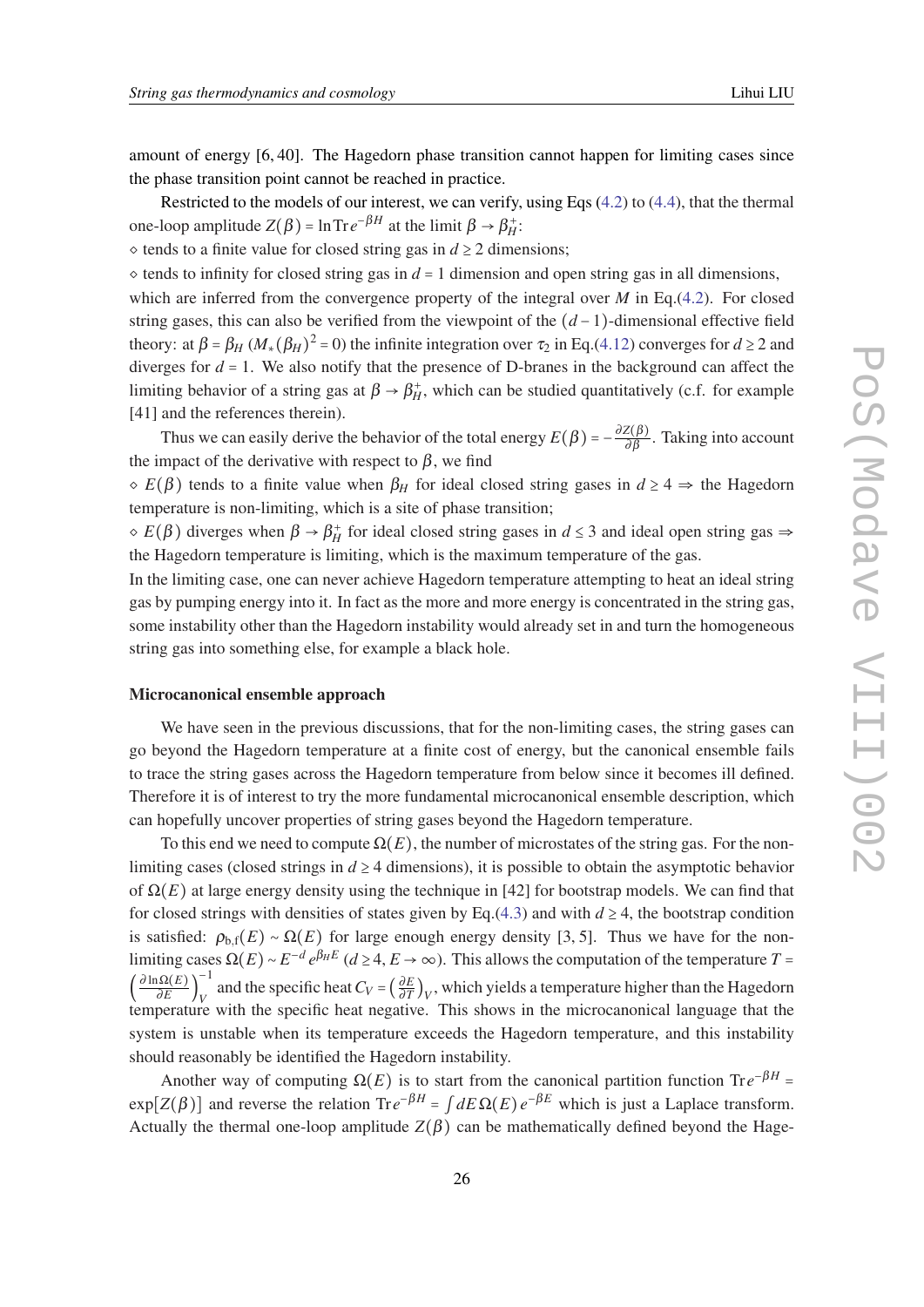dorn temperature  $β < β$ *H* for closed strings, although literally the integral over *M* in Eq.[\(4.2](#page-21-0)) evaluates to infinity. This can be seen explicitly in Eq.[\(4.12](#page-24-0)), where the integration can be defined for *M*<sub>∗</sub>( $\beta$ )<sup>2</sup> < 0 (where  $\beta$  <  $\beta$ <sub>*H*</sub>) through analytical continuation. In fact, *Z*( $\beta$ ) as a function of  $\beta$  can be analytically continued to the whole complex plane where  $\beta_H$  is the rightmost branch point at which  $Z(\beta)$  can either be regular or singular [43]. The asymptotic behavior of  $Z(\beta)$  approaching  $\beta_H$  allows us to compute the asymptotic behavior of  $\Omega(E)$  at large energy density, and the result for string gases with non-limiting Hagedorn temperature is just as in the last paragraph. More details of this approach can be found in [43–45].

We still need to explain one puzzle concerning the relation between the canonical and the microcanonical description: apparently above the Hagedorn temperature the former breaks down while the latter can still be valid. Indeed the equivalence between the canonical and the microcanonical ensemble no longer holds above the Hagedorn temperature, mathematically since the saddle point approximation, the key step proving this equivalence using  $\text{Tr}e^{-\beta H} = \int dE \,\Omega(E) e^{-\beta E}$ , is no longer available for  $\beta < \beta_H$ , due to the factor  $e^{\beta_H E}$  in  $\Omega(E)$ . One can also compute in the canonical ensemble description the energy fluctuation  $\frac{\langle (E-(E))^2 \rangle}{\langle E \rangle^2}$  which shows that it becomes large with the growing of energy density [5]. Therefore at some point of high energy density and hence of high temperature, the energy fluctuation becomes so large that the canonical ensemble is no longer suitable for describing an isolated string gas and one need to switch to the microcanonical ensemble.

#### Phase transition at Hagedorn temperature

In the final part of this section we address the issue of Hagedorn phase. The Hagedorn temperature was first unraveled in the dual resonance model of hadrons [7], where the hadron density  $\rho(m)$  at mass *m* behaves asymptotically as

$$
\rho(m) \sim cm^{-a} e^{bm} \quad (m \to \infty), \tag{4.13}
$$

where *a*, *b*, *c* are positive constants. We notice at once that the asymptotic behaviors of single string state densities Eqs [\(4.3\)](#page-22-0) and ([4.6\)](#page-22-0) have the same form, so that in the same way as in string theory, Eq.(4.13) predicts a critical temperature  $T = 1/b$  (the genuine Hagedorn temperature) above which the canonical ensemble formalism breaks down. It was then observed that when  $a > \frac{5}{2}$  $\frac{5}{2}$  (in spacetime dimension 4) the hadronic system exhibits instability around the Hagedorn temperature [42]. Later as QCD proved to be the more fundamental theory of strong interaction, it was realized that this instability is the point of phase transition of the hadron system bridging the hadronic phase at low energy and the quark-gluon phase at high energy [47].

The work on the Hagedorn instability in hadron systems prompt reflection on the fundamental degrees of freedom of string theory. It may turn out that behind the modes in the mass tower, obtained from quantizing the Polyakov worldsheet action, there are more fundamental constituents. The latter are the true degrees of freedom of strings, which do not manifest themselves until the temperature is high enough, just like the quarks and gluons which are liberated at high temperature.

Some interesting speculations have been made in [8]. Based on the thermal effective action, it is argued that the system should undergo a first-order phase transition somewhat below the Hagedorn temperature; in the high temperature phase the free energy *F* scales as  $F \sim T^2$  as if a  $(1+1)$ dimensional quantum field theory, implying that string theories in UV contain far fewer degrees of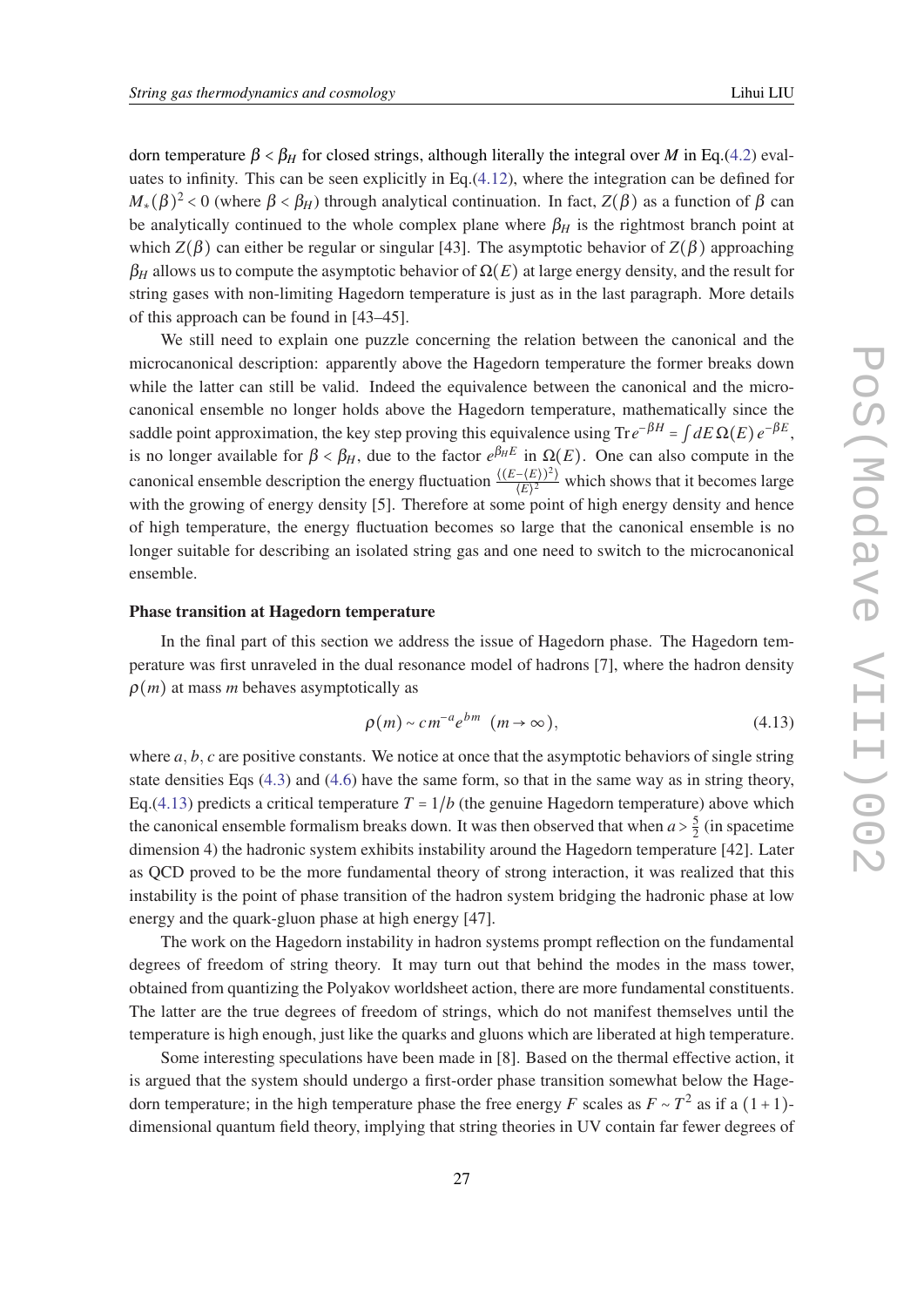<span id="page-27-0"></span>freedom per unit volume than even quantum field theories. A more detailed analysis is given in [9], where the exact thermal effective action is worked out using supersymmetry constraints. However the result shows that the phase transition is not of first order, and that the new phase is a non-critical string theory in  $(5+1)$  dimensions. Later on string theory dualities were exploited to examine the role of non-perturbative effects in the Hagedorn phase transition [10].

Although the Hagedorn instability of ideal string gases received immediate attention in the very beginning stage of string thermodynamics, results obtained so far are based on effective field theories, and it is still difficult to achieve a description at full string level. The issue of Hagedorn phase transition, and its implementation in early cosmology, remains an open question.

# 5. Ideal string gases in early cosmology

In this section we address the cosmological implications of the string thermodynamics in the previous sections, based on the work in [15–24]. In particular we will show that a string scenario for cosmology can be built up from first principles, where the string thermodynamics covered in Sec.[3](#page-11-0) can be naturally incorporated. We will then discuss the important phenomenological issues and some open questions, where most of the discussions will be qualitative.

## 5.1 The thermal string scenario and its effective theory

Due to the nature of string theory as a candidate "theory of everything" which offers the matter, the interactions and the spacetime in a whole package, string cosmology is not about how the Einstein universe would evolve once filled up with strings instead of particles. Rather, it is about how cosmological evolution can eventually arise as a solution of string theory among others.

On the practical level, a good point to start with is the the effective field theory, from which we can derive the equations of motion governing the cosmological evolution. In order that the model be analytically tractible, we restrict our attention to *critical superstring theory* and we assume *weak coupling*. We can therefore adopt a perturbative approach, searching for cosmological solutions order by order. Since we are meant to take into account thermal effects, *the effective action should be computed against a thermal background with compact Euclidean time, and then continued back to Lorentzian signature* when we derive the equations of motion.

The effective supergravity at tree level cannot feel the thermal effects since it is computed on a genus-0 Riemann surface which cannot wrap the Euclidean time circle. As a result the tree level effective theory does not lead to cosmological evolution, since generically the effective supergravities give AdS or Minkowski space as vacuum solutions. Therefore higher order corrections need to be investigated<sup>5</sup>.

By phenomenological consideration, it is relevant to choose models with Minkowski space as the tree level vacuum since the observed cosmological constant is tiny and positive (roughly 10−120*M*<sup>4</sup> Planck). Therefore more accurately, the full tree-level background space is

(Tree-level background space) = 
$$
\mathbb{R}^{1,d-1} \times \mathcal{M}_{int}
$$
, (5.1)

<sup>5</sup>Certainly, non-perturbative corrections should equally be considered if they contribute substantially.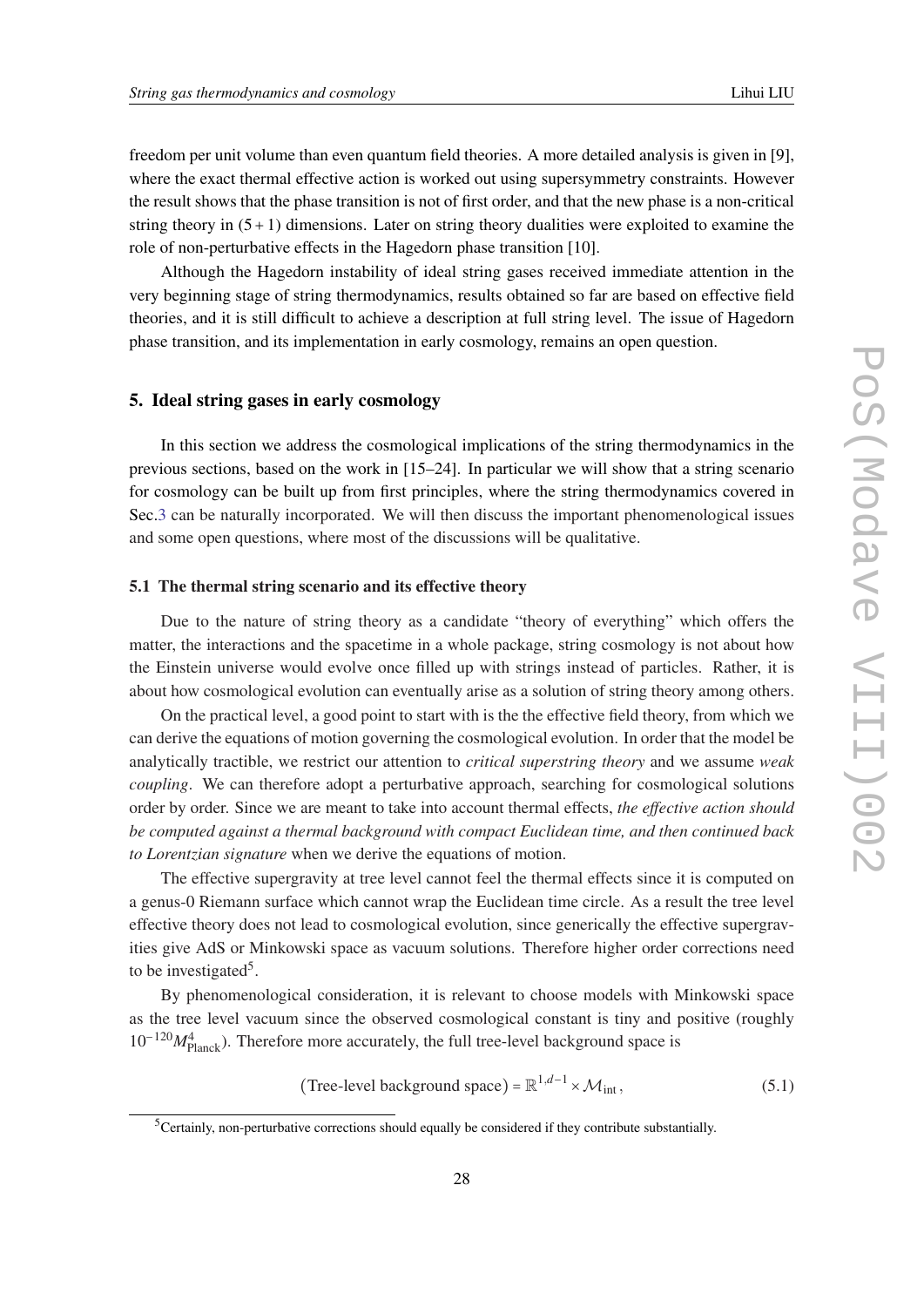(Thermal tree-level background space) = 
$$
S^1(\hat{R}_0) \times T^{d-1}(\hat{R}_{box}) \times \mathcal{M}_{int}
$$
, (5.2)

<span id="page-28-0"></span>where  $S^1(\hat{R}_0)$  is the Euclidean time circle and  $T^{d-1}(\hat{R}_{\text{box}})$ , the spatial part of visible spacetime, is a  $(d-1)$ -dimensional periodical box with the length of each dimension  $2\pi \hat{R}_{\text{box}}$ , introduced to regularize the space volume:  $\hat{V}_{d-1} = (2\pi \hat{R}_{box})^{d-1}$ . Here we put hat on  $R_0$ ,  $R_{box}$  and  $V_{d-1}$  to indicate that they are measured in string frame. Since we will work both in string frame and in Einstein frame, the distinction of the two is necessary. Therefore from now on, we use the convention that *hatted quantities are string frame quantities, and non-hatted quantities are either Einstein frame quantities or quantities indifferent of reference frame*. <sup>6</sup> Since all the calculations of one-loop amplitudes in the previous two sections were carried out in the string frame, when we use those results here, we need to add hat wherever necessary.

The metric of background (5.2) is

$$
d\hat{s}_{\text{thermal}}^2 = \hat{\beta}^2 du^2 + \sum_{i=1}^{d-1} (2\pi \hat{R}_{\text{box}})^2 (dx^i)^2 + ds_{\mathcal{M}}^2, \quad (0 \le u, x^i < 1). \tag{5.3}
$$

Here  $ds_M^2$  is the metric of the internal space; *u* and  $x^i$  (*i* = 1,...,*d* − 1) are the Euclidean time and spatial coordinates chosen such that their periods are 1;  $\hat{\beta} = 2\pi \hat{R}_0$  the perimeter of the Euclidean time circle is the inverse temperature in the string frame. This choice of tree-level vacuum brings along a bonus: the full string spectrum can be known exactly (since we consider here only toroidal or orbifold  $M<sub>int</sub>$  which allow exact solution of the worldsheet CFT), and hence the perturbative quantum corrections at one-loop can be precisely computed. Different from the tree level action, the one-loop correction can feel the temperature since the genus-1 worldsheet (torus for closed strings) has non-contractable loops which can wrap the compact Euclidean time. In fact the one-loop correction computed against the background (5.2) is nothing but the thermal vacuum-to-vacuum amplitude studied in Sec.[3](#page-11-0).

At this point we can write down the effective action computed to one-loop at finite temperature:

$$
S = \int d^d x \sqrt{-\hat{g}} \left[ e^{-2\phi_d} \left( \frac{\hat{\mathcal{R}}}{2} + 2(\partial \phi_d)^2 + \dots \right) + \frac{Z(\hat{\beta})}{\hat{\beta} \hat{V}_{d-1}} \right],
$$
(5.4)

which is already continued to Lorentzian signature. The first term in the bracket with dilaton dressing is the tree-level part, where  $\hat{\mathcal{R}}$  is the Ricci scalar of the string frame metric  $\hat{g}$ ,  $\phi_d$  is the dilaton in *d*-dimensions which is set to be small  $e^{\phi_d} \ll 1$  to ensure weak coupling, and the ellipses stand for the kinetic terms of other scalar fields, whose content is model-dependent. The second term in the bracket in Eq.(5.4) is the one-loop correction, where  $Z(\hat{\beta})$  is just the thermal one-loop amplitude computed in Sec.[3](#page-11-0), and it can depend on scalar fields, for example Eq.[\(3.29](#page-19-0)) has *R*9-dependence.

<sup>6</sup> For a quantity, say *L*, of dimension of length, its string frame value *L*ˆ and Einstein frame value *L* are related by a dilaton-dependent rescaling  $\hat{L} = e^{\frac{2}{d-2}\phi_d} L$  with *d* the spacetime dimension and  $\phi_d$  the dilaton in *d* dimensions.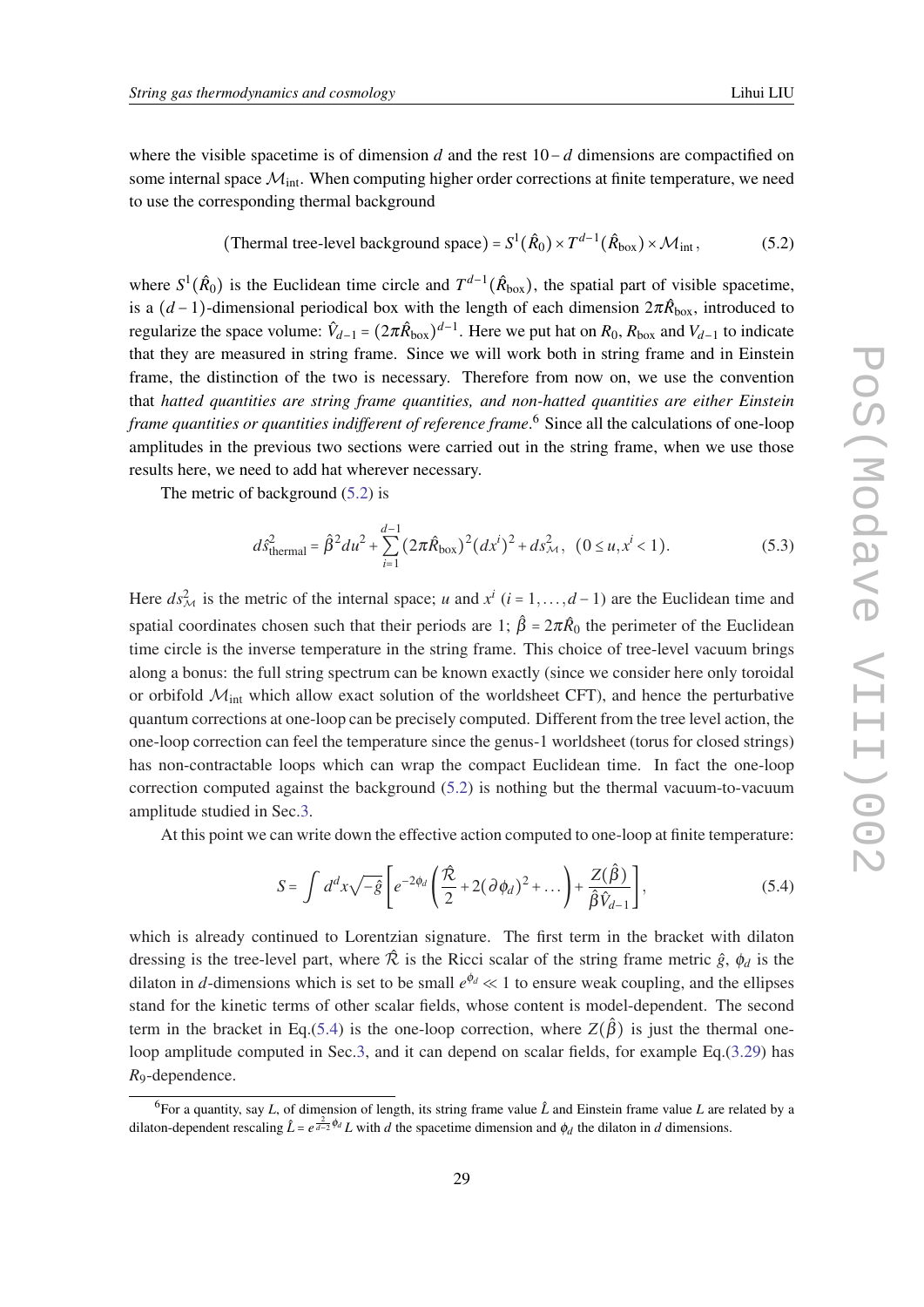<span id="page-29-0"></span>To simplify further discussions, we switch to the Einstein frame by rescaling the metric  $\hat{g}$  =  $e^{\frac{4}{d-2}\phi_d}g$ . Also we notice that  $\frac{Z(\hat{\beta})}{\hat{\beta}\hat{y}}$  $\frac{Z(\beta)}{\hat{\beta}\hat{v}_{d-1}} = \hat{\mathcal{F}}$  is the string frame density of Helmholtz free energy, related *d*−1 to the Einstein frame counterpart by  $\mathcal{F} = \frac{Z(\hat{\beta})}{\beta V_{d-1}} = e^{\frac{2d}{d-2}\phi_d} \frac{Z(\hat{\beta})}{\hat{\beta} \hat{V}_{d-1}}$  $rac{Z(\hat{\beta})}{\hat{\beta}\hat{v}_{d-1}} = e^{\frac{2d}{d-2}\phi_d}\hat{\mathcal{F}}$ . Therefore the Einstein frame action is

$$
S = \int d^d x \sqrt{-g} \left[ \left( \frac{\mathcal{R}}{2} - \frac{2}{d-2} (\partial \phi_d)^2 + \dots \right) - \mathcal{F}(\beta, \phi_d, \dots) \right]. \tag{5.5}
$$

Effectively this action describs a universe filled with a fluid of free energy density  $\mathcal F$ , and this cosmic fluid is just the ideal string gas. We then look for cosmological solution, which, by virtue of the perturbative approach, is meant to be a perturbative correction added to the tree level flat spacetime. Thus we use the ansatz of flat FRW metric for the solution at one-loop order, which is written down in the Einstein frame as

$$
ds^{2} = -N(x^{0})^{2} (dx^{0})^{2} + \sum_{i=1}^{d-1} a(x^{0})^{2} (dx^{i})^{2}, (0 \le x^{i} < 1).
$$
 (5.6)

Here  $x^0$  is the coordinate time,  $x^i$  ( $i = 1, ..., d - 1$ ) are spatial coordinates as in Eq.([5.3\)](#page-28-0),  $a(x^0) =$  $2\pi \hat{R}_{\text{box}}(x^0) e^{\frac{2}{d-2}\phi_d}$  is the scale factor, and  $N(x^0) = \hat{\beta}(x^0) e^{\frac{2}{d-2}\phi_d} = \beta(x^0)$  is the lapse function identified here with the Einstein frame inverse temperature. These quantities, as well as the scalar fields, which are static at tree level, can now have nontrivial time dependence due to the inclusion of oneloop thermal and quantum effects. Moreover these time evolutions, which are meant to divert only perturbatively from the tree-level static solution as is stated above Eq.(5.6), should be quasi-static. Otherwise if the metric and the fields evolve violently, kinetic corrections become important and should be included in the action, and thus Eq.(5.5) does not apply any more.

Now we are ready to derive the equations of motion. For simplicity we switch off all scalar fields but the dilaton, while it is straightforward to include more scalar fields. Plugging Eq.(5.6) into the effective action (5.5), varying with respect to *N*, *a* and  $\phi_d$ , we obtain

$$
\frac{1}{2}(d-1)(d-2)H^2 - \frac{2}{d-2}\dot{\phi}_d^2 = \beta \frac{\partial \mathcal{F}}{\partial \beta} + \mathcal{F},\tag{5.7}
$$

$$
\frac{1}{2}(d-2)\left[2\dot{H}+(d-1)H^2\right]+\frac{2}{d-2}\dot{\phi}_d^2=\frac{a}{d-1}\frac{\partial \mathcal{F}}{\partial a}+\mathcal{F},\qquad(5.8)
$$

$$
\ddot{\phi}_d + (d-1)H\dot{\phi}_d + \frac{d-2}{4}\frac{\partial \mathcal{F}}{\partial \phi_d} = 0,
$$
\n(5.9)

where we assumed the dilaton, as well as other scalar fields if they were included, is spatially homogeneous. Also  $H = \dot{a}/a$  is the Hubble parameter, and the dot stands for the derivative with respect to the cosmic time  $t = t(x^0)$  defined by  $dt = N(x^0) dx^0$ . We use *t* in the equations of motion in order to absorb *N* into the derivatives to simplify the equations. If there were more scalar fields, then their equations of motion, which is of a similar form of  $Eq.(5.9)$ , should be added to the above list, and also their kinetic terms should appear in parallel with that of the dilaton in the first two equations (5.7) and (5.8). Referring to the standard form of Friedemann equations the righthand-side of Eqs (5.7) and (5.8) should be the energy density  $\rho$  and minus the pressure  $-P$  of the cosmic fluid. Therefore we read off the energy density and the pressure of the string gas from the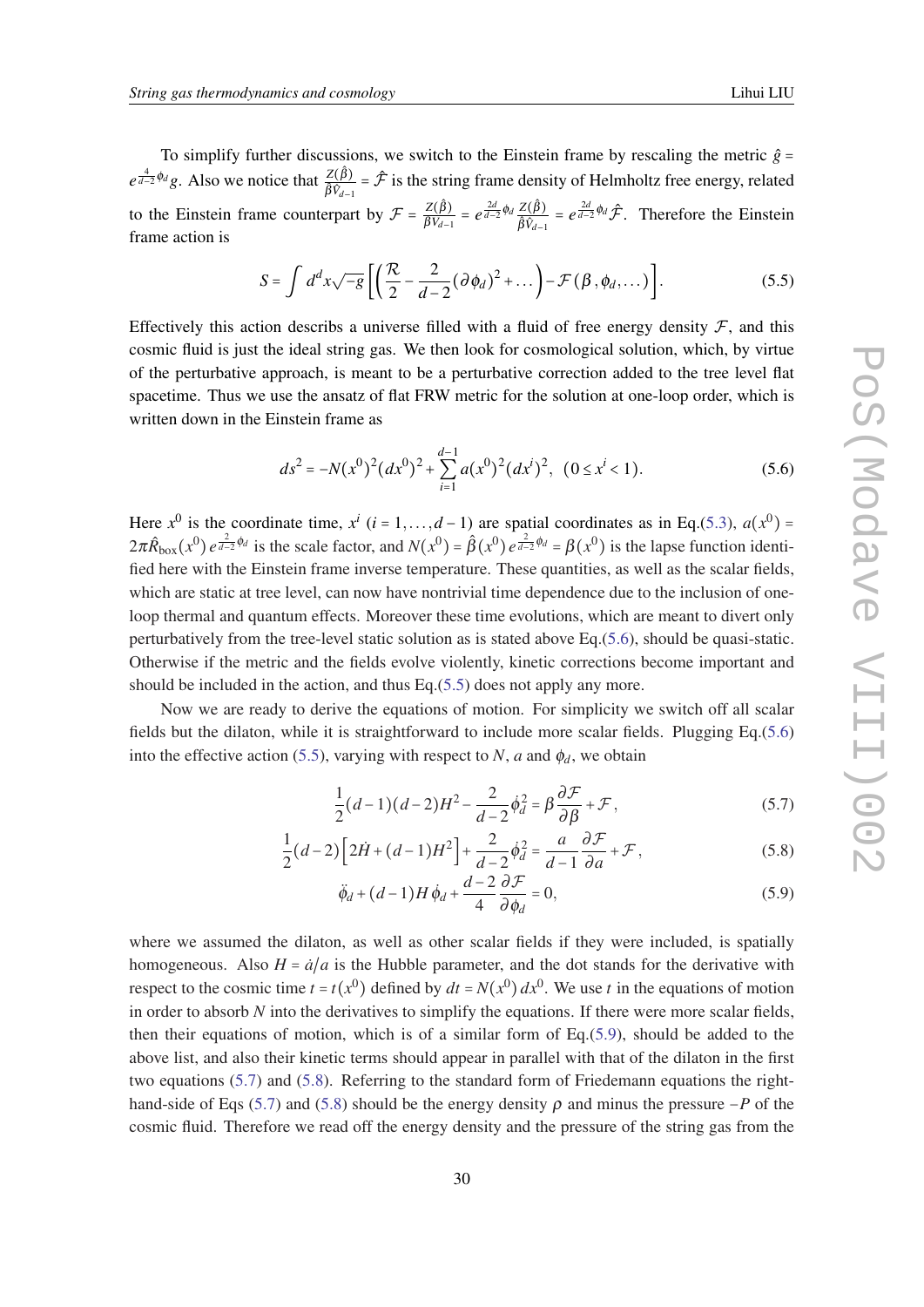<span id="page-30-0"></span>cosmological equations of motion:

$$
\rho = \beta \frac{\partial \mathcal{F}}{\partial \beta} + \mathcal{F}, \qquad P = -\frac{a}{d-1} \frac{\partial \mathcal{F}}{\partial a} - \mathcal{F}, \tag{5.10}
$$

which are measured in the Einstein frame. Then using the relation  $Z = -\beta V_{d-1}F = -\beta F$  and  $V_{d-1} =$ *a d*−1 , we rewrite the above expressions as

$$
\rho = -\frac{\partial Z}{\partial \beta}, \qquad P = -\frac{\partial F}{\partial V_{d-1}}, \tag{5.11}
$$

which are exactly the standard canonical ensemble relations. Therefore the cosmological ρ and *P* in Eq.(5.10) are really the energy density and pressure in the thermodynamical sense, as long as the string gas is constantly in equilibrium during the cosmological evolution. This is actually the case, guaranteed by the quasi-static evolution of the universe, stated below Eq.[\(5.6\)](#page-29-0). There is one last equation of importance: the continuity equation, which can be derived from Eqs ([5.7](#page-29-0))—([5.9](#page-29-0)):

$$
\dot{\rho} + (d-1)H(\rho + P) = \dot{\phi}_d \frac{\partial \mathcal{F}}{\partial \phi_d}.
$$
\n(5.12)

In case where more scalar fields are present, the right hand side should be  $\sum_{\Phi} \dot{\Phi} (\partial \mathcal{F}/\partial \Phi)$  where  $\Phi$  runs over all scalar fields. The continuity equation can be integrated, using  $\dot{\mathcal{F}} = \dot{\beta} \frac{\partial \mathcal{F}}{\partial \beta} + \dot{\phi}_d \frac{\partial \mathcal{F}}{\partial \phi_d} + \dot{\phi}_d \frac{\partial \mathcal{F}}{\partial \phi_d}$ (terms with other scalars), to give

$$
\frac{d}{dt}\left[\beta a^{d-1}(\rho+P)\right] = 0 \iff \beta a^{d-1}(\rho+P) = \text{const.}
$$
\n(5.13)

which is just the conservation of entropy, given that  $a^{d-1} = V_{d-1}$  so that  $\beta a^{d-1}(\rho + P) = \beta(E + P)$  $PV$ <sup> $d-1$ </sup>) = *S*. This equation holds regardless of the content of scalar fields, and can be used in place of Eq.([5.8](#page-29-0)).

We recap the essential points in the construction that we have gone through:

• We examine a critical and weakly coupled string theory at finite temperature, with the aim of looking for solutions corresponding to cosmological evolution.

• The search for cosmological solution at tree level is unsuccessful, so that we go to one-loop level, where the one-loop correction to the effective action is computed against a thermal background.

• We end up with an effective theory describing a universe filled with an ideal string gas in thermal equilibrium, and the effective theory action holds for a universe in quasi-static evolution.

#### 5.2 Example: attraction to a radiation-dominated universe

Now we would like to show a concrete example based on the string theory model in Sec[.3.3:](#page-18-0) the heterotic string in 9 dimensions. Certainly it is phenomenologically more relevant to consider 4 dimensional models where the extra dimensions compact of order string length. However we consider here 9 dimensional cosmology for simplicity, while technically reducing from 9 dimensions to 4 dimensions amounts to enlarging the moduli space and including more fields in the effective action without changing the form of the equations of motion.

The thermal background space at tree level is

$$
S^{1}(\hat{R}_{0}) \times T^{8}(\hat{R}_{\text{box}}) \times S^{1}(R_{9}). \tag{5.14}
$$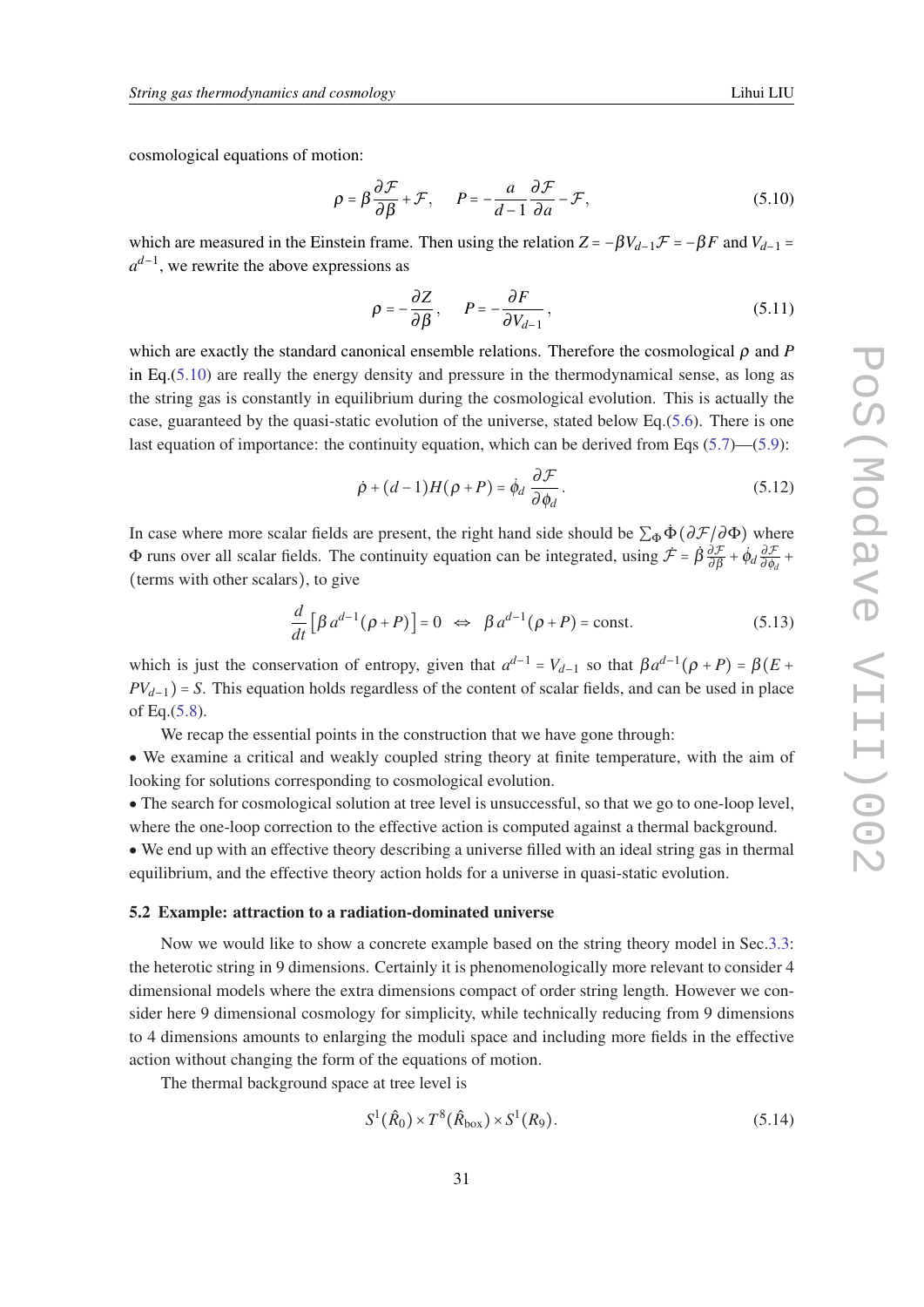<span id="page-31-0"></span>Here  $R_9$  is indifferent of reference frame so we do not put hat on it. The one-loop amplitude against this background is already worked out in Eq.[\(3.29](#page-19-0)), in terms of string frame quantities. The effective action is

$$
S = \int d^9x \sqrt{-g} \left[ \frac{\mathcal{R}}{2} - \frac{2}{7} \partial \phi_9 \partial \phi_9 - \frac{1}{2} \partial \Phi \partial \Phi - \mathcal{F}(\beta, \phi_9, \Phi) \right]
$$
(5.15)

where we have defined  $\Phi := \ln R_9$  for notational simplicity, since  $\Phi$  has canonical kinetic term. Varying Eq.  $(5.15)$ , or using directly the general equations  $(5.7)$  $(5.7)$  $(5.7)$  to  $(5.13)$  $(5.13)$ , we obtain the set of independent equations of motion

$$
28H^2 = \frac{2}{7}\dot{\phi}_9^2 + \frac{1}{2}\dot{\Phi}^2 + \rho,\tag{5.16}
$$

$$
\ddot{\phi}_9 + 8H\dot{\phi}_9 + \frac{7}{4}\frac{\partial \mathcal{F}}{\partial \phi_9} = 0, \tag{5.17}
$$

$$
\ddot{\Phi} + 8H\dot{\Phi} + \frac{\partial \mathcal{F}}{\partial \Phi} = 0, \tag{5.18}
$$

$$
\beta a^8(\rho + P) = \text{const.}\,,\tag{5.19}
$$

To further narrow down the discussion, we enforce some extra restrictions: *i)* we assume the background scalar fields are constant, or small fluctuations about some constant values; *ii)* the string frame temperature is low with respect to the string scale:  $\hat{R}_0 \gg 1$ , which allows us to use directly the result ([3.31\)](#page-20-0) for  $\mathcal{F}$ ; *iii*) the internal radius  $R_9$  is restricted in the vicinity of 1, so that we focus our attention to phase I in Fig[.1,](#page-20-0) corresponding to the first line in Eq.([3.31](#page-20-0)).

We look for solutions with static scalar background  $\dot{\phi}_9 = \dot{\Phi} = 0$  which means  $\partial_{\phi_9} \mathcal{F} = \partial_{\Phi} \mathcal{F} = 0$ . Restricted to the phase I of Fig[.1,](#page-20-0) we see that this is possible only at the local minimum  $R_9 = 1$  or  $\Phi$  = 0. At this point the dilaton  $\phi_9$  becomes a flat direction since  $\mathcal F$  does not depend on it. Thus we have, referring to the first line of Eq.[\(3.31](#page-20-0)),

$$
\phi_9 = \text{const.} \text{ such that } e^{\phi_9} \ll 1; \quad \Phi = 0; \tag{5.20}
$$

$$
\mathcal{F} = -\left(S_0 \mathcal{T}_0 + 2S_0 \mathcal{T}_{-1}\right) G_9(0) T^9, \tag{5.21}
$$

where  $T = \beta^{-1}$  is the Einstein frame temperature. From Eq.(5.21) we derive the energy density and the pressure

$$
P = \frac{1}{8}\rho = -\mathcal{F} = (\mathcal{S}_0 \mathcal{T}_0 + 2\mathcal{S}_0 \mathcal{T}_{-1}) G_9(0) T^9, \qquad (5.22)
$$

which is the Stefan's law for radiation in 9 dimensions. Plugging  $\rho$  and P in Eqs (5.16) and (5.18), we obtain the following cosmological evolution which describes a 9-dimensional radiationdominated universe

$$
a(t) \propto \frac{1}{T(t)} \propto t^{2/9}.
$$
\n(5.23)

We do not intend to show the calculation here but this solution is stable against small perturbations [20]. As a result, the scalar field  $\Phi = \ln R_9$ , massless at tree level, obtains a mass at one-loop level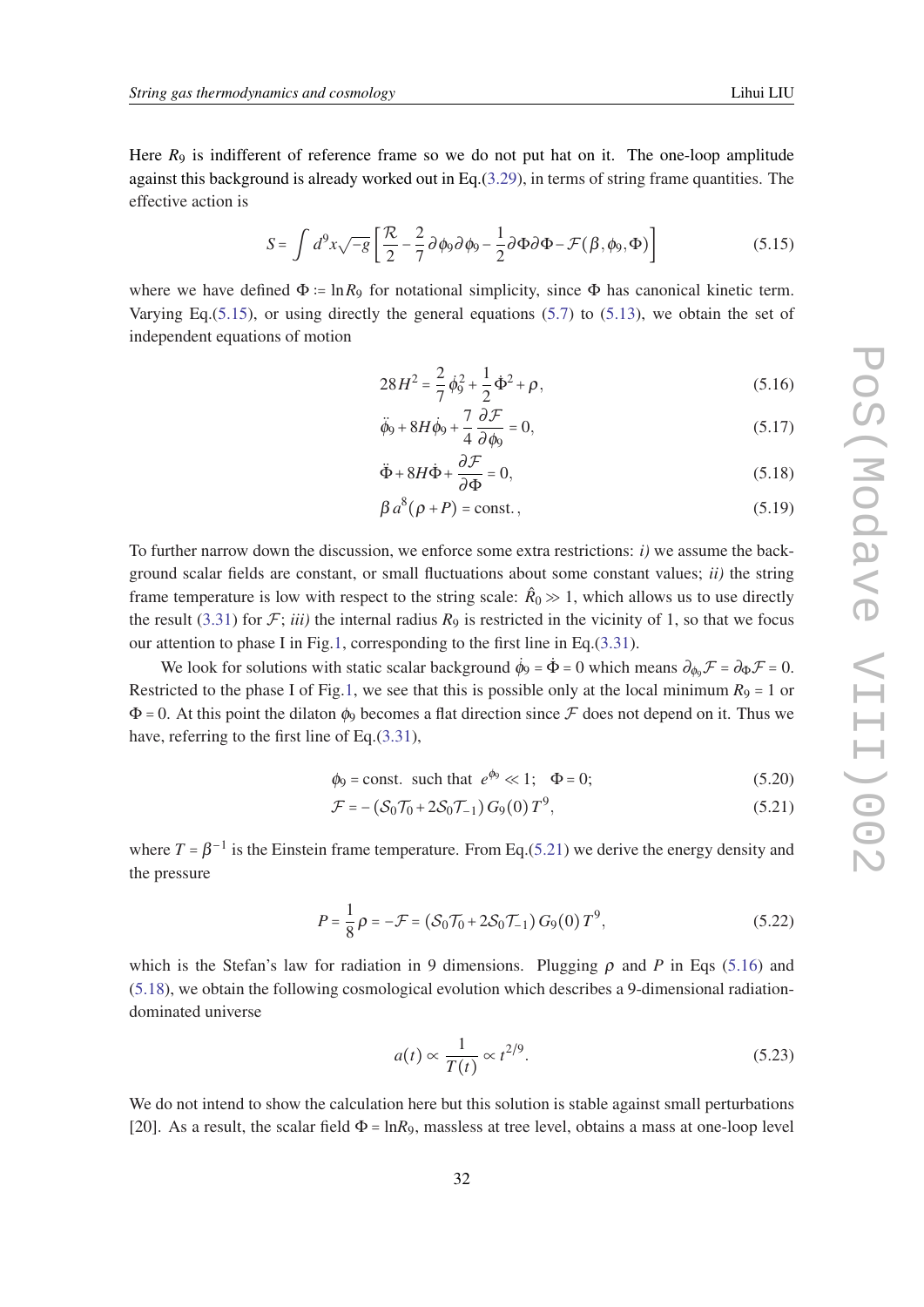<span id="page-32-0"></span>at  $\Phi$  = 0, the local minimum of  $\mathcal F$ . The mass squared is given by the second derivative of Eq.[\(3.31](#page-20-0)) with respect to Φ:

$$
M_{\Phi}^2 = \frac{\partial^2 \mathcal{F}}{\partial \Phi^2} \bigg|_{\Phi=0} = \frac{4}{\pi} \mathcal{S}_0 \mathcal{T}_{-1} G_7(0) e^{\frac{4}{7} \phi_9} T^7,
$$
 (5.24)

where the factor  $e^{\frac{4}{7}\phi_9}$  appears because we work in Einstein frame. This gives an example of moduli stabilization by thermal effects, where a remarkable feature, which is generically true of such moduli stabilization is that the induced scalar mass is temperature-dependent, and is therefore time-dependent due to Eq.[\(5.23](#page-31-0)).

Despite the awkward dimensionality 9, the following features of this model persist in other dimensions higher than or equal 4, as long as the temperature is well below the Hagedorn temperature [18, 20]:

• The cosmological solution converges with cosmic time *t* to an evolution according to  $a(t) \propto$  $T(t)^{-1} \propto t^{2/d}$ , the behavior of a radiation-dominated universe.

• The solution is stable against fluctuations in the scalar fields, showing that it is possible to stabilize moduli. That is, scalar fields massless at tree level can obtain masses at one-loop level at local minima of the one-loop free energy density.

• The dilaton is frozen at a fixed value (can decrease logarithmically in 4 dimensions but can never increase [20]), so that the model remains in the weak coupling regime once it starts out weakly coupled.

#### 5.3 Other issues and perspectives

Despite the radiation-dominated early universe that it gives rise to, the example in the last subsection is of little phenomenological interest, obviously because it misses many pieces for completing the jigsaw puzzle of the real universe. For one thing, the solution ([5.23\)](#page-31-0) is valid for temperature well below the Hagedorn temperature, since otherwise we loose analytic control of thermal and quantum corrections, and we cannot use the results in Sec[.3.](#page-11-0) On the other hand no explicit matter formation process is considered. Thus the solution ([5.23\)](#page-31-0) should correspond to a short time span between the exit of the Hagedorn phase and the electoweak symmetry breaking, not counting the incorrect spacetime dimensionality, and the unbroken spacetime supersymmetry... In this very last part of our lecture notes, we briefly discuss how thermal string cosmology handle these issues.

#### Hagedorn phase and the initial cosmological singularity

Due to the lack of an analytic description at full string level, in our thermal string scenario it is not yet possible to work out the cosmology in the Hagedorn phase. However there have been some fully solvable models of ideal string gas constructed, in which the Hagedorn temperature does not arise, and which can lead to the resolution of the initial cosmological singularity.

The first such model was constructed in [39], based on perturbative type II strings. Switching on fluxes along the Euclidean time circle and another internal direction in a certain way, one can deform the mass spectrum such that the thermal winding modes responsible for the Hagedorn instability can no longer become tachyonic. Instead they only become massless at a critical temperature  $\beta_c$  of about the string scale, and  $\beta_c^{-1}$  is the maximal temperature of the string gas, at which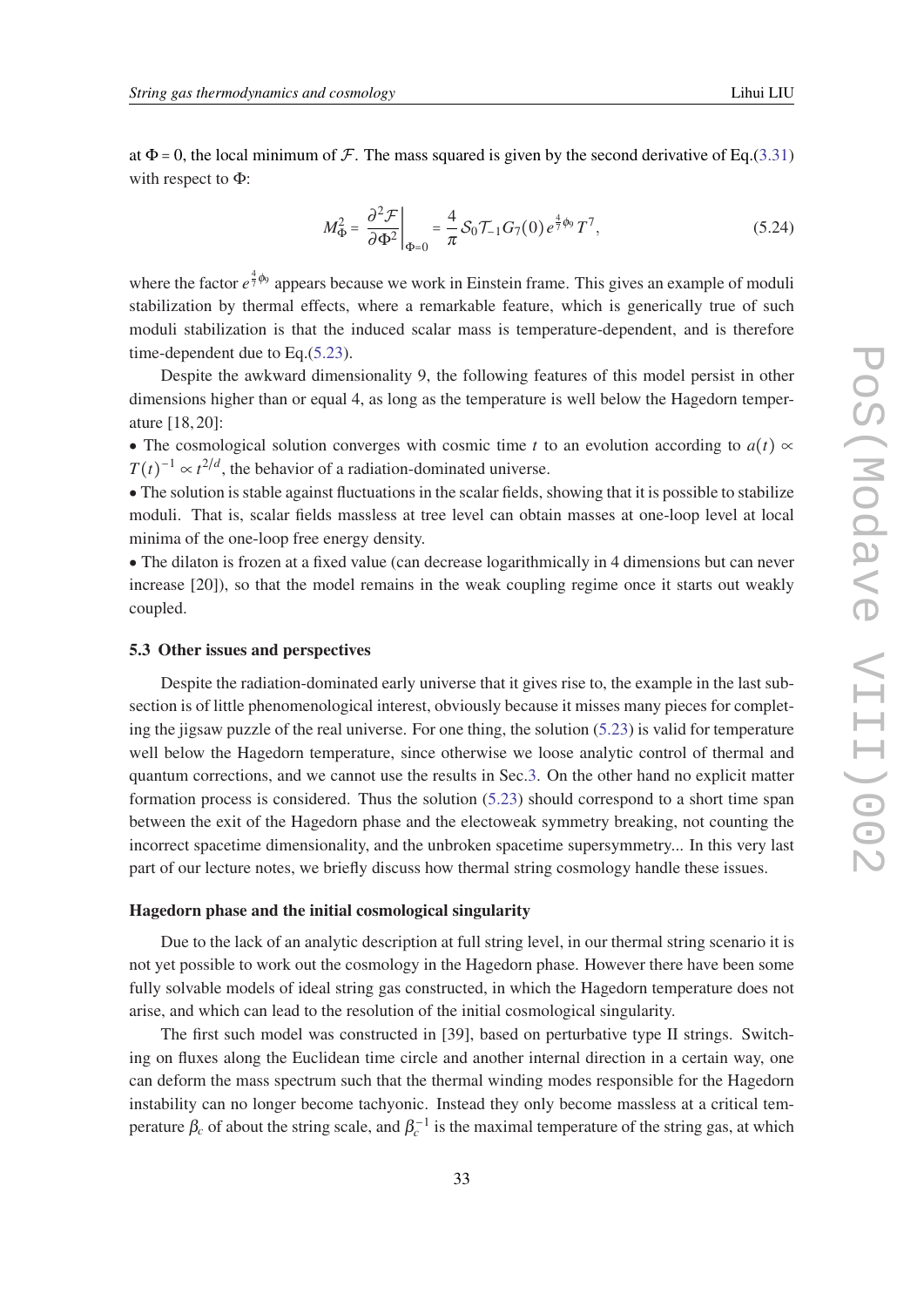the thermodynamic quantities are finite. Also the model is invariant under the thermal T-duality  $\beta \rightarrow \beta_c^2/\beta$ .

Later on, by the same construction a 2 dimensional model free of Hagedorn temperature was realized [48] and its cosmology worked out [22]. It was found that if we let the expanding universe evolve backwards, the temperature raises gradually with the quasi-static contraction of the universe until its maximal value  $\beta_c^{-1}$ . There some thermal winding modes become massless, inducing a gauge symmetry enhancement in the Euclidean time direction  $U(1) \rightarrow SU(2)$ . These massless thermal winding modes source a space-like brane of positive tension, which supplies a sudden negative pressure preventing the universe from further contraction. The universe then embarks on a quasi-static expanding phase, and therefore we obtain a quasi-static bouncing universe. The temperature and the dilaton are at their maximum values exactly at the bouncing point, and drop when the universe evolves forwards or backwards. The behavior of the dilaton shows that the model can be maintained in the weakly coupled regime, which, together with the quasi-static evolution, ensures that the perturbative calculations are valid.

As the generalization of [22], quasi-static bouncing universes were achieved in [23] in arbitrary spacetime dimensions via the same mechanism. Then in [24] the authors studied the case where the space-like brane exists for an extended time span, where bouncing cosmological solutions were also found.

## Moduli stabilization

The example shown in Sec.[5.2](#page-30-0) has already touched upon this issue. Being the simplest case of compactification, the moduli space is two dimensional, coordinatized by the dilaton  $\phi_9$  and the internal radius *R*9. These flat directions are corrected at one-loop level via the free energy density Eq.([3.31](#page-20-0)). As a result the internal radius is stabilized at the point  $R_9 = 1$  of enhanced gauge symmetry  $U(1)_{R_9} \rightarrow SU(2)_{R_9}$ , while the flat direction  $\phi_9$  is not lifted.

The conception of such mechanism goes back to [49], where it was shown, for non supersymmetric compactifications of heterotic string, that the cosmological constant generated by string loops reaches extremum at points of enhanced gauge symmetry. This feature was proposed in [50] for use of moduli stabilization where moduli are attracted to the local minima of the moduli dependent cosmological constant generated perturbatively beyond tree level. In the context of thermal string cosmology this mechanism for moduli stabilization is extensively investigated in various models. The works in [15, 18, 19] have addressed the moduli stabilization by perturbative effects at one-loop level, while non-perturbative effects are studied in [20, 21] via string theory dualities.

The cosmological moduli problem should also be taken into account. With the cosmological evolution, the oscillations of the stabilized moduli in their potential wells store an energy density which dominates over that of the radiation [51]. This leads to a huge entropy production when the scalar particles of the moduli fields decay, which wipes out the baryon-antibaryon asymmetry. Also the production of the decay can alter the primordial abundances of light nuclei produced by nucleosynthesis, leading to contradictions with observation [52]. Usually the problem is solved by imposing a lower bound of about  $\mathcal{O}(10)$ TeV to the induced scalar mass of the stabilized moduli [53], for example in the KKLT senario [54]. In the thermal string cosmology scenario however, the induced scalar mass is time dependent, as is inferred from Eq.[\(5.24](#page-32-0)), based on which one can show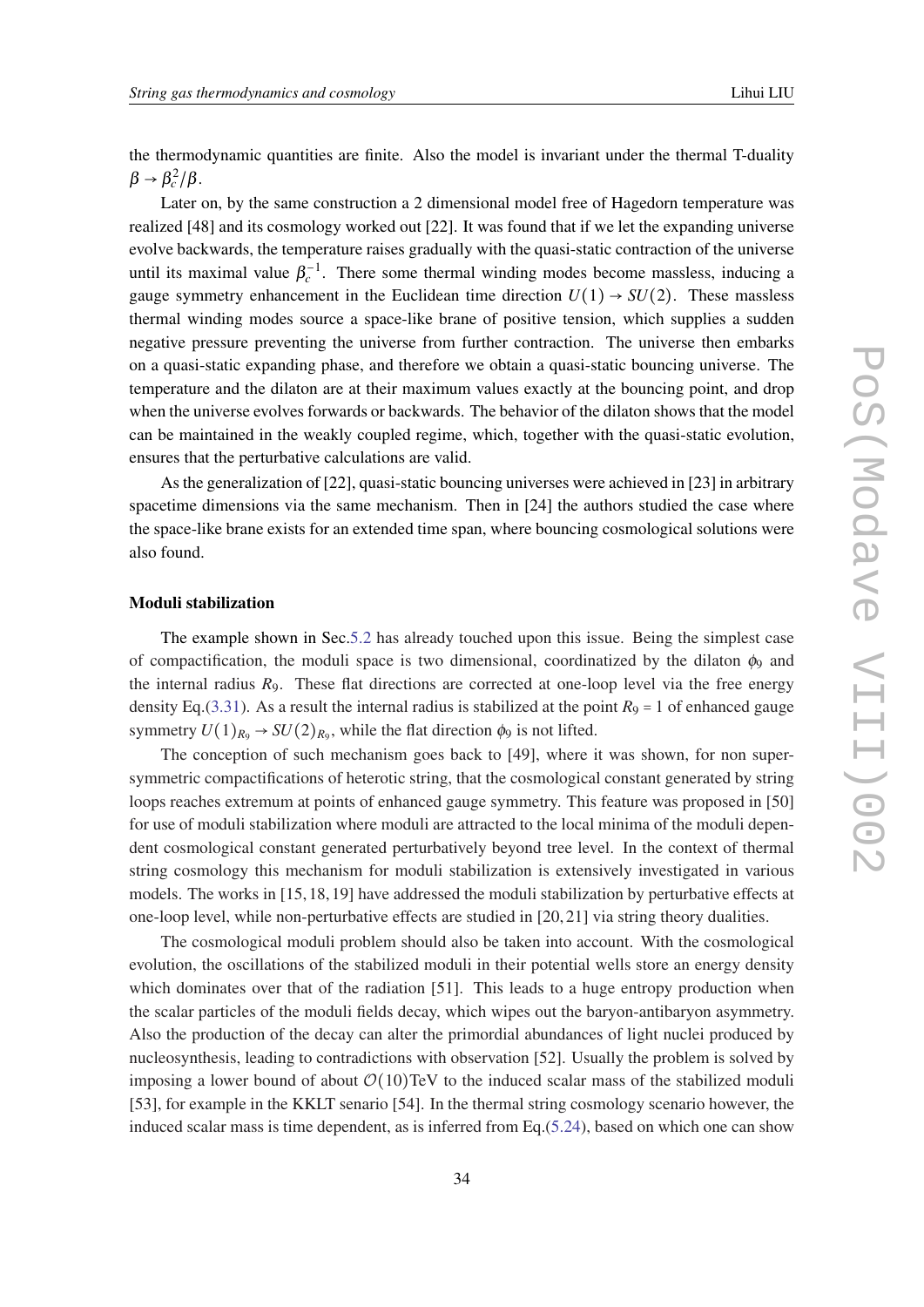that the energy stored in the moduli field oscillation never exceeds that of the radiation [18–20]. As a result, the cosmological moduli problem does not arise.

## Supersymmetry breaking and hierarchy problem

In supergravity unlike in supersymmetric field theory, at tree level it is possible to have spontaneous supersymmetry breaking with the cosmological constant still being zero. Such models are known as the no-scale supergravity [55], which are of particular interest in phenomenological applications.

In superstring theory, a wide class of orbifold compactifications which spontaneously break spacetime supersymmetry can lead to the no-scale supergravity as the tree-level effective theory (see [14] for a summary and references), among which the Scherk-Schwarz compactifications have been intensively exploited in thermal string cosmology. The vanishing tree-level cosmological constant implies that the tree-level vacuum is still given by Eq.([5.1\)](#page-27-0), so that the technique depicted in Sec.[3](#page-11-0) can still be applied when we go to the one-loop level. The behavior of the supersymmetry breaking scale can be precisely traced, since it is one of the moduli fields (the no-scale modulus) and thus its equation of motion can be explicitly written down.

Quantitative computations were carried out in [16–19], where heterotic string theory is compactified on orbifolds down to four dimensions with supersymmetry spontaneously broken à la Scherk-Schwarz, of the pattern  $\mathcal{N}_4 = 2 \rightarrow 0$  [16] and  $\mathcal{N}_4 = 1 \rightarrow 0$  [17]. It was found that the resulting cosmological behavior is sensitive to the details of the compactification, where the most interesting situation is where the no-scale modulus, or the supersymmetry breaking scale, say *M*, decreases proportionally with temperature, and where the scale factor evolves as that of a radiation-dominated universe (referred to as radiation-like universe in the original work):  $M(t) \propto T(t) \propto a(t)^{-1} \propto t^{-1/2}$ with *t* the cosmic time. We thus achieve in such universes the dynamical generation of the hierarchy *M* ≪ *M*Planck. Also the dilaton decreases with cosmic time, which maintains the validity of the perturbative calculations.

# Radiative electroweak symmetry breaking

The universe as illustrated in the previous paragraph runs into trouble at late time, due to the proportionality between the supersymmetry breaking scale  $M(t)$  and the temperature  $T(t)$ . As the temperature decreases to almost zero, so does the supersymmetry breaking scale, and therefore the universe will end up supersymmetric. However there can be mechanism in certain models which can break the proportionality bind  $M(t) \propto T(t)$  and halts the evolution of  $M(t)$  before it gets too small. Radiative symmetry breaking by IR effects is the candidate mechanism, which is well understood in the context of supergravity [56]. Such mechanism defines a transmutation scale *Q* of about the electroweak scale. As the energy of the system, here characterized by temperature, drops below *Q*, radiative corrections starts to destabilize the scalar potential and triggers the electroweak phase transition. Hopefully this is accompanied with the stabilization of *M*, while temperature continues to decrease. It will be interesting to work out the details of this mechanism.

## Primordial cosmological fluctuation

A further direction to explore is to make connection with the observational data of the cosmic microwave background in the context of the bouncing cosmology in [22–24]. In light of the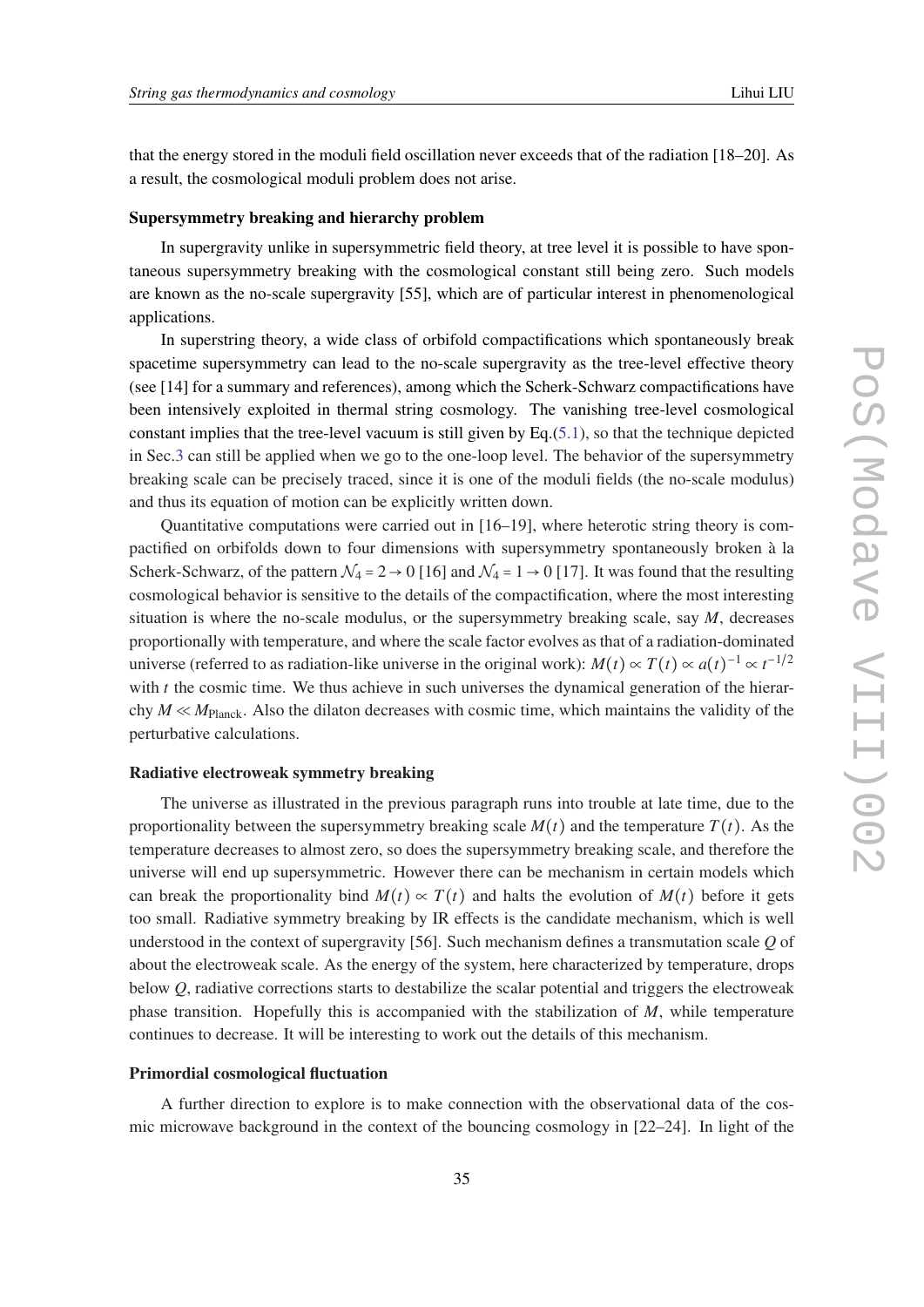<span id="page-35-0"></span>matter-bouncing scenario [57], where it is shown that a nearly scale invariant spectrum of cosmological fluctuations can be produced, work is in progress studying the propagation of cosmological fluctuations across the space-like brane from the contracting phase to the expanding phase [58]. If successful, this can eventually provide an alternative scenario to that of the inflationary cosmology. We would like to notify in the end that the same problem has been addressed recently in string gas cosmology [13], and also there have been large amount of work on string cosmology in favor of inflation [59] which is still an active field.

#### Acknowledgments

I am especially grateful to the organizers of the Modave Summer School VIII for the invitation to give these lectures. I also thank the Modave Summer School attendees for their feedbacks, which are important to the preparation of these lecture notes. Many thanks to Hervé Partouche who proofread the manuscript and gave helpful comments and suggestions. Part of this work was done at the Centre de Physique Théorique, Ecole Polytechnique, supported by the EU contracts PITN GA-2009-237920, ERC-AG-226371 and IRSES-UNIFY, the French ANR 05-BLAN-NT09-573739 contract, the CEFIPRA/IFCPAR 4104-2 project, and PICS contracts France/Cyprus, France/Greece and France/US. The part of this work accomplished at the Institute for Theoretical Physics, KULeuven, is supported by a grant of the John Templeton Foundation.

# A. Canonical partition function in quantum field theory at one-loop

This appendix reviews the standard computation in finite temperature quantum field theory for obtaining the canonical partition function of an ideal gas of particles. The results are used in Sec[.2](#page-4-0) and Sec[.3](#page-11-0) for motivating the non-thermal and thermal formalisms in string theory.

We start with the field theory action describing one particle degree of freedom of mass *M* in a flat *d*-dimensional Euclidean space, which is

$$
S = \int d^d x \phi \left( -\Box_E + M^2 \right) \phi, \tag{A.1}
$$

where  $\Box_E = \partial_0^2 + \vec{\nabla}^2$  is the *d*-dimensional Laplacian. The canonical partition function  $\mathcal{Z} = \text{Tr}e^{-\beta H}$ can be evaluated by the path integral

$$
\ln \mathcal{Z}_{\mathrm{B,F}} = \ln \left( \int \mathcal{D}\phi \ e^{-S[\phi]} \right) = \ln \left[ \mathrm{Det} \left( -\Box_{\mathrm{E}} + M^2 \right) \right]^{1/2} = \pm \frac{1}{2} \mathrm{Tr} \ln \left( -\Box_{\mathrm{E}} + M^2 \right),\tag{A.2}
$$

where the Euclidean time is compactified on a circle  $S^1(R_0)$  of radius  $R_0 = \beta/2\pi$ , with  $\beta$  the inverse temperature. The subscripts "B" and "F" stand for boson and fermion, corresponding respectively to the signs "−" and "+" in the second and the third step. Here for simplicity we have cheated in the fermionic case, computing the path integral as if  $\phi$  were a real grassmanian variable and  $-\Box_E + M^2$  were an antisymmetric matrix. The result is correct which is not accidental since each single fermionic degree of freedom satisfies the Klein-Gordon equation, the equation of motion derived from the action (A.1).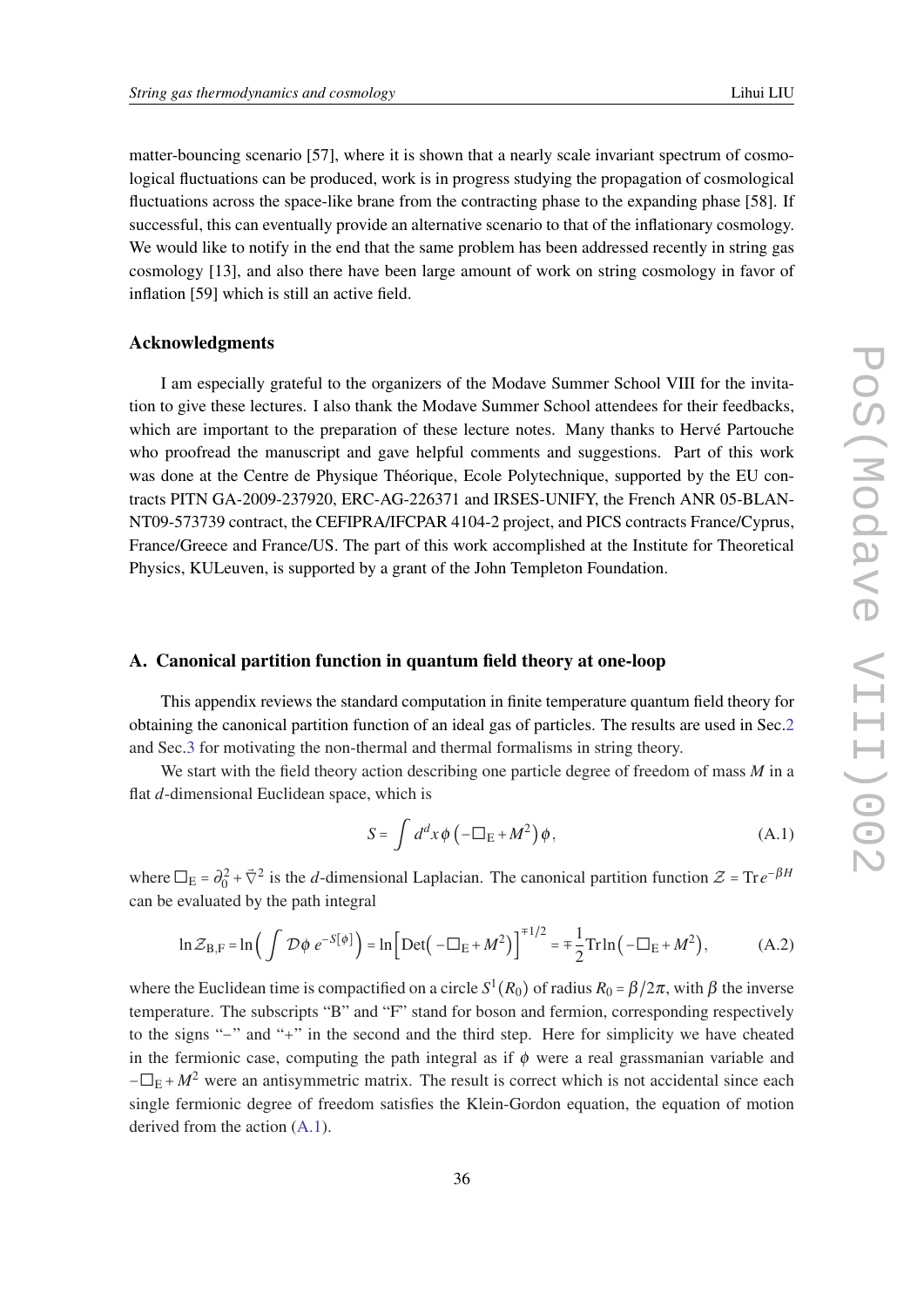<span id="page-36-0"></span>Eq.[\(A.2](#page-35-0)) is nothing but the one-loop amplitude of the field  $\phi$ . In evaluating Eq.[\(A.2\)](#page-35-0),  $\phi$  takes periodic boundary condition along *S* 1 (*R*0) for a boson and anti-periodic boundary condition along  $S^1(R_0)$  for a fermion, leading to the following eigenvalues for the Laplacian operator  $\square_E$ :

$$
-\left(\frac{2\pi r}{R_0}\right)^2 - \vec{p}^2, \qquad r \in \left\{\frac{\mathbb{Z}}{\mathbb{Z} + \frac{1}{2} \text{ fermion,}}\right\}
$$
 (A.3)

where  $\vec{p}$  is the  $(d-1)$ -dimensional spatial momentum in the non-compact directions which takes continuous values. The discrete momentum modes in the Euclidean time direction are the so called Matsubara modes.

We can evaluate Eq.([A.2\)](#page-35-0) using the integration representation of the logarithm

$$
\ln A = -\int_0^\infty \frac{d\ell}{\ell} \left( e^{-A\ell} - e^{-\ell} \right). \tag{A.4}
$$

For one bosonic degree of freedom, we have

$$
\ln \mathcal{Z}_{\rm B} = -\frac{1}{2} \text{Tr} \ln \left( -\Box_{\rm E} + M^2 \right) = \frac{1}{2} \text{Tr} \int_0^\infty \frac{d\ell}{\ell} \left[ e^{-\ell \left( -\Box_{\rm E} + M^2 \right)} - e^{-\ell} \right]
$$

$$
= \frac{V_{D-1}}{2(2\pi)^{D-1}} \sum_{m \in \mathbb{Z}} \int d\vec{p} \int_0^\infty \frac{d\ell}{\ell} \left[ e^{-\ell \left( \frac{m^2}{R_0^2} + \vec{p}^2 + M^2 \right)} - e^{-\ell} \right]. \tag{A.5}
$$

In this expression  $\ell$  is referred to as the Schwinger time parameter, whose physical interpretation is the proper time that the particle spends for completing the loop.<sup>7</sup> The second term in the bracket in Eq.(A.5) has no temperature dependence, which is thus an irrelevant infinity and can be discarded naively. In fact the Riemann-Zeta regularization of the sum over *m* also yields zero. Then we integrate over the spatial momentum  $\vec{p}$  which is just a  $(d-1)$ -dimensional Gaussian integration, and perform Poisson resummation over the Matsubara mode index *m* using

$$
\sum_{\tilde{m}} e^{-\pi \tilde{m}^T A \tilde{m} + 2\pi i b^T \tilde{m}} = \frac{1}{\sqrt{\det A}} \sum_{m} e^{-\pi (m - b)^T A^{-1} (m - b)},
$$
(A.6)

and we get $8$ 

$$
\ln \mathcal{Z}_{\rm B} = \frac{\beta V_{d-1}}{2(4\pi)^{d/2}} \sum_{\tilde{m}} \int_0^\infty \frac{d\ell}{\ell^{1+d/2}} \exp\left(-\frac{\pi^2 R_0^2}{\ell} \tilde{m}^2 - \ell M^2\right)
$$

$$
= \frac{\beta V_{d-1}}{2(2\pi)^d} \sum_{\tilde{m}} \int_0^\infty \frac{d\ell}{\ell^{1+d/2}} \exp\left(-\frac{\pi R_0^2}{\ell} \tilde{m}^2 - \pi \ell M^2\right), \tag{A.7}
$$

where in the second line we have simply recaled the Schwinger parameter, so that the expression is more adapted to string theory language. Also with Poisson resummation we trade the the sum

 $7$ The fact that the logarithm of the partition function is a one-loop amplitude is obscure in the calculation presented so far in this section. A more detailed analysis showing  $\ln Z = \binom{ }{ }$  is presented in the Appendix A of [60].

<sup>8</sup>The power of the Schwinger parameter −(1+*d*/2) is characteristic of one-loop amplitudes, different to −*d*/2 in the case of propagators, where the topology of the particle trajectory is a segment (c.f. for example Eq.(2.1.28) in [33]). The extra −1 in the one-loop amplitude is for removing the redundancy of the rigid global rotation of the loop, which does not exist for a segment with fixed end points.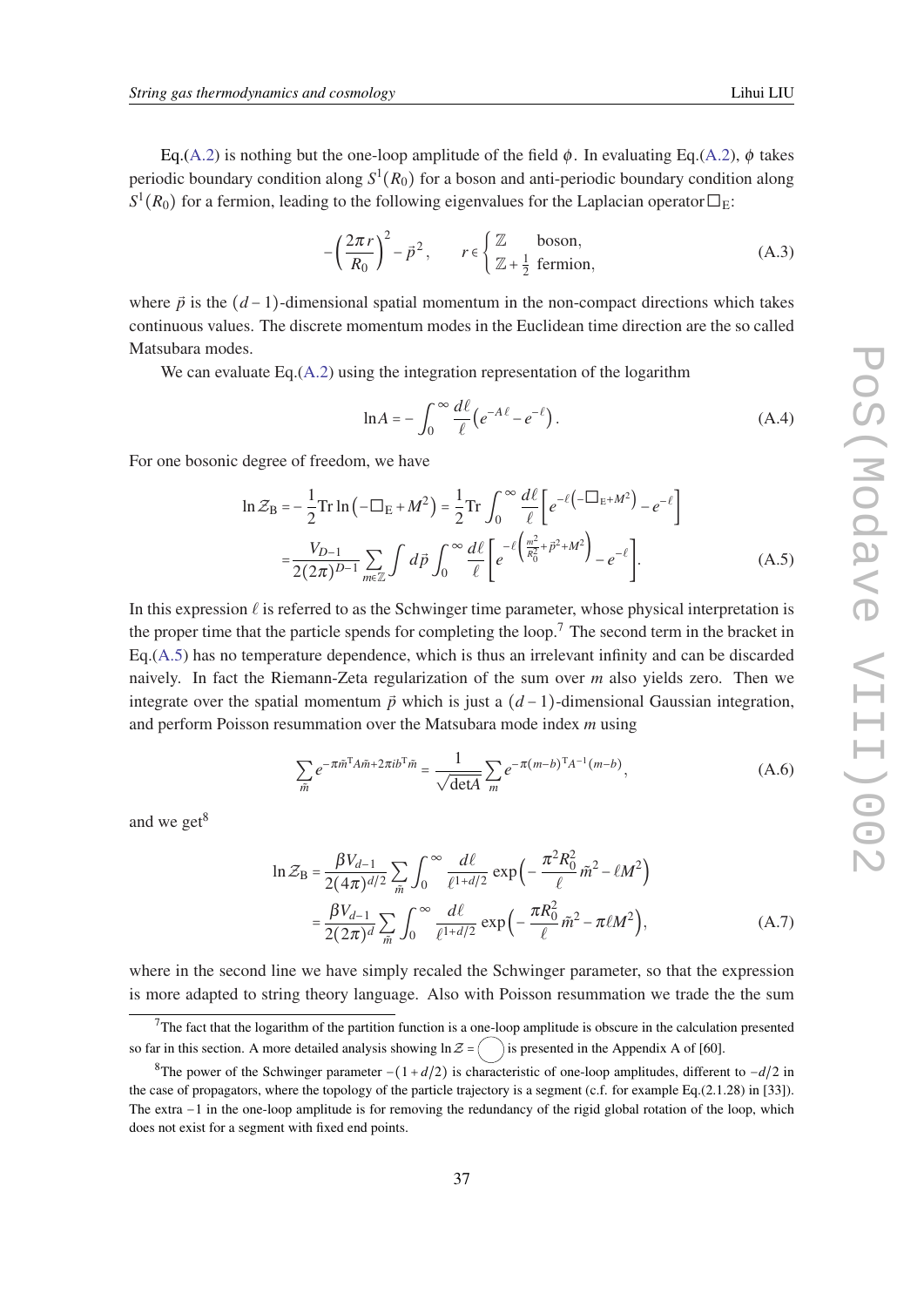<span id="page-37-0"></span>over Matsubara modes *m* in Eq.[\(A.5](#page-36-0)) for the sum over instanton number  $\tilde{m}$  in Eq.([A.7\)](#page-36-0), where the instanton configuration labeled by  $\tilde{m}$  is such that the particle worldline winds around the Euclidean time circle  $\tilde{m}$  times before completing the loop. For this reason, here we call these instantons *worldline instanton*.

The case of one fermionic degree of freedom is calculated similarly:

$$
\ln \mathcal{Z}_{F} = \frac{1}{2} \text{Tr} \ln \left( -\Box_{E} + M^{2} \right) = -\frac{1}{2} \text{Tr} \int_{0}^{\infty} \frac{d\ell}{\ell} \left[ e^{-\ell \left( -\Box_{E} + M^{2} \right)} - e^{-\ell} \right]
$$

$$
= -\frac{V_{D-1}}{2(2\pi)^{D-1}} \sum_{m} \int d\vec{p} \int_{0}^{\infty} \frac{d\ell}{\ell} \left\{ e^{-\ell \left[ \frac{(m+1/2)^{2}}{R_{0}^{2}} + \vec{p}^{2} + M^{2} \right]} - e^{-\ell} \right\}, \tag{A.8}
$$

where the Matsubara modes *m* are shifted by 1/2 due to the anti-periodic boundary condition as is shown in Eq.[\(A.3](#page-36-0)). Now performing Poisson resummation over  $m$ , integrating over  $\vec{p}$ , and removing the physically irrelevant infinity, we arrive at

$$
\ln \mathcal{Z}_{\rm F} = \frac{\beta V_{d-1}}{2(4\pi)^{d/2}} \sum_{\tilde{m}} \int_0^\infty \frac{d\ell}{\ell^{1+d/2}} \left(-1\right)^{\tilde{m}+1} \exp\left(-\frac{\pi^2 R_0^2}{\ell} \tilde{m}^2 - \ell M^2\right)
$$

$$
= -\frac{\beta V_{d-1}}{2(2\pi)^d} \sum_{\tilde{m}} \int_0^\infty \frac{d\ell}{\ell^{1+d/2}} \left(-1\right)^{\tilde{m}} \exp\left(-\frac{\pi R_0^2}{\ell} \tilde{m}^2 - \pi \ell M^2\right). \tag{A.9}
$$

Here different from the bosonic case Eq. $(A.7)$  $(A.7)$ , the instanton sum is weighted by an interchanging sign  $(-1)^{\tilde{m}}$ , accounting for the statistics of fermions.

It will be useful to consider the case where the ideal gas consists of several species of particles. In this case the total partition function should be the product of the partition functions of each species, since the total Hilbert space is a direct product of the component Hilbert spaces. Therefore the logarithm of the total partition function is merely an addition of the logarithm of component partition functions. We assume the compound ideal gas has mass spectrum  $\{M_s\}$  with helicities  ${j_s}$ , where *s* is the index of quantum states, and we have

$$
\ln \mathcal{Z} = \sum_{s} \sum_{\tilde{m}} \frac{\beta V_{d-1}}{2(2\pi)^{d}} \int_0^{\infty} \frac{d\ell}{\ell^{1+d/2}} (-1)^{2j_s(\tilde{m}+1)} \exp\left(-\frac{\pi R_0^2}{\ell} \tilde{m}^2 - \pi \ell M_s^2\right). \tag{A.10}
$$

It is instructive to make connection with the standard canonical ensemble formalism. To this end we make use of the following mathematical formulae

$$
\int_0^\infty dt \, t^{-\nu} e^{-\frac{A}{t} - Bt} = 2\left(\frac{B}{A}\right)^{\frac{\nu - 1}{2}} K_{\nu - 1}\left(2\sqrt{AB}\right), \text{ for Re}A \text{ and Re}B \text{ positive};\tag{A.11}
$$

$$
\int_0^\infty p^n dp \, e^{-\beta \sqrt{p^2 + M^2}} = \frac{2^{\frac{n}{2}}}{\sqrt{\pi}} \Gamma\left(\frac{n+1}{2}\right) M\left(\frac{M}{\beta}\right)^{\frac{n}{2}} K_{\frac{n+2}{2}}(\beta M),\tag{A.12}
$$

where  $K_v(\cdot)$  is the modified Bessel function of the second kind. With the above two relations as well as the Taylor expansion of the logarithmic function, we can actually show that

$$
\frac{\beta}{2\pi} \sum_{\tilde{m}=1}^{\infty} \int_0^{\infty} \frac{d\ell}{\ell^{1+d/2}} \exp\left(-\frac{\pi R_0^2}{\ell} \tilde{m}^2 - \pi \ell M^2\right) = -\int d\vec{p} \ln\left(1 - e^{-\beta \sqrt{\vec{p}^2 + M^2}}\right),\tag{A.13}
$$

$$
\frac{\beta}{2\pi} \sum_{\tilde{m}=1}^{\infty} \int_0^{\infty} \frac{d\ell}{\ell^{1+d/2}} \left(-1\right)^{\tilde{m}+1} \exp\left(-\frac{\pi R_0^2}{\ell} \tilde{m}^2 - \pi \ell M^2\right) = \int d\vec{p} \ln\left(1 + e^{-\beta \sqrt{\vec{p}^2 + M^2}}\right),\tag{A.14}
$$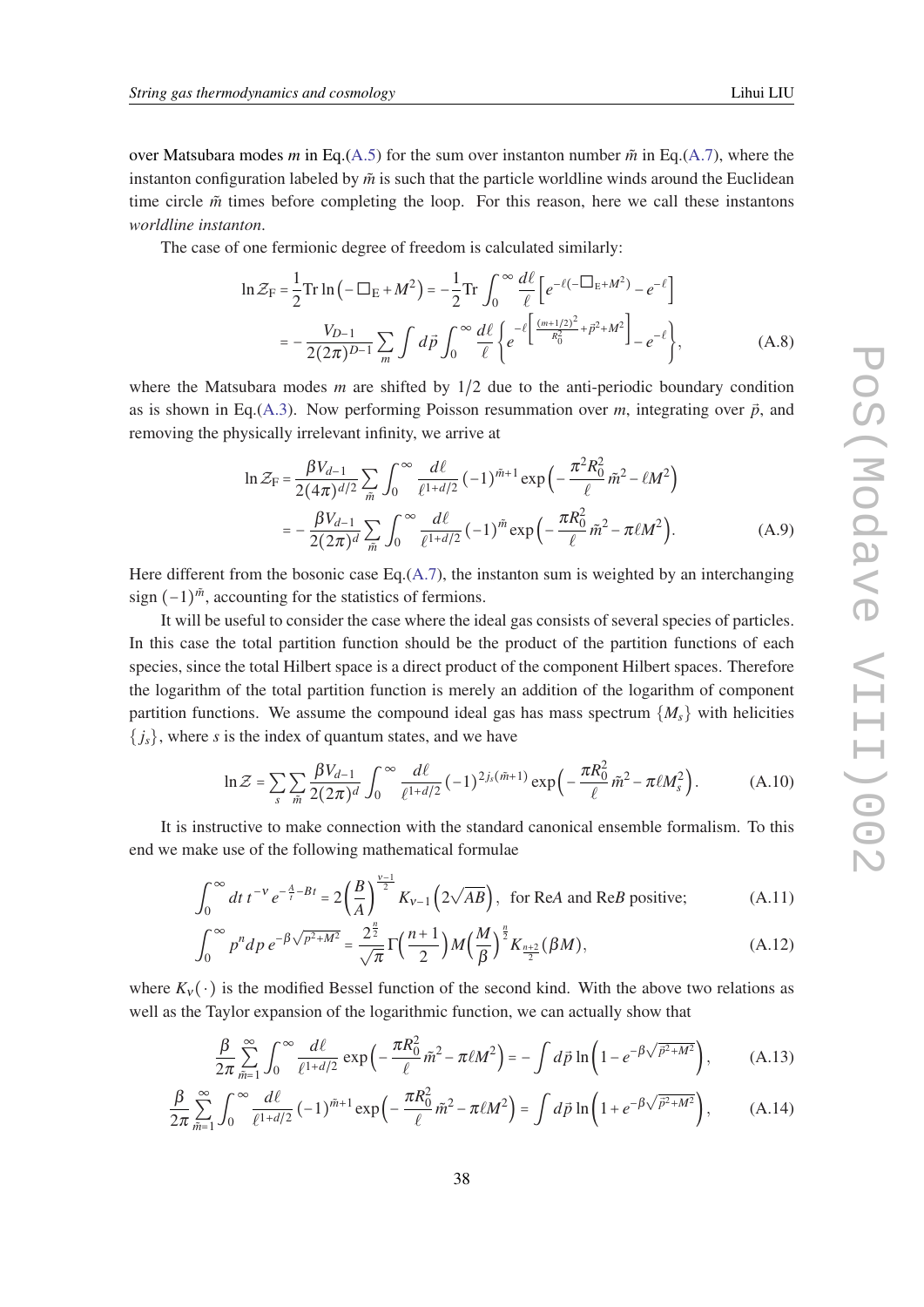<span id="page-38-0"></span>where  $\vec{p}$  denotes the  $(d-1)$ -dimensional spatial momentum, and *M* is some mass. We can now rewrite Eq. $(A.10)$  as

$$
\ln \mathcal{Z} = \sum_{s} \frac{\beta V_{d-1}}{2(2\pi)^{d}} \int_{0}^{\infty} \frac{d\ell}{\ell^{1+d/2}} (-1)^{2j_{s}} e^{-\pi \ell M_{s}^{2}} - \sum_{s} \frac{V_{d-1}}{(2\pi)^{d-1}} \int d\vec{p} (-1)^{2j_{s}} \ln\left[1 - (-1)^{2j_{s}} e^{-\beta \sqrt{\vec{p}^{2} + M_{s}^{2}}}\right].
$$
 (A.15)

Thus we recover the standard canonical ensemble formalism, where the first line is merely the Casimir energy.

Finally we mention another case of our interest, which is the non-thermal limit of Eq.[\(A.10\)](#page-37-0). At this limit the Euclidean time decompactifies  $R_0 \rightarrow \infty$ , and all the instanton configurations are exponentially suppressed in Eq.[\(A.10\)](#page-37-0) except for  $\tilde{m} = 0$ , and also we replace  $\beta V_{d-1}$  by  $V_d$  the total spacetime volume. Thus we obtain

$$
\ln \mathcal{Z}\big|_{T=0} = \sum_{s} \frac{V_d}{2(2\pi)^d} \int_0^\infty \frac{d\ell}{\ell^{1+d/2}} (-1)^{2j_s} \exp\left(-\pi \ell M_s^2\right). \tag{A.16}
$$

The same result can be obtained putting  $\beta \rightarrow \infty$  in Eq.(A.15), where the second line vanishes.

#### B. Dedekind η-function, Jacobi elliptic functions and *SO*(8) characters

In this appendix we give a pragmatic summary of the important functions and notations used in Sec.[2.2](#page-7-0) in the string one-loop amplitudes. The Appendix C of [33] is recommended for more details. Some detailed explanation about how these functions actually arise in the computation of one-loop amplitudes can be found in [29, 31, 61]. The functions that we need are

Dedekind 
$$
\eta
$$
-function:  $\eta(\tau) = q^{1/24} \prod_{n=1}^{\infty} (1 - q^n)$ , (B.1)

Jacobi elliptic function: 
$$
\theta[\begin{bmatrix} a \\ b \end{bmatrix}(\tau) = \sum_{k \in \mathbb{Z}} q^{\frac{1}{2}(k-\frac{a}{2})^2} e^{-i\pi b (k-\frac{a}{2})},
$$
 (B.2)

where  $q = e^{2\pi i \tau}$ , with  $\tau$  sitting in the upper-half complex plane. For our purpose we will only encounter cases where  $a, b = 0, 1 \text{ mod } 2$ . We will also use the complex conjugates  $\bar{\eta}$  and  $\bar{\theta} \begin{bmatrix} a \\ b \end{bmatrix}$ , which are obtained by replacing in the above definitions *q* with  $\bar{q} = e^{-2\pi i \bar{\tau}}$ .

When we want to write down the string one-loop amplitudes, it is convenient to work in the lightcone gauge, where the general rules are: *each holomorphic (anti-holomorphic) worldsheet boson contributes a factor of*  $η^{-1}$  ( $η^{-1}$ ), and each holomorphic (anti-holomorphic) worldsheet *fermion contributes a factor of*  $\sqrt{\eta^{-1}\theta\begin{bmatrix}a\\b\end{bmatrix}}$  ( $\sqrt{\bar{\eta}^{-1}\bar{\theta}\begin{bmatrix}a\\b\end{bmatrix}}$ ) where *a*, *b* take 0 or 1 independently, depending on the spin structure of the worldsheet fermions on the torus (cf for example [61]).

It is useful to further define *SO*(8) characters out of the η- and θ-functions, with which the expression of one-loop amplitudes can better reveal the structure of the superstring spectra. Here it is *SO*(8) in particular because the lightcone gauge fixing of superstring theories leaves us with 8 target space dimensions. As a result the spectrum of spacetime states fall into different representations of *SO*(8).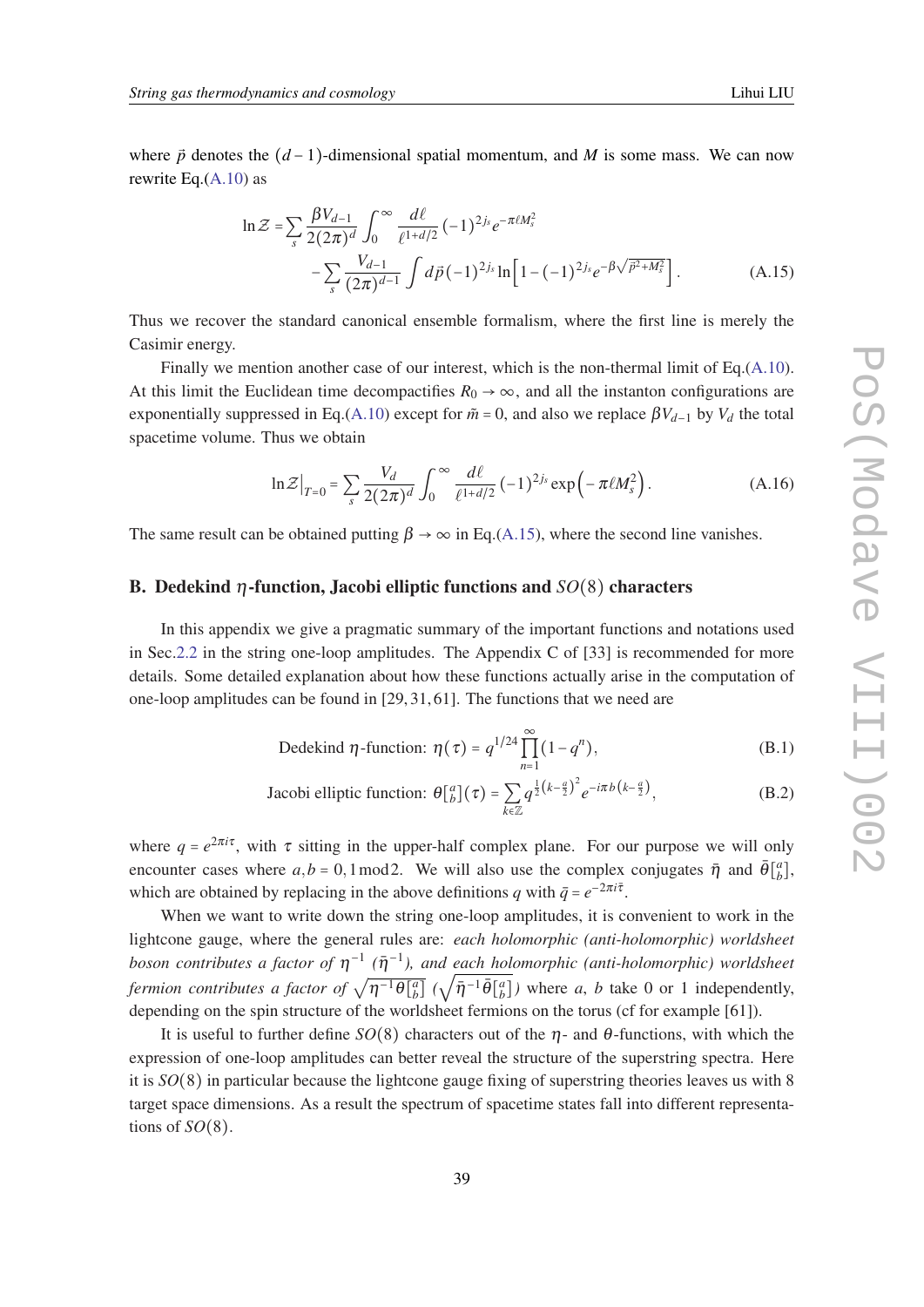<span id="page-39-0"></span>The *SO*(8) characters which we use are [31,62]

$$
O_8 = \frac{\theta \begin{bmatrix} 0 \\ 0 \end{bmatrix}^4 + \theta \begin{bmatrix} 0 \\ 1 \end{bmatrix}^4}{2\eta^4} = q^{-\frac{1}{6}} \Big[ 1 + 28q + 134q^2 + 568q^3 + \mathcal{O}(q^4) \Big],
$$
 (B.3)

$$
V_8 = \frac{\theta \begin{bmatrix} 0 \\ 0 \end{bmatrix}^4 - \theta \begin{bmatrix} 0 \\ 1 \end{bmatrix}^4}{2\eta^4} = q^{\frac{1}{3}} \Big[ 8 + 64q + 288q^2 + 1024q^3 + \mathcal{O}(q^4) \Big],
$$
 (B.4)

$$
S_8 = \frac{\theta \left[\frac{1}{0}\right]^4 + \theta \left[\frac{1}{1}\right]^4}{2\eta^4} = q^{\frac{1}{3}} \left[8 + 64q + 288q^2 + 1024q^3 + \mathcal{O}(q^4)\right],\tag{B.5}
$$

$$
C_8 = \frac{\theta \left[\frac{1}{0}\right]^4 - \theta \left[\frac{1}{1}\right]^4}{2\eta^4} = q^{\frac{1}{3}} \left[8 + 64q + 288q^2 + 1024q^3 + \mathcal{O}(q^4)\right],
$$
 (B.6)

which arise from the sectors of the superstring spectrum whose ground states transform in the scalar  $(O_8)$ , vector  $(V_8)$  and two real chiral spinor  $(S_8 \text{ and } C_8)$  representations of  $SO(8)$ . These symbols can also appear as  $\chi_o$ ,  $\chi_v$ ,  $\chi_s$ ,  $\chi_c$  in the literature, for example in [33]. We will equally use the complex conjugates  $\bar{O}_8$ ,  $\bar{V}_8$ ,  $\bar{S}_8$  and  $\bar{C}_8$ , obtained by replacing *q* with  $\bar{q}$  in the above definitions. Upon quantization of worldsheet fermions in superstring theories, the Neveu-Schwarz sector states give rise to  $V_8$ , while the Ramond sector states give rise to  $S_8$  or  $C_8$ .

The following identities will be useful

$$
\frac{1}{2} \sum_{a,b=0}^{1} (-1)^{a+b+ab} \frac{\theta \begin{bmatrix} a \\ b \end{bmatrix}^4}{\eta^4} = V_8 - S_8, \quad \frac{1}{2} \sum_{a,b=0}^{1} (-1)^{a+b} \frac{\theta \begin{bmatrix} a \\ b \end{bmatrix}^4}{\eta^4} = V_8 - C_8.
$$
 (B.7)

which are straightforward to verify using the definitions Eqs  $(B.3)$ – $(B.6)$ . They are relevant when we study superstring theories which have spacetime supersymmetry. In those cases the one-loop amplitudes would involve the overall factor *V*8−*C*<sup>8</sup> or *V*8−*S*8, or their complex conjugates. Numerically they vanish, since we have  $\theta[\begin{bmatrix} 1 \\ 1 \end{bmatrix} = 0$  so that  $V_8 - S_8 = V_8 - C_8 \propto \theta[\begin{bmatrix} 0 \\ 0 \end{bmatrix}^4 - \theta[\begin{bmatrix} 0 \\ 1 \end{bmatrix}^4 - \theta[\begin{bmatrix} 1 \\ 0 \end{bmatrix}^4]$ , which vanishes because of the identity

$$
\theta \begin{bmatrix} 0 \\ 0 \end{bmatrix}^4 - \theta \begin{bmatrix} 0 \\ 1 \end{bmatrix}^4 - \theta \begin{bmatrix} 1 \\ 0 \end{bmatrix}^4 \equiv 0.
$$
 (B.8)

This results in a vanishing one-loop amplitude, accounting for the exact cancellation between the spacetime boson contribution and the spacetime fermion contribution.

Despite the complexity in the construction of these compact notations, one can just keep in mind that they are power series of  $q$  or  $\bar{q}$  with positive coefficients, and that the computation of one-loop amplitudes amounts largely to the manipulation of these characters and some left-over  $\eta$ 's and  $\theta$ 's.

# C. Unfolding the fundamental domain

This appendix presents the scheme which we have used in Sec.[3](#page-11-0) for evaluating one-loop modular integrals on the fundamental domain of the group  $SL(2,\mathbb{Z})$ :  $\mathscr{F} = \left\{ (\tau_1, \tau_2) : -\frac{1}{2} < \tau_1 \leq \frac{1}{2} \right\}$  $\frac{1}{2}$ ,  $\tau_2$  > √  $1-\tau_1^2$ . It is known as the unfolding trick or the orbit method, which can be applied to the integrations of the form

$$
\mathcal{I} = \int_{\mathscr{F}} \frac{d\,\tau_1 d\,\tau_2}{\tau_2^2} \sum_{m,n} f_{(m,n)}(\tau, \bar{\tau}, \dots). \tag{C.1}
$$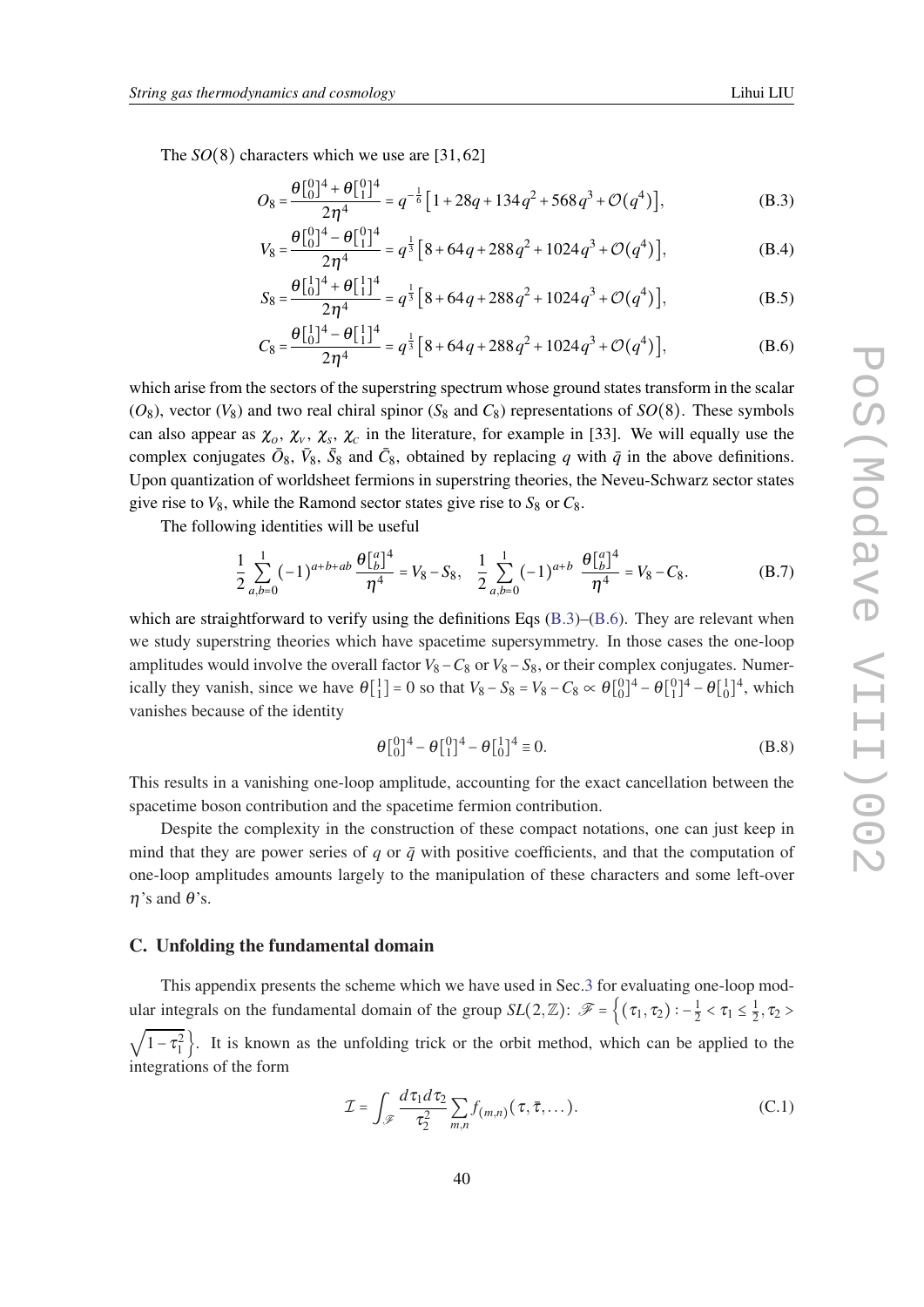In the integrand the function  $f_{(m,n)}(\tau, \bar{\tau}, \dots)$  satisfies the following condition: setting  $\tau' = (a\tau +$  $b$ )/( $c\tau + d$ ) with  $M = \begin{pmatrix} a & b \\ c & d \end{pmatrix} \in SL(2, \mathbb{Z})$ , then we have  $f_{(m,n)}(\tau', \overline{\tau}', \dots) = f_{(m,n)M^{-1}}(\tau, \overline{\tau}, \dots)$ . It is then straightforward to verify the modular invariance of Eq. $(C.1)$ . The ellipses stand for spectator variables. The orbit method, as is demonstrated in [35, 46, 63], asserts that the sum over  $(m, n)$  can be decomposed into two orbits:

$$
\mathcal{I} = \int_{\mathscr{F}} \frac{d\tau_1 d\tau_2}{\tau_2^2} f_{(0,0)}(\tau,\bar{\tau},\dots) + \int_{\square} \frac{d\tau_1 d\tau_2}{\tau_2^2} \sum_{m\neq 0} f_{(m,0)}(\tau,\bar{\tau},\dots),
$$
 (C.2)

where the (0,0)-orbit is still integrated on the fundamental domain and the  $(m,0)$ -orbit  $(m \neq 0)$  is integrated on the upper strip  $\left(-\frac{1}{2}\right)$  $\frac{1}{2} < \tau_1 \leq \frac{1}{2}$  $\frac{1}{2}$ ,  $\tau_2 > 0$ ) denoted by  $\sqcup$ .

The orbit method is efficient for a restrained class of situations, and it has the draw back of obscuring the symmetry of the integral. New techniques for evaluating the one-loop modular integrals are still developing. Recent progress can be found in [64].

#### References

- [1] M. B. Green and J. H. Schwarz, "Supersymmetrical Dual String Theory," Nucl. Phys. B 181 (1981) 502; M. B. Green and J. H. Schwarz, "Supersymmetrical String Theories," Phys. Lett. B 109 (1982) 444; J. H. Schwarz, "Superstring Theory," Phys. Rept. 89 (1982) 223.
- [2] E. Alvarez, "Superstring Cosmology," Phys. Rev. D 31 (1985) 418 [Erratum-ibid. D 33 (1986) 1206].
- [3] B. Sundborg, "Thermodynamics Of Superstrings At High-energy Densities," Nucl. Phys. B 254 (1985) 583.
- [4] S. H. H. Tye, "The Limiting Temperature Universe and Superstring," Phys. Lett. B 158 (1985) 388.
- [5] M. J. Bowick and L. C. R. Wijewardhana, "Superstrings at High Temperature," Phys. Rev. Lett. 54 (1985) 2485.
- [6] P. Salomonson and B. -S. Skagerstam, "On Superdense Superstring Gases: A Heretic String Model Approach," Nucl. Phys. B 268 (1986) 349; E. Alvarez, "Strings At Finite Temperature," Nucl. Phys. B 269 (1986) 596; E. Alvarez and M. A. R. Osorio, "Superstrings at Finite Temperature," Phys. Rev. D 36 (1987) 1175.
- [7] R. Hagedorn, "Statistical thermodynamics of strong interactions at high-energies," Nuovo Cim. Suppl. 3 (1965) 147.
- [8] J. J. Atick, E. Witten, "The Hagedorn Transition and the Number of Degrees of Freedom of String Theory," Nucl. Phys. B 310 (1988) 291.
- [9] I. Antoniadis and C. Kounnas, "Superstring phase transition at high temperature," Phys. Lett. B 261 (1991) 369.
- [10] I. Antoniadis, J. P. Derendinger and C. Kounnas, "Nonperturbative temperature instabilities in N=4 strings," Nucl. Phys. B 551 (1999) 41 [hep-th/9902032].
- [11] J. L. F. Barbon and E. Rabinovici, "Closed string tachyons and the Hagedorn transition in AdS space," JHEP 0203 (2002) 057 [hep-th/0112173].
- [12] R. H. Brandenberger and C. Vafa, "Superstrings in the Early Universe," Nucl. Phys. B 316 (1989) 391.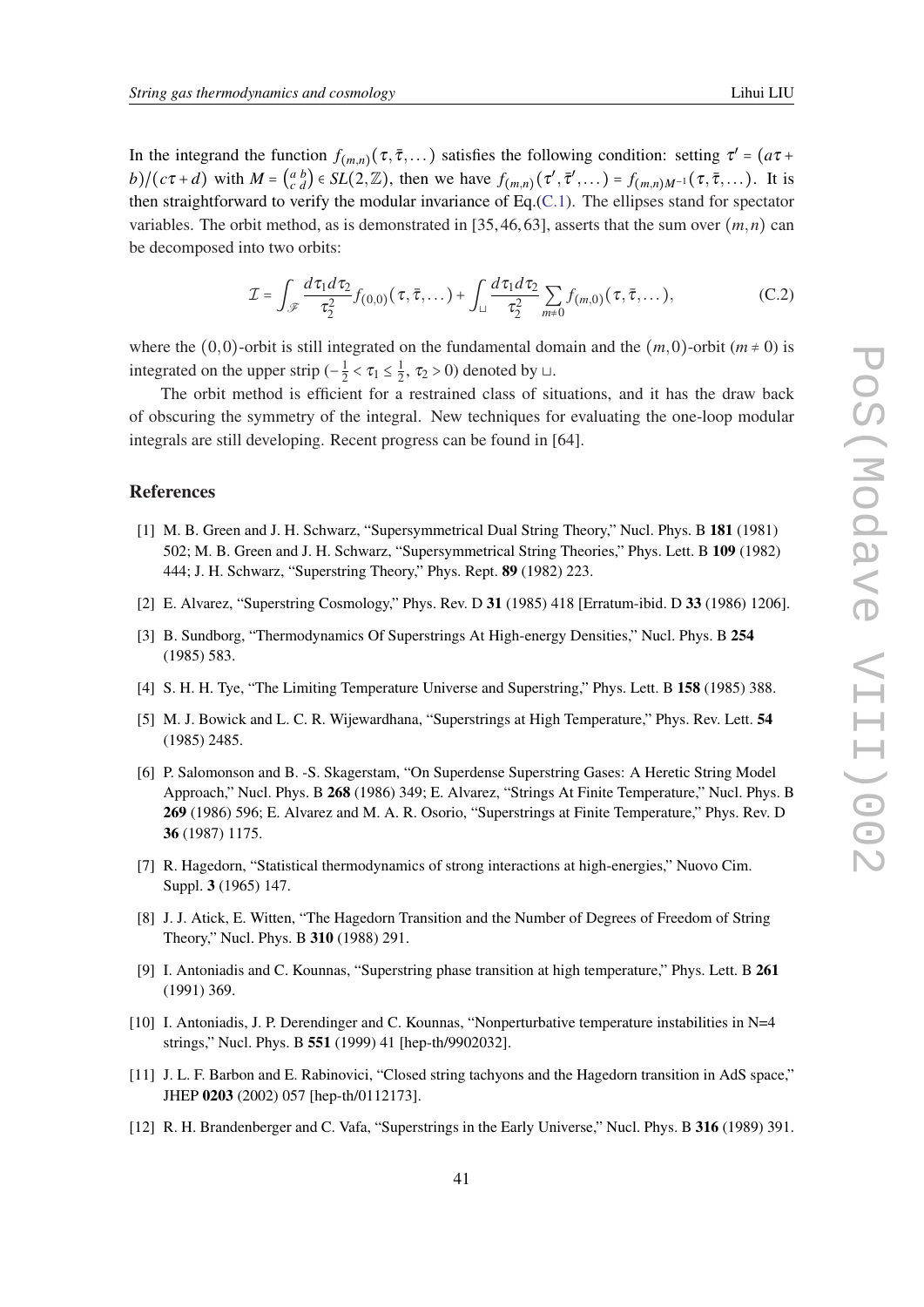- [13] R. H. Brandenberger, "String Gas Cosmology," arXiv:0808.0746 [hep-th]; R. H. Brandenberger, "String Gas Cosmology: Progress and Problems," Class. Quant. Grav. 28 (2011) 204005 [arXiv:1105.3247 [hep-th]].
- [14] C. Kounnas and H. Partouche, "Inflationary de Sitter solutions from superstrings," Nucl. Phys. B 795 (2008) 334 [arXiv:0706.0728 [hep-th]].
- [15] T. Catelin-Jullien, C. Kounnas, H. Partouche and N. Toumbas, "Induced superstring cosmologies and moduli stabilization," Nucl. Phys. B 820 (2009) 290 [arXiv:0901.0259 [hep-th]].
- [16] F. Bourliot, C. Kounnas and H. Partouche, "Attraction to a radiation-like era in early superstring cosmologies," Nucl. Phys. B 816 (2009) 227 [arXiv:0902.1892 [hep-th]].
- [17] J. Estes, C. Kounnas and H. Partouche, "Superstring cosmology for  $\mathcal{N}_4 = 1 \rightarrow 0$  superstring vacua," Fortsch. Phys. 59 (2011) 861-895. [arXiv:1003.0471 [hep-th]];
- [18] F. Bourliot, J. Estes, C. Kounnas and H. Partouche, "Cosmological phases of the string thermal effective potential," Nucl. Phys. B 830 (2010) 330 [arXiv:0908.1881 [hep-th]].
- [19] F. Bourliot, J. Estes, C. Kounnas and H. Partouche, "Thermal and quantum induced early superstring cosmology," arXiv:0910.2814 [hep-th].
- [20] J. Estes, L. Liu and H. Partouche, "Massless D-strings and moduli stabilization in type I cosmology," JHEP 1106 (2011) 060 [arXiv:1102.5001 [hep-th]].
- [21] L. Liu and H. Partouche, "Moduli Stabilization in Type II Calabi-Yau Compactifications at finite Temperature," JHEP 1211 (2012) 079 [arXiv:1111.7307 [hep-th]].
- [22] I. Florakis, C. Kounnas, H. Partouche and N. Toumbas, "Non-singular string cosmology in a 2d Hybrid model," Nucl. Phys. B 844 (2011) 89 [arXiv:1008.5129 [hep-th]].
- [23] C. Kounnas, H. Partouche and N. Toumbas, "Thermal duality and non-singular cosmology in d-dimensional superstrings," Nucl. Phys. B 855 (2012) 280 [arXiv:1106.0946 [hep-th]].
- [24] C. Kounnas, H. Partouche and N. Toumbas, "S-brane to thermal non-singular string cosmology," Class. Quant. Grav. 29 (2012) 095014 [arXiv:1111.5816 [hep-th]].
- [25] D. Kutasov and D. A. Sahakyan, "Comments on the thermodynamics of little string theory," JHEP 0102 (2001) 021 [hep-th/0012258]. M. Rangamani, "Little string thermodynamics," JHEP 0106 (2001) 042 [hep-th/0104125].
- [26] L. A. Pando Zayas and D. Vaman, "Strings in RR plane wave background at finite temperature," Phys. Rev. D 67 (2003) 106006 [hep-th/0208066].
- [27] T. Harmark, M. Orselli and , "Matching the Hagedorn temperature in AdS/CFT," Phys. Rev. D 74 (2006) 126009 [hep-th/0608115].
- [28] J. Polchinski, "String theory. Vol. 1: An introduction to the bosonic string," Cambridge, UK: Univ. Pr. (1998) 402 p
- [29] D. Lust, S. Theisen and , "Lectures on string theory," Lect. Notes Phys. 346 (1989) 1.
- [30] J. Polchinski, "Evaluation of the One Loop String Path Integral," Commun. Math. Phys. 104 (1986) 37.
- [31] C. Angelantonj, A. Sagnotti and , "Open strings," Phys. Rept. 371 (2002) 1 [Erratum-ibid. 376 (2003) 339] [hep-th/0204089].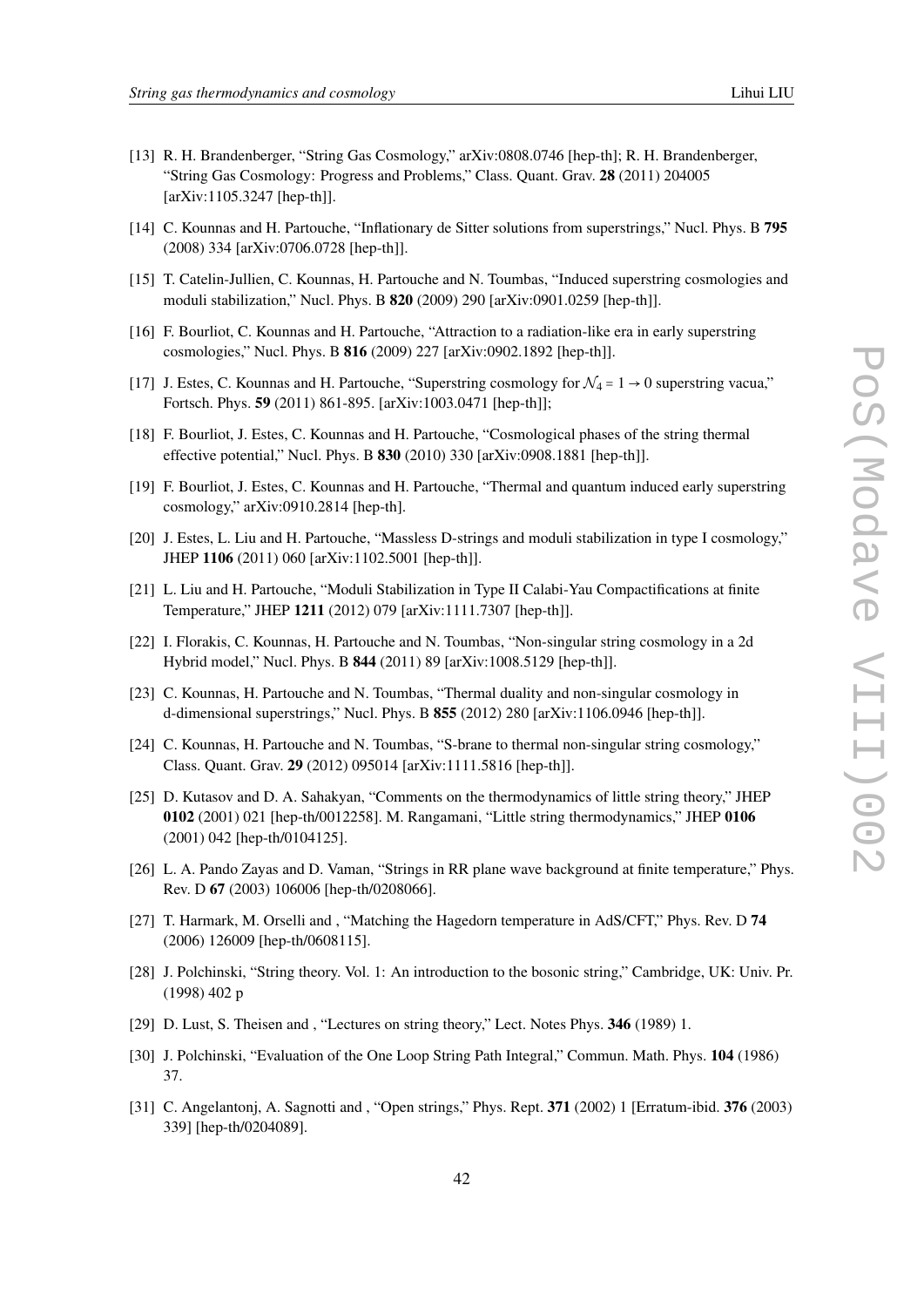- 
- [32] J. Polchinski, "String theory. Vol. 2: Superstring theory and beyond," Cambridge, UK: Univ. Pr. (1998) 531 p
- [33] E. Kiritsis, "String theory in a nutshell," Princeton University Press, 2007
- [34] C. Kounnas and B. Rostand, "Coordinate Dependent Compactifications and Discrete Symmetries," Nucl. Phys. B 341 (1990) 641.
- [35] K. H. O'Brien and C. I. Tan, "Modular Invariance of Thermopartition Function and Global Phase Structure of Heterotic String," Phys. Rev. D 36 (1987) 1184.
- [36] J. Scherk and J. H. Schwarz, "Spontaneous breaking of supersymmetry through dimensional reduction," Phys. Lett. B 82 (1979) 60; J. Scherk and J. H. Schwarz, "How to Get Masses from Extra Dimensions," Nucl. Phys. B 153 (1979) 61.
- [37] R. Rohm, "Spontaneous supersymmetry breaking in supersymmetric string theories," Nucl. Phys. B 237 (1984) 553; C. Kounnas and M. Porrati, "Spontaneous supersymmetry breaking in string theory," Nucl. Phys. B 310 (1988) 355;
- [38] M. Axenides, S. D. Ellis and C. Kounnas, "Universal Behavior Of D-dimensional Superstring Models," Phys. Rev. D 37 (1988) 2964. I. Antoniadis, J. R. Ellis and D. V. Nanopoulos, "Universality Of The Mass Spectrum In Closed String Models," Phys. Lett. B 199 (1987) 402.
- [39] C. Angelantonj, C. Kounnas, H. Partouche and N. Toumbas, "Resolution of Hagedorn singularity in superstrings with gravito-magnetic fluxes," Nucl. Phys. B 809 (2009) 291 [arXiv:0808.1357 [hep-th]].
- [40] K. R. Dienes, E. Dudas, T. Gherghetta and A. Riotto, "Cosmological phase transitions and radius stabilization in higher dimensions," Nucl. Phys. B 543 (1999) 387 [hep-ph/9809406].
- [41] S. A. Abel, J. L. F. Barbon, I. I. Kogan and E. Rabinovici, "String thermodynamics in D-brane backgrounds," JHEP 9904 (1999) 015 [hep-th/9902058].
- [42] S. C. Frautschi, "Statistical bootstrap model of hadrons," Phys. Rev. D 3 (1971) 2821; R. D. Carlitz, "Hadronic matter at high density," Phys. Rev. D 5 (1972) 3221.
- [43] N. Deo, S. Jain and C. -ITan, "Strings At High-energy Densities And Complex Temperature," Phys. Lett. B 220 (1989) 125; N. Deo, S. Jain and C. -ITan, "The ideal gas of strings," HUTP-90-A079.
- [44] N. Deo, S. Jain and C. -ITan, "String Statistical Mechanics Above Hagedorn Energy Density," Phys. Rev. D 40 (1989) 2626. [45]
- [45] N. Deo, S. Jain, O. Narayan and C. -ITan, "The Effect of topology on the thermodynamic limit for a string gas," Phys. Rev. D 45 (1992) 3641.
- [46] B. McClain and B. D. B. Roth, "Modular invariance for interacting bosonic strings at finite temperature," Commun. Math. Phys. 111 (1987) 539;
- [47] N. Cabibbo and G. Parisi, "Exponential Hadronic Spectrum and Quark Liberation," Phys. Lett. B 59 (1975) 67.
- [48] I. Florakis, C. Kounnas and N. Toumbas, "Marginal Deformations of Vacua with Massive boson-fermion Degeneracy Symmetry," Nucl. Phys. B 834 (2010) 273 [arXiv:1002.2427 [hep-th]].
- [49] P. H. Ginsparg and C. Vafa, "Toroidal Compactification of Nonsupersymmetric Heterotic Strings," Nucl. Phys. B 289 (1987) 414. V. P. Nair, A. D. Shapere, A. Strominger and F. Wilczek, "Compactification of the Twisted Heterotic String," Nucl. Phys. B 287 (1987) 402.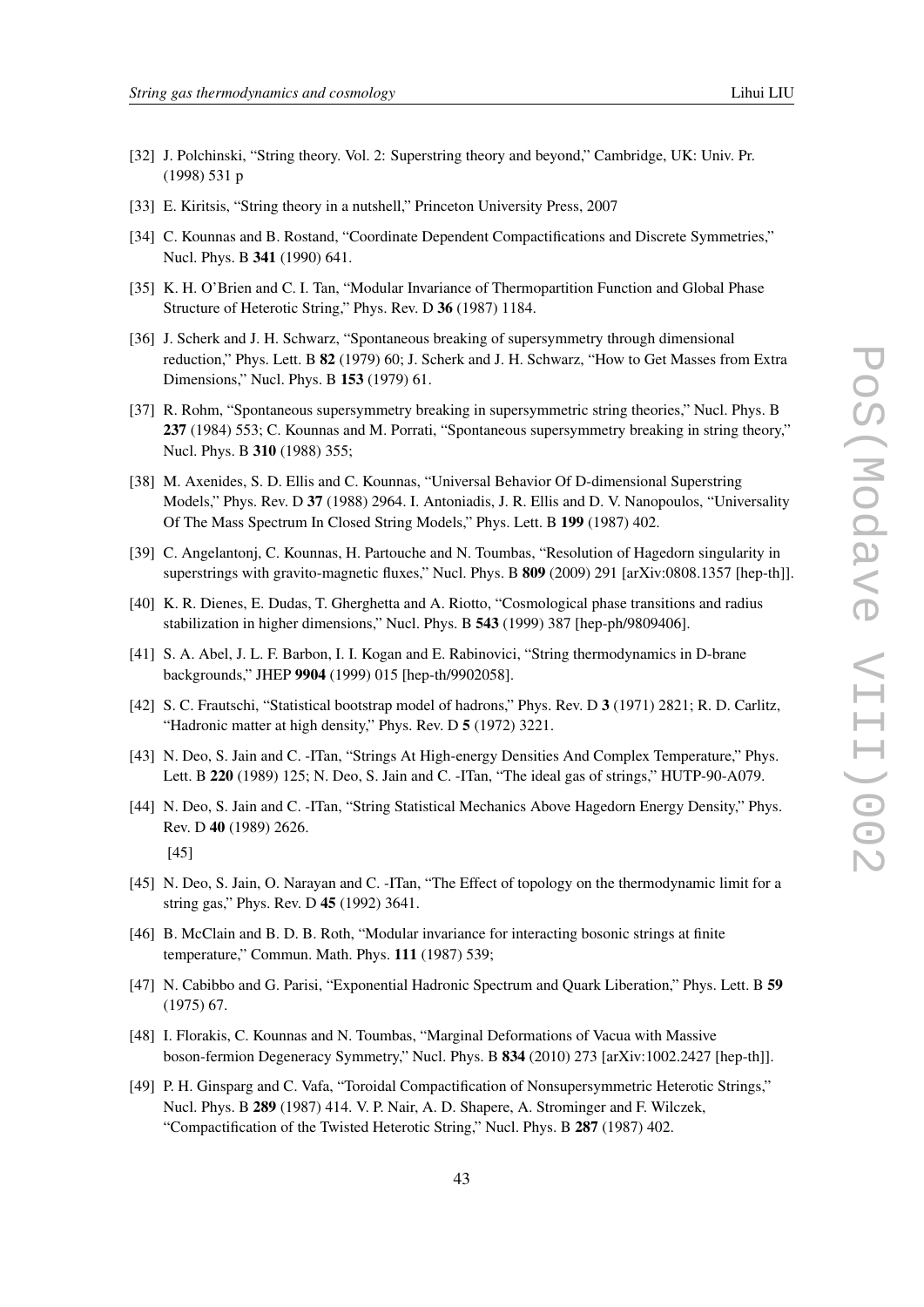- [50] C. Angelantonj, M. Cardella and N. Irges, "An Alternative for Moduli Stabilisation," Phys. Lett. B 641 (2006) 474 [hep-th/0608022].
- [51] J. Preskill, M. B. Wise and F. Wilczek, "Cosmology of the Invisible Axion," Phys. Lett. B 120 (1983) 127;
- [52] G. D. Coughlan, W. Fischler, E. W. Kolb, S. Raby and G. G. Ross, "Cosmological Problems for the Polonyi Potential," Phys. Lett. B 131 (1983) 59; B. de Carlos, J. A. Casas, F. Quevedo and E. Roulet, "Model independent properties and cosmological implications of the dilaton and moduli sectors of 4-d strings," Phys. Lett. B 318 (1993) 447 [hep-ph/9308325]; T. Banks, D. B. Kaplan and A. E. Nelson, "Cosmological implications of dynamical supersymmetry breaking," Phys. Rev. D 49 (1994) 779 [hep-ph/9308292].
- [53] J. R. Ellis, D. V. Nanopoulos and M. Quiros, "On the Axion, Dilaton, Polonyi, Gravitino and Shadow Matter Problems in Supergravity and Superstring Models," Phys. Lett. B 174 (1986) 176; T. Moroi, M. Yamaguchi and T. Yanagida, "On the solution to the Polonyi problem with 0 (10-TeV) gravitino mass in supergravity," Phys. Lett. B 342 (1995) 105 [hep-ph/9409367]; S. Nakamura and M. Yamaguchi, "Gravitino production from heavy moduli decay and cosmological moduli problem revived," Phys. Lett. B 638 (2006) 389 [hep-ph/0602081].
- [54] S. Kachru, R. Kallosh, A. D. Linde and S. P. Trivedi, "De Sitter vacua in string theory," Phys. Rev. D 68 (2003) 046005 [hep-th/0301240].
- [55] E. Cremmer, S. Ferrara, C. Kounnas and D. V. Nanopoulos, "Naturally vanishing cosmological constant in  $\mathcal{N} = 1$  supergravity," Phys. Lett. B 133 (1983) 61; J. R. Ellis, C. Kounnas and D. V. Nanopoulos, "No scale supersymmetric GUTs," Nucl. Phys. B 247 (1984) 373; J. R. Ellis, C. Kounnas and D. V. Nanopoulos, "Phenomenological *SU*(1,1) supergravity," Nucl. Phys. B 241 (1984) 406; J. R. Ellis, A. B. Lahanas, D. V. Nanopoulos and K. Tamvakis, "No-scale supersymmetric standard model," Phys. Lett. B 134, 429 (1984).
- [56] L. Alvarez-Gaume, J. Polchinski et M. B. Wise, "Minimal low-energy supergravity," Nucl. Phys. B 221 (1983) 495; L. E. Ibanez et G. G. Ross, " $SU(2)_L \times U(1)$  symmetry breaking as a radiative effect of supersymmetry breaking in GUTs," Phys. Lett. B 110 (1982) 215; L. Alvarez-Gaume, M. Claudson et M. B. Wise, "Low-energy supersymmetry," Nucl. Phys. B 207 (1982) 96; J. R. Ellis, D. V. Nanopoulos et K. Tamvakis, "Grand unification in simple supergravity," Phys. Lett. B 121 (1983) 123; C. Kounnas, A. B. Lahanas, D. V. Nanopoulos et M. Quiros, "Supergravity induced radiative  $SU(2) \times U(1)$  breaking with light top quark and stable minimum," Phys. Lett. B 132 (1982) 95; C. Kounnas, A. B. Lahanas, D. V. Nanopoulos et M. Quiros, "Low-energy behavior of realistic locally supersymmetric Grand Unified Theories," Nucl. Phys. B 236 (1984) 438.
- [57] F. Finelli and R. Brandenberger, "On the generation of a scale invariant spectrum of adiabatic fluctuations in cosmological models with a contracting phase," Phys. Rev. D 65 (2002) 103522 [hep-th/0112249]; R. H. Brandenberger, "The Matter Bounce Alternative to Inflationary Cosmology," arXiv:1206.4196 [astro-ph.CO].
- [58] C. Kounnas and N. Toumbas, "Aspects of String Cosmology," arXiv:1305.2809 [hep-th].
- [59] L. McAllister and E. Silverstein, "String Cosmology: A Review," Gen. Rel. Grav. 40 (2008) 565 [arXiv:0710.2951 [hep-th]].
- [60] L. Liu, "Cosmologie quantique à température finie en théorie des supercordes,"
- [61] P. H. Ginsparg, "Applied Conformal Field Theory," hep-th/9108028.
- [62] M. Bianchi and A. Sagnotti, "On the systematics of open string theories," Phys. Lett. B 247 (1990) 517.